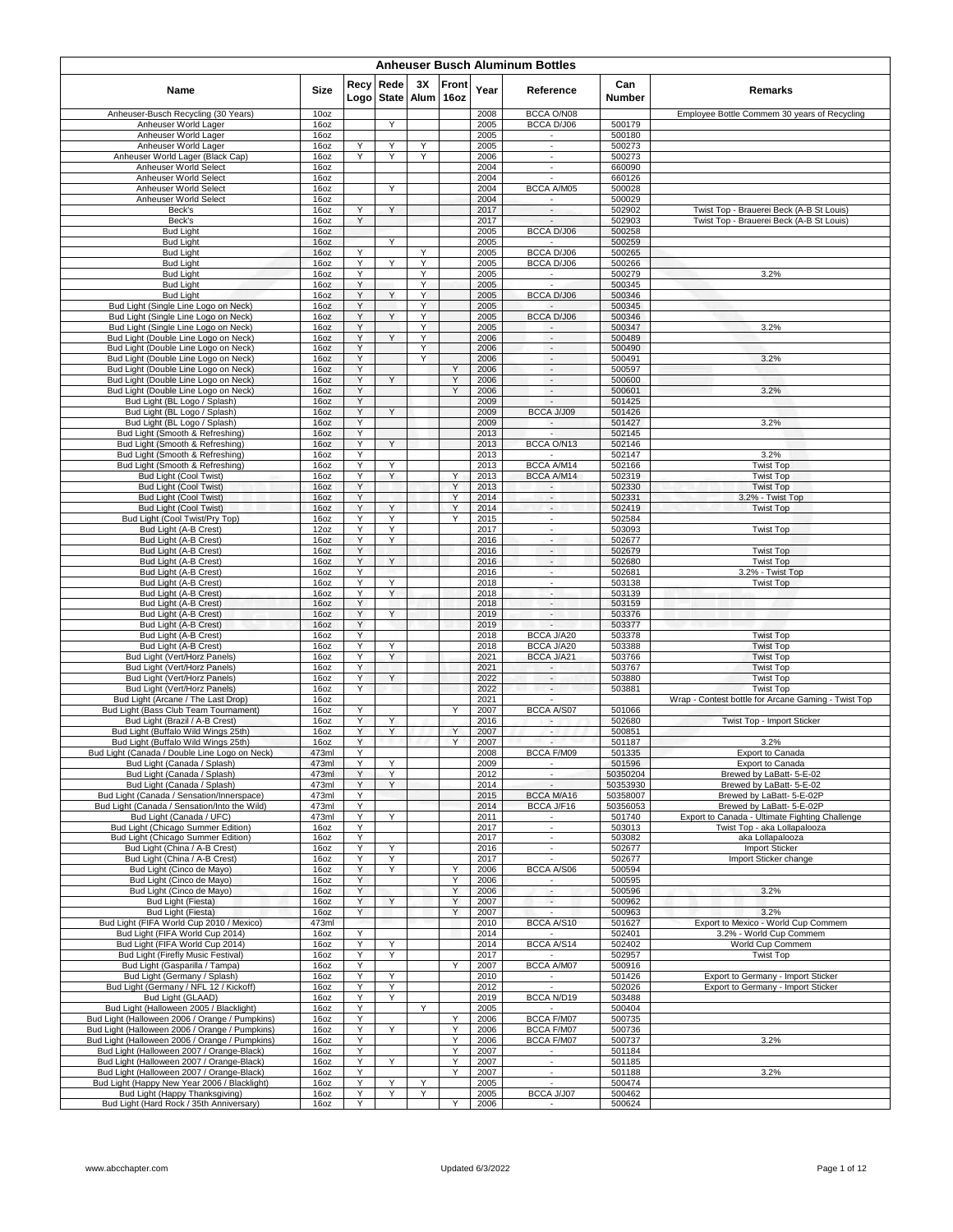|                                                                                                          | <b>Anheuser Busch Aluminum Bottles</b> |              |                      |            |               |              |                                               |                  |                                                                           |  |  |  |  |  |
|----------------------------------------------------------------------------------------------------------|----------------------------------------|--------------|----------------------|------------|---------------|--------------|-----------------------------------------------|------------------|---------------------------------------------------------------------------|--|--|--|--|--|
| Name                                                                                                     | Size                                   | Recy<br>Logo | Rede<br><b>State</b> | 3X<br>Alum | Front<br>16oz | Year         | Reference                                     | Can<br>Number    | Remarks                                                                   |  |  |  |  |  |
| Bud Light (Hard Rock / 35th Anniversary)                                                                 | 16oz                                   | Υ            | Υ                    |            | Υ             | 2006         | BCCA O/N06                                    | 500625           |                                                                           |  |  |  |  |  |
| Bud Light (Hard Rock / Ambassadors of Rock 07)<br>Bud Light (Hard Rock / Ambassadors of Rock 08)         | 16oz<br>16oz                           | Υ<br>Y       | Y<br>Y               |            | Y<br>Υ        | 2007<br>2008 | BCCA D/J09                                    | 501144<br>501311 |                                                                           |  |  |  |  |  |
| Bud Light (Hooters)                                                                                      | 16oz                                   | Y            | Y                    |            | Υ             | 2007         | BCCA O/N07                                    | 501000           |                                                                           |  |  |  |  |  |
| Bud Light (Hooters)                                                                                      | 16oz                                   | Υ            |                      |            | Υ             | 2007         |                                               | 501147           |                                                                           |  |  |  |  |  |
| Bud Light (Iowa State Fair)<br>Bud Light (Island Style)                                                  | 16oz<br>16oz                           | Y<br>Y       | Υ<br>Y               |            | Y             | 2021<br>2006 | BCCA N/D21<br>BCCA F/M07                      | 503825<br>500798 | <b>Twist Top</b>                                                          |  |  |  |  |  |
| Bud Light (Maxim Exposure / Blacklight)                                                                  | 16oz                                   | Y            |                      | Y          |               | 2006         |                                               | 500565           |                                                                           |  |  |  |  |  |
| Bud Light (Maxim Exposure / Blacklight)                                                                  | 16oz                                   | Y            | Υ                    | Υ          |               | 2006         | BCCA A/S06                                    | 500566           |                                                                           |  |  |  |  |  |
| Bud Light (Maxim Exposure / Blacklight)<br>Bud Light (MCC Arnold 40th)                                   | 16oz                                   | Y<br>Y       |                      |            |               | 2006         | $\overline{\phantom{a}}$<br><b>BCCA M/A20</b> | 500606           | 3.2%                                                                      |  |  |  |  |  |
| Bud Light (Mexico / Mexico 2007)                                                                         | 16oz<br>473ml                          |              |                      |            |               | 2019<br>2007 | BCCA A/S07                                    | 501010           | Commem for MCC 40 years Arnold, MO - Twist Top<br><b>Export to Mexico</b> |  |  |  |  |  |
| Bud Light (Mexico / Sensation/Into the Wild)                                                             | 473ml                                  | Y            |                      |            |               | 2014         |                                               | 502493           | Export to Mexico                                                          |  |  |  |  |  |
| Bud Light (Mexico / Sensation/Into the Wild)                                                             | 473ml                                  | Y            |                      |            |               | 2014         | $\sim$                                        | 502494           | <b>Export to Mexico</b>                                                   |  |  |  |  |  |
| Bud Light (Mexico / Smooth & Refreshing)<br>Bud Light (MLB 06 / New York Mets)                           | 473ml<br>16oz                          | Y<br>Y       | Υ                    |            | Y             | 2013<br>2006 | ×<br>$\overline{\phantom{a}}$                 | 502336<br>500676 | <b>Export to Mexico</b><br>First AB Baseball bottle                       |  |  |  |  |  |
| Bud Light (MLB 07 / Anaheim Angels)                                                                      | 16oz                                   | Y            | Y                    |            | Υ             | 2007         | $\blacksquare$                                | 500988           |                                                                           |  |  |  |  |  |
| Bud Light (MLB 07 / Baltimore Orioles)                                                                   | 16oz                                   | Y            |                      |            | Υ             | 2007         | BCCA J/J07                                    | 500934           |                                                                           |  |  |  |  |  |
| Bud Light (MLB 07 / Boston Red Sox)<br>Bud Light (MLB 07 / Chicago Cubs)                                 | 16oz<br>16oz                           | Y<br>Y       | Y                    |            | Y<br>Y        | 2007<br>2007 | BCCA J/J07                                    | 500930<br>500935 |                                                                           |  |  |  |  |  |
| Bud Light (MLB 07 / Cleveland Indians)                                                                   | 16oz                                   | Y            |                      |            | Υ             | 2007         | BCCA J/J07                                    | 500971           |                                                                           |  |  |  |  |  |
| Bud Light (MLB 07 / Detroit Tigers)                                                                      | 16oz                                   | Y            | Y                    |            | Y             | 2007         |                                               | 500987           |                                                                           |  |  |  |  |  |
| Bud Light (MLB 07 / Houston Astros)                                                                      | 16oz                                   | Y<br>Y       | Y                    |            | Y<br>Y        | 2007         | BCCA J/J07                                    | 500970           |                                                                           |  |  |  |  |  |
| Bud Light (MLB 07 / New York Mets)<br>Bud Light (MLB 07 / New York Mets)                                 | 16oz<br>16oz                           | Y            |                      |            | Y             | 2007<br>2007 | $\sim$                                        | 500975<br>500949 |                                                                           |  |  |  |  |  |
| Bud Light (MLB 07 / New York Yankees)                                                                    | 16oz                                   | Y            | Y                    |            | Y             | 2007         | BCCA J/J07                                    | 500977           |                                                                           |  |  |  |  |  |
| Bud Light (MLB 07 / New York Yankees)                                                                    | 16oz                                   | Υ            |                      |            | Y             | 2007         |                                               | 500929           |                                                                           |  |  |  |  |  |
| Bud Light (MLB 07 / Philadelphia Phillies)<br>Bud Light (MLB 07 / San Diego Padres)                      | 16oz<br>16oz                           | Y<br>Y       | Υ                    |            | Υ<br>Υ        | 2007<br>2007 | BCCA J/J07<br>BCCA A/S07                      | 500932<br>501008 |                                                                           |  |  |  |  |  |
| Bud Light (MLB 07 / San Francisco Giants / All Star)                                                     | 16oz                                   | Υ            | Υ                    |            | Υ             | 2007         |                                               | 500937           |                                                                           |  |  |  |  |  |
| Bud Light (MLB 07 / St Louis Cardinals)                                                                  | 16oz                                   | Y            | Υ                    |            | Y             | 2007         | BCCA O/N07                                    | 500973           |                                                                           |  |  |  |  |  |
| Bud Light (MLB 07 / St Louis Cardinals 06 World Series)                                                  | 16oz                                   | Y<br>Y       | Y                    |            | Y<br>Y        | 2007         | BCCA J/J07                                    | 500936           |                                                                           |  |  |  |  |  |
| Bud Light (MLB 07 / Washington Nationals)<br>Bud Light (MLB 08 / Anaheim Angels)                         | 16oz<br>16oz                           | Υ            | Υ                    |            | Υ             | 2007<br>2008 | BCCA A/S08                                    | 500933<br>501281 |                                                                           |  |  |  |  |  |
| Bud Light (MLB 08 / Boston Red Sox / 07 World Series)                                                    | 16oz                                   | Y            | Y                    |            | Υ             | 2008         | BCCA J/J08                                    | 501251           |                                                                           |  |  |  |  |  |
| Bud Light (MLB 08 / Chicago Cubs)                                                                        | 16 <sub>oz</sub>                       | Y            | Y                    |            | Y             | 2008         | BCCA O/N08                                    | 501282           |                                                                           |  |  |  |  |  |
| Bud Light (MLB 08 / Cincinnati Reds)<br>Bud Light (MLB 08 / Detroit Tigers)                              | 16oz<br>16oz                           | Υ<br>Y       | Y                    |            | Υ<br>Y        | 2008<br>2008 | BCCA O/N08<br>BCCA A/S08                      | 501244<br>501275 |                                                                           |  |  |  |  |  |
| Bud Light (MLB 08 / Houston Astros)                                                                      | 16oz                                   | Y            |                      |            | Y             | 2008         | BCCA D/J09                                    | 501291           |                                                                           |  |  |  |  |  |
| Bud Light (MLB 08 / LA Dodgers / 50th Anniversary)                                                       | 16oz                                   | Y            | Y                    |            | Y             | 2008         | BCCA A/S08                                    | 501250           |                                                                           |  |  |  |  |  |
| Bud Light (MLB 08 / Minnesota Twins)                                                                     | 16oz                                   | Υ            |                      |            | Y             | 2008         | BCCA A/S08                                    | 501246           |                                                                           |  |  |  |  |  |
| Bud Light (MLB 08 / NY Mets / Shea Stadium)<br>Bud Light (MLB 08 / NY Mets / Shea Stadium)               | 16oz<br>16oz                           | Υ<br>Y       | Y                    |            | Υ<br>Υ        | 2008<br>2008 | $\sim$<br>BCCA J/J08                          | 501237<br>501238 |                                                                           |  |  |  |  |  |
| Bud Light (MLB 08 / NY Yankees / All Star Game)                                                          | 16oz                                   | Υ            |                      |            | Y             | 2008         |                                               | 501241           |                                                                           |  |  |  |  |  |
| Bud Light (MLB 08 / NY Yankees / All Star Game)                                                          | 16oz                                   | Υ            | Y                    |            | Y             | 2008         | BCCA A/S08                                    | 501242           |                                                                           |  |  |  |  |  |
| Bud Light (MLB 08 / Philadelphia Phillies)<br>Bud Light (MLB 08 / San Francisco Giants)                  | 16oz<br>16oz                           | Y<br>Y       | Y                    |            | Υ<br>Y        | 2008<br>2008 | BCCA J/J08                                    | 501279<br>501253 |                                                                           |  |  |  |  |  |
| Bud Light (MLB 08 / St Louis Cardinals)                                                                  | 16oz                                   | Y            | Y                    |            | Y             | 2008         | BCCA O/N08                                    | 501277           |                                                                           |  |  |  |  |  |
| Bud Light (MLB 08 / Texas Rangers)                                                                       | 16oz                                   | Y            |                      |            | Y             | 2008         | BCCA O/N08                                    | 501309           |                                                                           |  |  |  |  |  |
| Bud Light (MLB 09 / Anaheim Angels)                                                                      | 16oz                                   | Y            | Y                    |            |               | 2009         | BCCA A/S09                                    | 501493           |                                                                           |  |  |  |  |  |
| Bud Light (MLB 09 / Baltimore Orioles)<br>Bud Light (MLB 09 / Boston Red Sox)                            | 16oz<br>16oz                           | Y<br>Y       | Y                    |            |               | 2009<br>2009 | BCCA J/J09<br><b>BCCA A/S09</b>               | 501480<br>501474 |                                                                           |  |  |  |  |  |
| Bud Light (MLB 09 / Chicago Cubs)                                                                        | 16oz                                   | Y            | Y                    |            |               | 2009         | BCCA A/S09                                    | 501483           |                                                                           |  |  |  |  |  |
| Bud Light (MLB 09 / Houston Astros)                                                                      | 16oz                                   | Y            |                      |            |               | 2009         | BCCA D/J10                                    | 501490           |                                                                           |  |  |  |  |  |
| Bud Light (MLB 09 / New York Mets / Citi Field)<br>Bud Light (MLB 09 / New York Yankees / Stadium)       | 16oz<br>16oz                           | Y<br>Υ       | Υ<br>Υ               |            |               | 2009<br>2009 | <b>BCCA A/S09</b><br>BCCA J/J09               | 501472<br>501468 |                                                                           |  |  |  |  |  |
| Bud Light (MLB 09 / Philadelphia Phillies 08 Series)                                                     | 16oz                                   | Y            |                      |            |               | 2009         | BCCA J/J09                                    | 501476           |                                                                           |  |  |  |  |  |
| Bud Light (MLB 09 / St Louis Cardinals / All Star Game)                                                  | 16oz                                   | Υ            | Υ                    |            |               | 2009         | <b>BCCA A/S09</b>                             | 501489           |                                                                           |  |  |  |  |  |
| Bud Light (MLB 10 / Anaheim Angels / All Star Game)<br>Bud Light (MLB 09 / Texas Rangers)                | 16oz<br>16oz                           | Υ<br>Y       | Υ                    |            |               | 2010<br>2009 | BCCA O/N10<br><b>BCCA A/S09</b>               | 501635<br>501491 |                                                                           |  |  |  |  |  |
| Bud Light (MLB 09 / Washington Nationals)                                                                | 16oz                                   |              |                      |            |               | 2009         | BCCA A/S09                                    | 501478           |                                                                           |  |  |  |  |  |
| Bud Light (NBA 06 / All-Star 2006 / Blacklight)                                                          | 16oz                                   | Υ            | Y                    | Y          |               | 2006         |                                               | 500505           |                                                                           |  |  |  |  |  |
| Bud Light (NBA 07 / San Antonio Spurs 2007 Champions)                                                    | 16oz                                   | Υ            |                      |            | Y             | 2007         | <b>BCCA F/M08</b>                             | 501183           |                                                                           |  |  |  |  |  |
| Bud Light (NBA 08 / Boston Celtics 2008 Champions)<br>Bud Light (NBA 14 / San Antonio Spurs 2014 Champs) | 16oz<br>16oz                           | Y<br>Y       | Y<br>Y               |            | Υ<br>Y        | 2008<br>2014 | BCCA F/M09                                    | 501412<br>502473 | <b>Twist Top</b>                                                          |  |  |  |  |  |
| Bud Light (NCAA 08 / March to the Championship)                                                          | 16oz                                   | Υ            | Y                    |            | Y             | 2008         | BCCA A/S08                                    | 501221           | 2008 San Antonio NCAA Commemorative                                       |  |  |  |  |  |
| Bud Light (NCAA 16 / March to the Championship)                                                          | 16oz                                   | Y            | Υ                    |            |               | 2016         | $\sim$                                        | 502660           | 2016 Houston NCAA Commemorative                                           |  |  |  |  |  |
| Bud Light (NCAA 17 / March to the Championship)<br>Bud Light (NCAA 18 / LSU Tigers)                      | 16oz<br>16oz                           | Y<br>Y       | Y<br>Υ               |            |               | 2017<br>2018 | $\blacksquare$                                | 502991<br>503403 | 2017 Phoenix NCAA Commemorative - Twist Top<br><b>Twist Top</b>           |  |  |  |  |  |
| Bud Light (NCAA 19 / LSU Tigers)                                                                         | 16oz                                   | Υ            | Y                    |            |               | 2019         | <b>BCCA M/A20</b>                             | 503493           | <b>Twist Top</b>                                                          |  |  |  |  |  |
| Bud Light (NCAA 20 / LSU Tigers / 2019 Champions)                                                        | 16oz                                   | Y            | Υ                    |            |               | 2020         | BCCA M/A21                                    | 503669           | <b>Twist Top</b>                                                          |  |  |  |  |  |
| Bud Light (NCAA 20 / Alabama Crimson Tide)<br>Bud Light (NCAA 20 / Arkansas Razorbacks)                  | 16oz<br>16oz                           | Y<br>Y       | Y<br>Y               |            |               | 2020<br>2020 | BCCA N/D20<br>BCCA M/A21                      | 503665           | <b>Twist Top</b>                                                          |  |  |  |  |  |
| Bud Light (NCAA 20 / Florida Gators)                                                                     | 16oz                                   | Y            | Y                    |            |               | 2020         | BCCA M/A21                                    | 503670<br>503714 | <b>Twist Top</b><br><b>Twist Top</b>                                      |  |  |  |  |  |
| Bud Light (NCAA 21 / Arkansas Razorbacks)                                                                | 16oz                                   | Y            | Y                    |            |               | 2021         | BCCA N/D21                                    | 503834           | <b>Twist Top</b>                                                          |  |  |  |  |  |
| Bud Light (NCAA 21 / Iowa Hawkeyes)                                                                      | 16oz                                   | Y            | Y                    |            |               | 2021         |                                               | 503873           | <b>Twist Top</b>                                                          |  |  |  |  |  |
| Bud Light (NCAA 21 / Kansas Jayhawks)<br>Bud Light (NCAA 21 / LSU Tigers)                                | 16oz<br>16oz                           | Y<br>Y       | Y<br>Υ               |            |               | 2021<br>2021 | <b>BCCA N/D21</b><br>$\sim$                   | 503837<br>503833 | <b>Twist Top</b><br><b>Twist Top</b>                                      |  |  |  |  |  |
| Bud Light (NCAA 21 / LSU Tigers / Baseball)                                                              | 16oz                                   | Y            | Υ                    |            |               | 2021         | BCCA J/A21                                    | 503773           | <b>Twist Top</b>                                                          |  |  |  |  |  |
| Bud Light (NCAA 21 / Missouri Tigers)                                                                    | 16oz                                   | Υ            | Y                    |            |               | 2021         | BCCA N/D21                                    | 503836           | <b>Twist Top</b>                                                          |  |  |  |  |  |
| Bud Light (NFL 07 / Indianapolis Colts Congrats)                                                         | 16oz                                   | Υ<br>Y       |                      |            | Y<br>Υ        | 2007         | BCCA O/N07<br><b>BCCA F/M08</b>               | 500999           |                                                                           |  |  |  |  |  |
| Bud Light (NFL 07 / Philadelphia Eagles 75th)<br>Bud Light (NFL 07 / Pittsburgh Steelers 75th)           | 16oz<br>16oz                           | Y            |                      |            | Υ             | 2007<br>2007 | BCCA F/M08                                    | 501137<br>501161 |                                                                           |  |  |  |  |  |
| Bud Light (NFL 07 / Washinton Redskins 75th)                                                             | 16oz                                   | Υ            | Υ                    |            | Y             | 2007         | BCCA F/M08                                    | 501138           |                                                                           |  |  |  |  |  |
| Bud Light (NFL 10 / New Orleans Saints Congrats)                                                         | 16oz                                   | Y            | Υ                    |            |               | 2010         | BCCA F/M11                                    | 501638           |                                                                           |  |  |  |  |  |
| Bud Light (NFL 11 / Draft)<br>Bud Light (NFL 11 / New York Giants Congrats)                              | 16oz<br>16oz                           | Y<br>Υ       | Υ<br>Υ               |            |               | 2011<br>2012 | BCCA J/J11<br>BCCA J/J12                      | 500452<br>501859 |                                                                           |  |  |  |  |  |
| Bud Light (NFL 11 / Super Bowl XLVI)                                                                     | 16oz                                   | Y            | Υ                    |            |               | 2011         | BCCA A/M12                                    | 501852           |                                                                           |  |  |  |  |  |
| Bud Light (NFL 11 / Super Bowl XLVI)                                                                     | 160z                                   | Y            |                      |            |               | 2011         | $\sim$                                        | 501854           | 3.2%                                                                      |  |  |  |  |  |
| Bud Light (NFL 11 / Super Bowl XLVI)                                                                     | 16oz                                   | Y<br>Υ       |                      |            |               | 2011         | $\mathcal{L}_{\mathcal{A}}$                   | 501875           |                                                                           |  |  |  |  |  |
| Bud Light (NFL 12 / Baltimore Ravens Champs)<br>Bud Light (NFL 12 / Kickoff)                             | 16oz<br>16oz                           | Y            | Y                    |            |               | 2013<br>2012 | BCCA J/J13<br>$\sim$                          | 502025<br>502023 |                                                                           |  |  |  |  |  |
| Bud Light (NFL 12 / Kickoff)                                                                             | 16oz                                   | Y            | Y                    |            |               | 2012         | BCCA D/J13                                    | 502026           |                                                                           |  |  |  |  |  |
| Bud Light (NFL 12 / Kickoff)                                                                             | 16oz                                   | Υ            |                      |            |               | 2012         |                                               | 502027           | 3.2%                                                                      |  |  |  |  |  |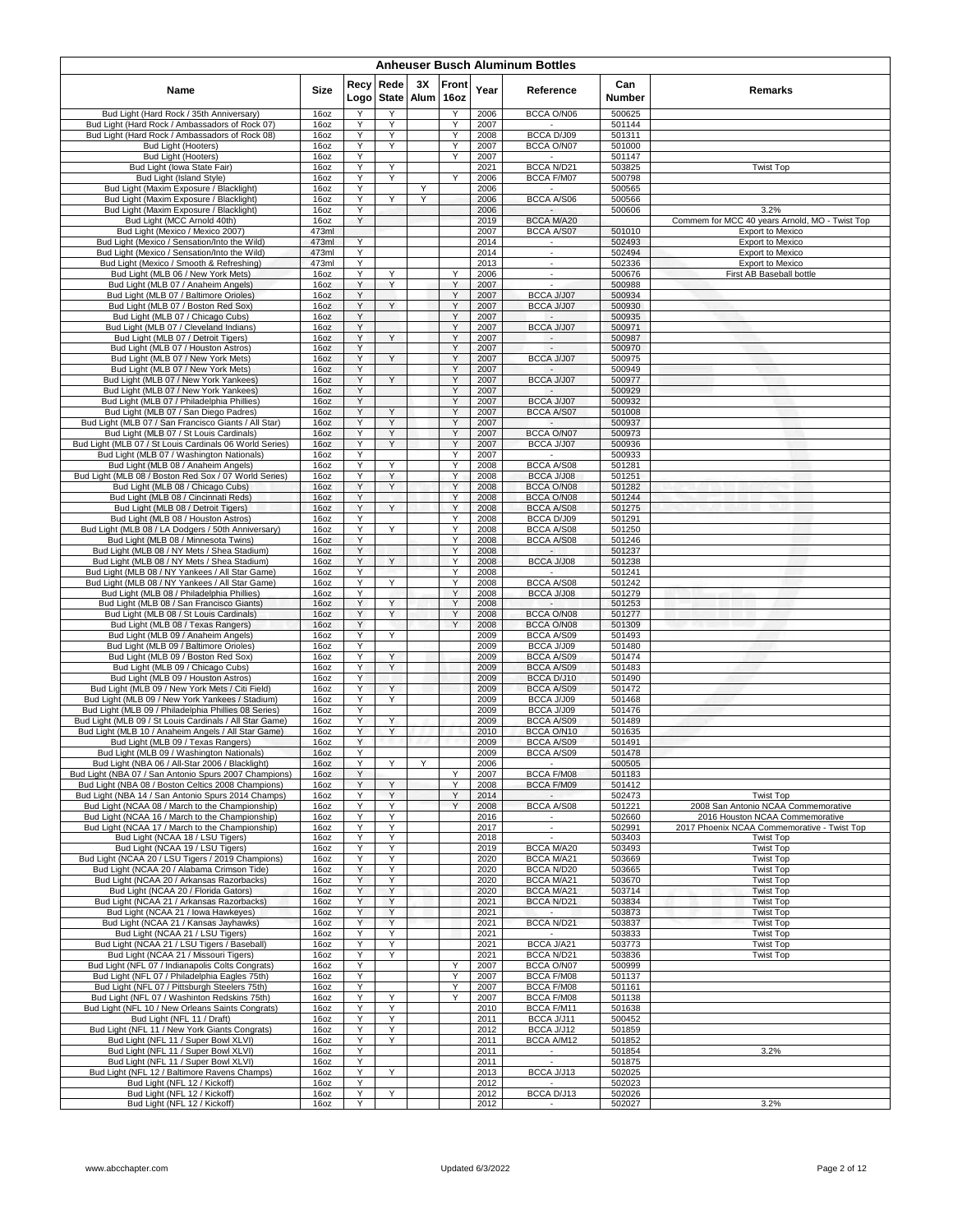| <b>Anheuser Busch Aluminum Bottles</b>                                                                     |              |              |                      |                   |               |              |                                                      |                      |                                               |  |  |  |  |
|------------------------------------------------------------------------------------------------------------|--------------|--------------|----------------------|-------------------|---------------|--------------|------------------------------------------------------|----------------------|-----------------------------------------------|--|--|--|--|
| Name                                                                                                       | Size         | Recy<br>Logo | Rede<br><b>State</b> | 3Х<br><b>Alum</b> | Front<br>16oz | Year         | Reference                                            | Can<br><b>Number</b> | Remarks                                       |  |  |  |  |
| Bud Light (NFL 12 / Super Bowl XLVII)                                                                      | 16oz         | Υ            | Y                    |                   |               | 2012         | BCCA A/M13                                           | 502066               |                                               |  |  |  |  |
| Bud Light (NFL 12 / Super Bowl XLVII)<br>Bud Light (NFL 13 / Baltimore Ravens Champs)                      | 16oz<br>16oz | Υ<br>Υ       | Υ                    |                   |               | 2012<br>2013 | BCCA F/M13                                           | 502067<br>502258     | 3.2%                                          |  |  |  |  |
| Bud Light (NFL 13 / Kickoff)                                                                               | 16oz         | Y            | Y                    |                   |               | 2013         | BCCA O/N13                                           | 502254               |                                               |  |  |  |  |
| Bud Light (NFL 13 / Kickoff)<br>Bud Light (NFL 13 / Seattle Seahawks Champs)                               | 16oz<br>16oz | Υ<br>Y       | Υ                    |                   |               | 2013<br>2014 | BCCA J/J14                                           | 502259<br>502397     |                                               |  |  |  |  |
| Bud Light (NFL 13 / Super Bowl XLVIII)                                                                     | 16oz         | Y            | Y                    |                   |               | 2013         | BCCA A/M14                                           | 502372               |                                               |  |  |  |  |
| Bud Light (NFL 13 / Super Bowl XLVIII)                                                                     | 16oz         | Y            |                      |                   |               | 2013         |                                                      | 502373               |                                               |  |  |  |  |
| Bud Light (NFL 14 / Seattle Seahawks Champs)<br>Bud Light (NFL 14 / Super Bowl XLIX/Bring Your Game)       | 16oz<br>16oz | Υ<br>Y       | Υ                    |                   | Y             | 2014<br>2014 | BCCA D/J15<br>$\sim$                                 | 502439<br>502490     | <b>Twist Top</b><br>3.2% - Twist Top          |  |  |  |  |
| Bud Light (NFL 14 / Super Bowl XLIX/Bring Your Game)                                                       | 16oz         | Y            | Y                    |                   |               | 2014         | $\overline{\phantom{a}}$                             | 502491               | <b>Twist Top</b>                              |  |  |  |  |
| Bud Light (NFL 15 / Denver Broncos Champs)                                                                 | 16oz         | Υ<br>Y       | Y<br>Y               |                   |               | 2016         | ÷.                                                   | 502699               |                                               |  |  |  |  |
| Bud Light (NFL 15 / Super Bowl 50)<br>Bud Light (NFL 15 / Super Bowl 50)                                   | 16oz<br>16oz | Y            | Y                    |                   |               | 2015<br>2015 | ٠<br>$\sim$                                          | 502619<br>502623     | <b>Twist Top</b>                              |  |  |  |  |
| Bud Light (NFL 15 / Super Bowl 50)                                                                         | 16oz         | Y            |                      |                   |               | 2015         | $\overline{\phantom{a}}$                             | 502624               | 3.2% - Twist Top                              |  |  |  |  |
| Bud Light (NFL 15 / Super Bowl 50)<br>Bud Light (NFL 15 / Super Bowl 50)                                   | 16oz<br>16oz | Υ<br>Y       |                      |                   |               | 2015<br>2015 | $\overline{\phantom{a}}$<br>$\overline{\phantom{a}}$ | 502626<br>502629     | <b>Twist Top</b>                              |  |  |  |  |
| Bud Light (NFL 16 / Super Bowl LI)                                                                         | 16oz         | Y            |                      |                   |               | 2016         | $\sim$                                               | 502882               | <b>Twist Top</b>                              |  |  |  |  |
| Bud Light (NFL 16 / Super Bowl LI)                                                                         | 16oz         | Υ<br>Y       | Υ<br>Y               |                   |               | 2016         | $\overline{\phantom{a}}$                             | 502883               |                                               |  |  |  |  |
| Bud Light (NFL 16 / Super Bowl LI)<br>Bud Light (NFL 16 / Super Bowl LI)                                   | 16oz<br>16oz | Y            |                      |                   |               | 2016<br>2016 | $\overline{\phantom{a}}$<br>$\overline{\phantom{a}}$ | 502884<br>502887     | <b>Twist Top</b>                              |  |  |  |  |
| Bud Light (NFL 17 / Kickoff)                                                                               | 16oz         | Υ            | Υ                    |                   |               | 2017         | $\sim$                                               | 503081               | <b>Twist Top</b>                              |  |  |  |  |
| Bud Light (NFL 17 / Kickoff / Arizona Cardinals)<br>Bud Light (NFL 17 / Kickoff / Atlanta Falcons)         | 16oz<br>16oz | Υ<br>Y       | Y<br>Y               |                   |               | 2017<br>2017 | $\overline{\phantom{a}}$<br>$\overline{\phantom{a}}$ | 503066<br>503067     | <b>Twist Top</b><br><b>Twist Top</b>          |  |  |  |  |
| Bud Light (NFL 17 / Kickoff / Baltimore Ravens)                                                            | 16oz         | Υ            | Y                    |                   |               | 2017         | $\sim$                                               | 503036               | <b>Twist Top</b>                              |  |  |  |  |
| Bud Light (NFL 17 / Kickoff / Carolina Panthers)                                                           | 16oz         | Υ            | Υ                    |                   |               | 2017         | $\mathcal{L}_{\mathcal{A}}$                          | 503042               | <b>Twist Top</b>                              |  |  |  |  |
| Bud Light (NFL 17 / Kickoff / Cincinnati Bengals)<br>Bud Light (NFL 17 / Kickoff / Cleveland Browns)       | 16oz<br>16oz | Y<br>Υ       | Y<br>Υ               |                   |               | 2017<br>2017 | $\blacksquare$<br>$\overline{\phantom{a}}$           | 503045<br>503047     | <b>Twist Top</b><br><b>Twist Top</b>          |  |  |  |  |
| Bud Light (NFL 17 / Kickoff / Denver Broncos)                                                              | 16oz         | Υ            | Υ                    |                   |               | 2017         | $\sim$                                               | 503049               | <b>Twist Top</b>                              |  |  |  |  |
| Bud Light (NFL 17 / Kickoff / Detroit Lions)                                                               | 16oz         | Υ<br>Y       | Υ<br>Y               |                   |               | 2017         | $\overline{\phantom{a}}$                             | 503071               | <b>Twist Top</b>                              |  |  |  |  |
| Bud Light (NFL 17 / Kickoff / Houston Texans)<br>Bud Light (NFL 17 / Kickoff / Indianapolis Colts)         | 16oz<br>16oz | Y            | Y                    |                   |               | 2017<br>2017 | ٠<br>$\sim$                                          | 503089<br>503056     | <b>Twist Top</b><br><b>Twist Top</b>          |  |  |  |  |
| Bud Light (NFL 17 / Kickoff / Jacksonville Jaguars)                                                        | 16oz         | Υ            | Υ                    |                   |               | 2017         | ×.                                                   | 503033               | <b>Twist Top</b>                              |  |  |  |  |
| Bud Light (NFL 17 / Kickoff / Kansas City Chiefs)<br>Bud Light (NFL 17 / Kickoff / Los Angeles Rams)       | 16oz<br>16oz | Υ<br>Υ       | Υ<br>Y               |                   |               | 2017<br>2017 | $\overline{\phantom{a}}$<br>$\overline{\phantom{a}}$ | 503035<br>503053     | <b>Twist Top</b><br><b>Twist Top</b>          |  |  |  |  |
| Bud Light (NFL 17 / Kickoff / Miami Dolphins)                                                              | 16oz         | Y            | Υ                    |                   |               | 2017         | $\sim$                                               | 503037               | <b>Twist Top</b>                              |  |  |  |  |
| Bud Light (NFL 17 / Kickoff / New England Patriots)                                                        | 16oz         | Υ<br>Y       | Y<br>Y               |                   |               | 2017<br>2017 | $\overline{\phantom{a}}$                             | 503040               | <b>Twist Top</b>                              |  |  |  |  |
| Bud Light (NFL 17 / Kickoff / New Orleans Saints)<br>Bud Light (NFL 17 / Kickoff / New York Giants)        | 16oz<br>16oz | Υ            | Y                    |                   |               | 2017         | $\overline{\phantom{a}}$<br>$\overline{\phantom{a}}$ | 503043<br>503046     | <b>Twist Top</b><br><b>Twist Top</b>          |  |  |  |  |
| Bud Light (NFL 17 / Kickoff / New York Giants)                                                             | 16oz         | Υ            |                      |                   |               | 2017         | $\overline{\phantom{a}}$                             | 503077               | <b>Twist Top</b>                              |  |  |  |  |
| Bud Light (NFL 17 / Kickoff / Oakland Raiders)<br>Bud Light (NFL 17 / Kickoff / Philadelphia Eagles)       | 16oz<br>16oz | Υ<br>Y       | Υ                    |                   |               | 2017<br>2017 | $\overline{\phantom{a}}$<br>$\overline{\phantom{a}}$ | 503050<br>503079     | <b>Twist Top</b><br><b>Twist Top</b>          |  |  |  |  |
| Bud Light (NFL 17 / Kickoff / Pittsburg Steelers)                                                          | 16oz         | Y            | Y                    |                   |               | 2017         | $\sim$                                               | 503055               | <b>Twist Top</b>                              |  |  |  |  |
| Bud Light (NFL 17 / Kickoff / San Francisco 49ers)                                                         | 16oz         | Υ            | Y                    |                   |               | 2017         | $\overline{\phantom{a}}$                             | 503034               | <b>Twist Top</b>                              |  |  |  |  |
| Bud Light (NFL 17 / Kickoff / Seattle Seahawks)<br>Bud Light (NFL 17 / Kickoff / Tampa Bay Buccaneers)     | 16oz<br>16oz | Y<br>Υ       | Y<br>Υ               |                   |               | 2017<br>2017 | $\overline{\phantom{a}}$<br>٠                        | 503068<br>503038     | <b>Twist Top</b><br><b>Twist Top</b>          |  |  |  |  |
| Bud Light (NFL 17 / Kickoff / Tennessee Titans)                                                            | 16oz         | Y            | Υ                    |                   |               | 2017         | ٠                                                    | 503041               | <b>Twist Top</b>                              |  |  |  |  |
| Bud Light (NFL 17 / Kickoff / Washington Redskins)                                                         | 16oz         | Υ<br>Υ       | Y<br>Y               |                   |               | 2017         | ٠                                                    | 503044               | <b>Twist Top</b>                              |  |  |  |  |
| Bud Light (NFL 17 / Super Bowl LII / Minnesota)<br>Bud Light (NFL 18 / Kickoff)                            | 16oz<br>16oz | Υ            | Υ                    |                   |               | 2017<br>2018 | ٠<br>$\overline{\phantom{a}}$                        | 503105<br>503286     | <b>Twist Top</b><br><b>Twist Top</b>          |  |  |  |  |
| Bud Light (NFL 18 / Kickoff / Arizona Cardinals)                                                           | 16oz         | Υ            | Υ                    |                   |               | 2018         | $\mathcal{L}_{\mathcal{A}}$                          | 503251               | <b>Twist Top</b>                              |  |  |  |  |
| Bud Light (NFL 18 / Kickoff / Carolina Panthers)<br>Bud Light (NFL 18 / Kickoff / Cincinnati Bengals)      | 16oz<br>16oz | Y<br>Y       | Y<br>Υ               |                   |               | 2018<br>2018 | $\overline{\phantom{a}}$<br>$\overline{\phantom{a}}$ | 503263<br>503266     | <b>Twist Top</b><br><b>Twist Top</b>          |  |  |  |  |
| Bud Light (NFL 18 / Kickoff / Cleveland Browns)                                                            | 16oz         | Y            | Y                    |                   |               | 2018         | $\overline{\phantom{a}}$                             | 503269               | <b>Twist Top</b>                              |  |  |  |  |
| Bud Light (NFL 18 / Kickoff / Denver Broncos)                                                              | 16oz         | Υ<br>Y       | Υ<br>Υ               |                   |               | 2018         | $\sim$                                               | 503272               | <b>Twist Top</b><br><b>Twist Top</b>          |  |  |  |  |
| Bud Light (NFL 18 / Kickoff / Detroit Lions)<br>Bud Light (NFL 18 / Kickoff / Houston Texans)              | 16oz<br>16oz | Y            | Y                    |                   |               | 2018<br>2018 | $\overline{\phantom{a}}$<br>$\sim$                   | 503274<br>503277     | <b>Twist Top</b>                              |  |  |  |  |
| Bud Light (NFL 18 / Kickoff / Indianapolis Colts)                                                          | 16oz         | Υ            | Υ                    |                   |               | 2018         | $\overline{\phantom{a}}$                             | 503279               | <b>Twist Top</b>                              |  |  |  |  |
| Bud Light (NFL 18 / Kickoff / Kansas City Chiefs)<br>Bud Light (NFL 18 / Kickoff / New England Patriots)   | 16oz<br>16oz | Υ<br>Y       | Υ<br>Y               |                   |               | 2018<br>2018 | $\overline{\phantom{a}}$<br>$\overline{\phantom{a}}$ | 503285<br>503261     | <b>Twist Top</b><br><b>Twist Top</b>          |  |  |  |  |
| Bud Light (NFL 18 / Kickoff / New Orleans Saints)                                                          | 16oz         |              |                      |                   |               | 2018         |                                                      | 503264               | <b>Twist Top</b>                              |  |  |  |  |
| Bud Light (NFL 18 / Kickoff / Oakland Raiders)                                                             | 16oz         | Υ            | Υ                    |                   |               | 2018         | ×.                                                   | 503273               | <b>Twist Top</b>                              |  |  |  |  |
| Bud Light (NFL 18 / Kickoff / San Francisco 49ers)<br>Bud Light (NFL 18 / Kickoff / Seattle Seahawks)      | 16oz<br>16oz | Y<br>Y       | Y<br>Y               |                   |               | 2018<br>2018 | $\overline{\phantom{a}}$<br>$\sim$                   | 503253<br>503256     | <b>Twist Top</b><br><b>Twist Top</b>          |  |  |  |  |
| Bud Light (NFL 18 / Kickoff / Tampa Bay Buccaneers)                                                        | 16oz         | Y            | Y                    |                   |               | 2018         |                                                      | 503259               | <b>Twist Top</b>                              |  |  |  |  |
| Bud Light (NFL 18 / New England Patriots Champs)<br>Bud Light (NFL 18 / Philly Philly / Super Bowl Champs) | 16oz<br>16oz | Υ<br>Y       | Y                    |                   |               | 2019<br>2018 | BCCA J/A19                                           | 503476<br>503349     | <b>Twist Top</b><br><b>Twist Top</b>          |  |  |  |  |
| Bud Light (NFL 18 / Super Bowl LIII / Atlanta)                                                             | 16oz         | Y            | Y                    |                   |               | 2018         | BCCA J/A19                                           | 503409               | <b>Twist Top</b>                              |  |  |  |  |
| Bud Light (NFL 19 / 100 Year / Atlanta Falcons)                                                            | 16oz         | Υ            | Υ                    |                   |               | 2019         | <b>BCCA M/A20</b>                                    | 503531               | <b>Twist Top</b>                              |  |  |  |  |
| Bud Light (NFL 19 / 100 Year / Carolina Panthers)<br>Bud Light (NFL 19 / 100 Year / Cincinnati Bengals)    | 16oz<br>16oz | Y<br>Y       | Y<br>Y               |                   |               | 2019<br>2019 | BCCA M/A20<br>BCCA M/A20                             | 503501<br>503504     | <b>Twist Top</b><br><b>Twist Top</b>          |  |  |  |  |
| Bud Light (NFL 19 / 100 Year / Cleveland Browns)                                                           | 16oz         | Y            | Y                    |                   |               | 2019         | <b>BCCA M/A20</b>                                    | 503505               | <b>Twist Top</b>                              |  |  |  |  |
| Bud Light (NFL 19 / 100 Year / Denver Broncos)<br>Bud Light (NFL 19 / 100 Year / Detroit Lions)            | 16oz<br>16oz | Y<br>Y       | Y<br>Υ               |                   |               | 2019<br>2019 | BCCA M/A20<br><b>BCCA M/A20</b>                      | 503506<br>503508     | <b>Twist Top</b><br><b>Twist Top</b>          |  |  |  |  |
| Bud Light (NFL 19 / 100 Year / Houston Texans)                                                             | 16oz         | Y            | Y                    |                   |               | 2019         | <b>BCCA M/A20</b>                                    | 503509               | <b>Twist Top</b>                              |  |  |  |  |
| Bud Light (NFL 19 / 100 Year / Indianapolis Colts)                                                         | 160z         | Y            | Y                    |                   |               | 2019         | <b>BCCA M/A20</b>                                    | 503510               | <b>Twist Top</b>                              |  |  |  |  |
| Bud Light (NFL 19 / 100 Year / Kansas City Chiefs)<br>Bud Light (NFL 19 / 100 Year / New England Partiots) | 16oz<br>16oz | Y<br>Y       | Y<br>Y               |                   |               | 2019<br>2019 | <b>BCCA M/A20</b><br>BCCA M/A20                      | 503497<br>503500     | <b>Twist Top</b><br><b>Twist Top</b>          |  |  |  |  |
| Bud Light (NFL 19 / 100 Year / New Orleans Saints)                                                         | 16oz         | Y            | Y                    |                   |               | 2019         | BCCA M/A20                                           | 503502               | <b>Twist Top</b>                              |  |  |  |  |
| Bud Light (NFL 19 / 100 Year / Philadelphia Eagles)                                                        | 16oz         | Y            |                      |                   |               | 2019         | BCCA M/A20                                           | 503533               | <b>Twist Top</b>                              |  |  |  |  |
| Bud Light (NFL 19 / 100 Year / Seattle Seahawks)<br>Bud Light (NFL 19 / 100 Year / Super Bowl LIV / Miami) | 16oz<br>16oz | Y<br>Y       | Υ                    |                   |               | 2019<br>2019 | BCCA M/A20<br>BCCA M/A20                             | 503498<br>503562     | <b>Twist Top</b><br><b>Twist Top</b>          |  |  |  |  |
| Bud Light (NFL 19 / 100 Year / Tampa Bay Buccaneers)                                                       | 16oz         | Υ            | Υ                    |                   |               | 2019         | BCCA M/A20                                           | 503499               | <b>Twist Top</b>                              |  |  |  |  |
| Bud Light (NFL 19 / Kansas City Chiefs Champions)<br>Bud Light (NFL 19 / Kansas City Chiefs Champions)     | 16oz<br>16oz | Υ<br>Y       | Υ<br>Υ               |                   |               | 2020<br>2020 | BCCA J/A20<br>BCCA J/A20                             | 503613<br>503623     | Twist Top - Blue Cap<br>Twist Top - White Cap |  |  |  |  |
| Bud Light (NFL 20 / Kickoff / Atlanta Falcons)                                                             | 16oz         | Y            | Υ                    |                   |               | 2020         |                                                      | 503715               | <b>Twist Top</b>                              |  |  |  |  |
| Bud Light (NFL 20 / Kickoff / Carolina Panthers)                                                           | 16oz         | Υ            | Υ                    |                   |               | 2020         | BCCA J/A21                                           | 503653               | <b>Twist Top</b>                              |  |  |  |  |
| Bud Light (NFL 20 / Kickoff / Cincinnati Bengals)<br>Bud Light (NFL 20 / Kickoff / Cleveland Browns)       | 16oz<br>16oz | Y<br>Y       | Y<br>Y               |                   |               | 2020<br>2020 | BCCA M/A21<br>BCCA M/A21                             | 503655<br>503656     | <b>Twist Top</b><br><b>Twist Top</b>          |  |  |  |  |
| Bud Light (NFL 20 / Kickoff / Detroit Lions)                                                               | 16oz         | Y            | Υ                    |                   |               | 2020         |                                                      | 503668               | <b>Twist Top</b>                              |  |  |  |  |
| Bud Light (NFL 20 / Kickoff / Houston Texans)                                                              | 16oz         | Υ            | Υ                    |                   |               | 2020         | ×.                                                   | 503660               | <b>Twist Top</b>                              |  |  |  |  |
| Bud Light (NFL 20 / Kickoff / Indianapolis Colts)<br>Bud Light (NFL 20 / Kickoff / New England Patriots)   | 16oz<br>16oz | Υ<br>Y       | Υ<br>Y               |                   |               | 2020<br>2020 | BCCA M/A21                                           | 503662<br>503652     | <b>Twist Top</b><br><b>Twist Top</b>          |  |  |  |  |
| Bud Light (NFL 20 / Kickoff / New Orleans Saints)                                                          | 16oz         |              | Υ                    |                   |               | 2020         | BCCA M/A21                                           | 503654               | <b>Twist Top</b>                              |  |  |  |  |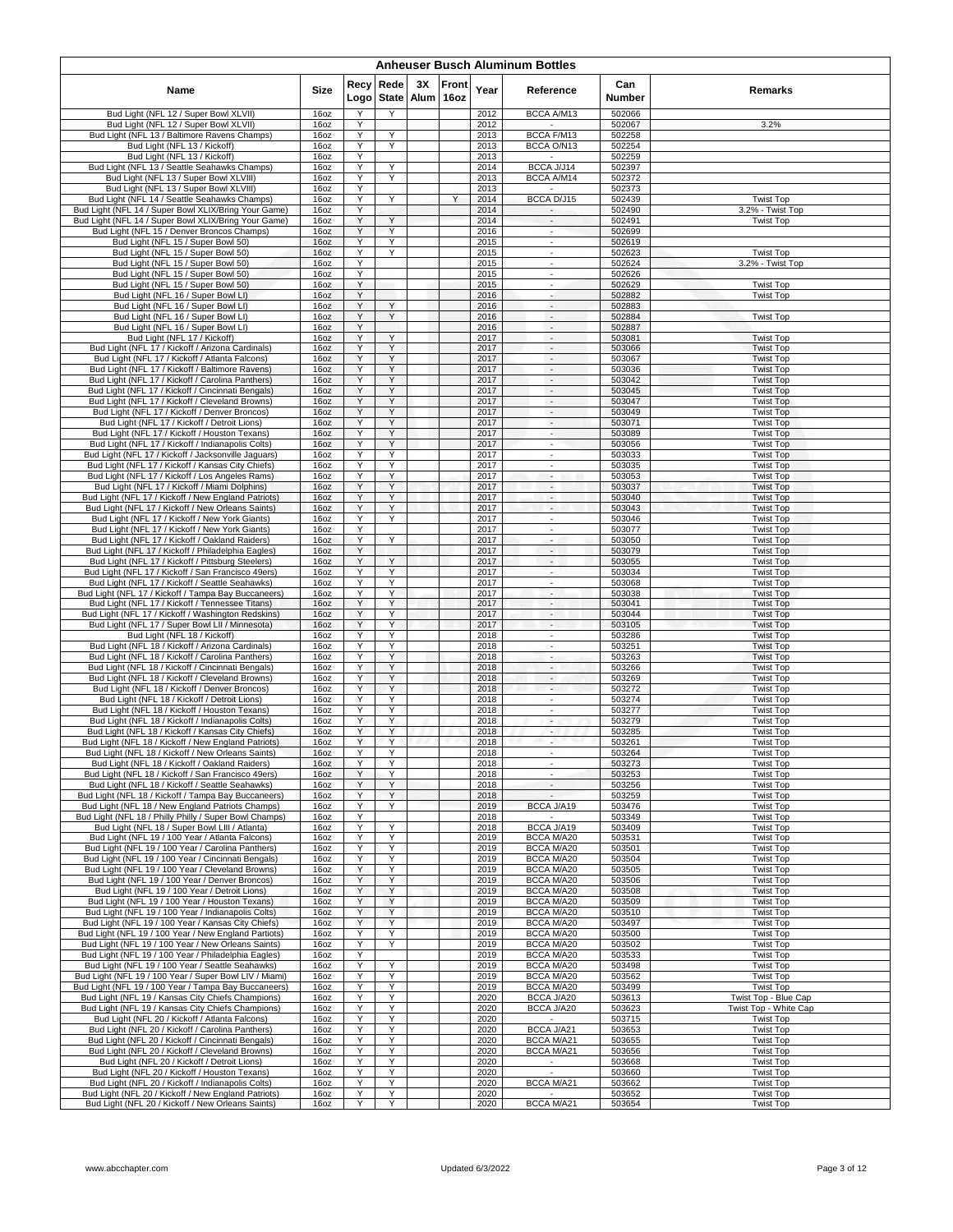| <b>Anheuser Busch Aluminum Bottles</b>                                                                   |                          |              |                      |            |               |              |                                    |                  |                                                                                                                          |  |  |  |  |
|----------------------------------------------------------------------------------------------------------|--------------------------|--------------|----------------------|------------|---------------|--------------|------------------------------------|------------------|--------------------------------------------------------------------------------------------------------------------------|--|--|--|--|
| Name                                                                                                     | <b>Size</b>              | Recy<br>Logo | Rede<br><b>State</b> | 3X<br>Alum | Front<br>16oz | Year         | Reference                          | Can<br>Number    | Remarks                                                                                                                  |  |  |  |  |
| Bud Light (NFL 20 / Kickoff / Philadelphia Eagles)                                                       | 16oz                     | Y            |                      |            |               | 2020         | BCCA M/A21                         | 503661           | <b>Twist Top</b>                                                                                                         |  |  |  |  |
| Bud Light (NFL 20 / Kickoff / Tampa Bay Buccaneers)                                                      | 16oz                     | Y            | Y                    |            |               | 2020         | BCCA N/D20                         | 503651           | <b>Twist Top</b>                                                                                                         |  |  |  |  |
| Bud Light (NFL 20 / Kansas City Chiefs Champions)<br>Bud Light (NFL 20 / Super Bowl LV / Tampa Bay)      | 160z<br>16oz             | Y<br>Y       | Y<br>Y               |            |               | 2020<br>2020 | BCCA N/D20<br><b>BCCA M/A21</b>    | 503650<br>503709 | <b>Twist Top</b><br><b>Twist Top</b>                                                                                     |  |  |  |  |
| Bud Light (NFL 20 / Tampa Bay Buccaneers Champions)                                                      | 16oz                     | Υ            | Υ                    |            |               | 2021         | BCCA J/A21                         | 503772           | <b>Twist Top</b>                                                                                                         |  |  |  |  |
| Bud Light (NFL 21 / Kickoff)                                                                             | 16oz                     | Y            | Y                    |            |               | 2021         | ٠                                  | 503860           | <b>Twist Top</b>                                                                                                         |  |  |  |  |
| Bud Light (NFL 21 / Kickoff)                                                                             | 16oz                     | Y            |                      |            |               | 2021         | $\sim$                             | 503861           | <b>Twist Top</b>                                                                                                         |  |  |  |  |
| Bud Light (NFL 21 / Kickoff / Atlanta Falcons)                                                           | 16oz                     | Y            | Y                    |            |               | 2021         | $\mathcal{L}_{\mathcal{A}}$        | 503822           | <b>Twist Top</b>                                                                                                         |  |  |  |  |
| Bud Light (NFL 21 / Kickoff / Carolina Panthers)                                                         | 16oz                     | Y            | Y                    |            |               | 2021         | $\overline{\phantom{a}}$           | 503813           | <b>Twist Top</b>                                                                                                         |  |  |  |  |
| Bud Light (NFL 21 / Kickoff / Cincinnati Bengals)<br>Bud Light (NFL 21 / Kickoff / Cleveland Browns)     | 16oz<br>16oz             | Y<br>Y       | Υ<br>Y               |            |               | 2021<br>2021 | $\overline{\phantom{a}}$<br>$\sim$ | 503815<br>503816 | <b>Twist Top</b><br><b>Twist Top</b>                                                                                     |  |  |  |  |
| Bud Light (NFL 21 / Kickoff / Detroit Lions)                                                             | 16oz                     | Y            | Y                    |            |               | 2021         | ×.                                 | 503817           | <b>Twist Top</b>                                                                                                         |  |  |  |  |
| Bud Light (NFL 21 / Kickoff / Houston Texans)                                                            | 16oz                     | Υ            | Y                    |            |               | 2021         | $\overline{\phantom{a}}$           | 503819           | <b>Twist Top</b>                                                                                                         |  |  |  |  |
| Bud Light (NFL 21 / Kickoff / Indianapolis Colts)                                                        | 16oz                     | Y            | Υ                    |            |               | 2021         | $\sim$                             | 503820           | <b>Twist Top</b>                                                                                                         |  |  |  |  |
| Bud Light (NFL 21 / Kickoff / Kansas City Chiefs)                                                        | 16oz                     | Y            | Y                    |            |               | 2021         | BCCA N/D21                         | 503810           | <b>Twist Top</b>                                                                                                         |  |  |  |  |
| Bud Light (NFL 21 / Kickoff / New England Patriots)                                                      | 16oz                     | Y            | Y                    |            |               | 2021         |                                    | 503812           | <b>Twist Top</b>                                                                                                         |  |  |  |  |
| Bud Light (NFL 21 / Kickoff / New Orleans Saints)<br>Bud Light (NFL 21 / Kickoff / Tampa Bay Buccaneers) | 16oz<br>16oz             | Y<br>Y       | Y<br>Υ               |            |               | 2021<br>2021 | BCCA N/D21<br>$\sim$               | 503814<br>503811 | <b>Twist Top</b><br><b>Twist Top</b>                                                                                     |  |  |  |  |
| Bud Light (NFL 21 / Los Angeles Rams Champions)                                                          | 16oz                     | Y            | Y                    |            |               | 2022         |                                    | 503888           | <b>Twist Top</b>                                                                                                         |  |  |  |  |
| Bud Light (NFL 21 / Super Bowl LVI / Los Angeles)                                                        | 16 <sub>oz</sub>         | Υ            | Y                    |            |               | 2021         | <b>BCCA M/J22</b>                  | 503865           | <b>Twist Top</b>                                                                                                         |  |  |  |  |
| Bud Light (NHL 10 / Chicago Blackhawks 2010 Champs)                                                      | 16oz                     | Y            | Υ                    |            |               | 2010         | BCCA O/N10                         | 501659           |                                                                                                                          |  |  |  |  |
| Bud Light (NHL 10 / Chicago Blackhawks 2010 Champs/LT)                                                   | 16 <sub>oz</sub>         | Y            | Y                    |            |               | 2010         |                                    | 501659           | Paint variation, lighter blue                                                                                            |  |  |  |  |
| Bud Light (NHL 11 / Boston Bruins)                                                                       | 16oz                     | Y            | Y                    |            |               | 2010         | BCCA J/J11<br>BCCA O/N11           | 501661           |                                                                                                                          |  |  |  |  |
| Bud Light (NHL 11 / Boston Bruins 2011 Champs)<br>Bud Light (NHL 12 / LA Kings 2012 Champs)              | 16oz<br>16oz             | Y<br>Y       | Υ<br>Υ               |            |               | 2011<br>2012 | BCCA O/N12                         | 501725<br>501985 |                                                                                                                          |  |  |  |  |
| Bud Light (NHL 14 / LA Kings 2014 Champs)                                                                | 16oz                     | Y            | Y                    |            | Y             | 2014         | $\sim$                             | 502474           | <b>Twist Top</b>                                                                                                         |  |  |  |  |
| Bud Light (NHL 17 / St Louis Blues 50th)                                                                 | 16oz                     | Υ            | Y                    |            |               | 2016         | $\blacksquare$                     | 502892           | <b>Twist Top</b>                                                                                                         |  |  |  |  |
| Bud Light (NHL 19 / St Louis Blues 2019 Champs)                                                          | 16oz                     | Y            | Υ                    |            |               | 2019         | BCCA N/D19                         | 503554           | <b>Twist Top</b>                                                                                                         |  |  |  |  |
| Bud Light (NHL 19 / St Louis Blues Edition 2019 Champs)                                                  | 16oz                     | Υ            | Y                    |            |               | 2019         | BCCA M/A20                         | 503596           | Three bottle commemorative edition - Twist Top                                                                           |  |  |  |  |
| Bud Light (NHL 19 / St Louis Blues Edition Gloria)<br>Bud Light (NHL 19 / St Louis Blues Edition The 67) | 160Z                     | Υ<br>Y       | Υ<br>Y               |            |               | 2019         | BCCA M/A20<br>BCCA M/A20           | 503597<br>503595 | Three bottle commemorative edition - Twist Top<br>Three bottle commemorative edition - Twist Top                         |  |  |  |  |
| Bud Light (NHL 20 / Chicago Blackhawks)                                                                  | 16oz<br>16 <sub>oz</sub> | Y            | Y                    |            |               | 2019<br>2019 | <b>BCCA M/A20</b>                  | 503537           | <b>Twist Top</b>                                                                                                         |  |  |  |  |
| Bud Light (NHL 20 / Tampa Bay Lightning 2020 Champs)                                                     | 16oz                     | Y            | Υ                    |            |               | 2020         | BCCA M/A21                         | 503756           | <b>Twist Top</b>                                                                                                         |  |  |  |  |
| Bud Light (NHL 21 / Chicago Blackhawks)                                                                  | 16oz                     | Υ            | Υ                    |            |               | 2020         | BCCA M/A21                         | 503731           | <b>Twist Top</b>                                                                                                         |  |  |  |  |
| Bud Light (NHL 21 / Dallas Stars)                                                                        | 16oz                     | Y            | Y                    |            |               | 2020         | BCCA J/A21                         | 503678           | <b>Twist Top</b>                                                                                                         |  |  |  |  |
| Bud Light (NHL 21 / Tampa Bay Lightning 2021 Champs)                                                     | 16 <sub>oz</sub>         | Y            | Y                    |            |               | 2021         | BCCA M/J22                         | 503828           | <b>Twist Top</b>                                                                                                         |  |  |  |  |
| Bud Light (NHL 22 / Chicago Blackhawks)<br>Bud Light (NHL 22 / Dallas Stars)                             | 16oz<br>16oz             | Υ<br>Y       | Y<br>Y               |            |               | 2021<br>2021 | BCCA M/J22                         | 503868<br>503867 | <b>Twist Top</b><br><b>Twist Top</b>                                                                                     |  |  |  |  |
| Bud Light (NHL 22 / St Louis Blues)                                                                      | 16 <sub>oz</sub>         | Y            | Y                    |            |               | 2021         | BCCA M/J22                         | 503866           | <b>Twist Top</b>                                                                                                         |  |  |  |  |
| Bud Light (NHL 22 / Tampa Bay Lightning 2021 Champs)                                                     | 16oz                     | Y            | Υ                    |            |               | 2021         | BCCA M/J22                         | 503879           | <b>Twist Top</b>                                                                                                         |  |  |  |  |
| Bud Light (Norwegian Cruise Line)                                                                        | 160Z                     | Y            | Y                    |            | Υ             | 2007         |                                    | 501127           |                                                                                                                          |  |  |  |  |
| Bud Light (Norwegian Cruise Line / Freestyle)                                                            | 16oz                     | Y            | Y                    |            | Υ             | 2007         | BCCA F/M08                         | 501163           |                                                                                                                          |  |  |  |  |
| Bud Light (Official Beer of the S.H.I.T.)                                                                | 16oz                     | Y            | Y                    |            |               | 2021         | $\sim$                             | 503766           | Twist Top - Golf Tournament - Laser etched                                                                               |  |  |  |  |
| Bud Light (Orange)<br>Bud Light (Orange)                                                                 | 16oz<br>16oz             | Y<br>Y       | Y                    |            | Y<br>Y        | 2006<br>2007 | BCCA F/M07                         | 500854<br>501132 | <b>NCAA</b> bottle<br>3.2% - NCAA bottle                                                                                 |  |  |  |  |
| Bud Light (Paraguay / A-B Crest)                                                                         | 16oz                     | Y            | Υ                    |            |               | 2017         | $\epsilon$                         | 502677           | Export to Paraguay - Import Sticker                                                                                      |  |  |  |  |
| Bud Light (Republic of California)                                                                       | 16oz                     | Y            | Y                    |            |               | 2012         | BCCA D/J13                         | 502030           |                                                                                                                          |  |  |  |  |
| Bud Light (Republic of California)                                                                       | 16 <sub>oz</sub>         | Y            | Y                    |            |               | 2013         | BCCA D/J14                         | 502176           |                                                                                                                          |  |  |  |  |
| Bud Light (Royal Caribbean / Lighter)                                                                    | 16oz                     | Y            | Y                    |            | Y             | 2007         | <b>BCCA A/S07</b>                  | 500830           | Lighter Shade of Blues on bottle                                                                                         |  |  |  |  |
| Bud Light (Royal Caribbean / Darker)<br>Bud Light (Schnucks 75th)                                        | 16oz<br>16oz             | Y<br>Y       | Υ<br>Υ               |            | Y             | 2007<br>2014 | $\sim$<br>BCCA A/S14               | 500830<br>502423 | Darker Shade of Blues on bottle<br><b>Twist Top</b>                                                                      |  |  |  |  |
| <b>Bud Light (Snowflakes)</b>                                                                            | 16oz                     | Y            |                      |            | Y             | 2006         | <b>BCCA F/M07</b>                  | 500783           |                                                                                                                          |  |  |  |  |
| Bud Light (St Pats 2006 / Green / Shamrocks)                                                             | 16 <u>oz</u>             | Y            |                      | Υ          |               | 2006         | $\sim$                             | 500458           |                                                                                                                          |  |  |  |  |
| Bud Light (St Pats 2006 / Green / Shamrocks)                                                             | 16oz                     | Y            | Y                    | Υ          |               | 2006         | BCCA A/S06                         | 500459           |                                                                                                                          |  |  |  |  |
| Bud Light (St Pats 2006 / Green / Shamrocks)                                                             | 160z                     | Y            |                      | Y          |               | 2006         | $\sim$                             | 500460           | 3.2%                                                                                                                     |  |  |  |  |
| Bud Light (St Pats 2007 / Green / Shamrocks)<br>Bud Light (St Pats 2007 / Green / Shamrocks)             | 16oz                     | Y<br>Y       |                      |            | Y<br>Y        | 2007         | $\overline{\phantom{a}}$           | 500836           |                                                                                                                          |  |  |  |  |
| Bud Light (St Pats 2007 / Green / Shamrocks)                                                             | 16oz<br>16oz             | Y            | Y                    |            | Y             | 2007<br>2007 | $\sim$                             | 500837<br>500838 | 3.2%                                                                                                                     |  |  |  |  |
| Bud Light (St Pats 2008 / Green / Shamrocks)                                                             | 16oz                     | Υ            |                      |            | Y             | 2008         | BCCA J/J08                         | 501210           |                                                                                                                          |  |  |  |  |
| Bud Light (St Pats 2008 / Green / Shamrocks)                                                             | 16oz                     | Y            | Y                    |            | Υ             | 2008         | $\sim$                             | 501211           |                                                                                                                          |  |  |  |  |
| Bud Light (St Pats 2008 / Green / Shamrocks)                                                             | 16oz                     |              |                      |            |               | 2008         |                                    | 501212           | 3.2%                                                                                                                     |  |  |  |  |
| Bud Light (St Pats 2010 / Green / Shamrocks)                                                             | 16oz                     | Υ            | Y                    |            | Υ             | 2010         | BCCA J/J10                         | 501594           |                                                                                                                          |  |  |  |  |
| Bud Light (St Pats 2011 / Green / Shamrocks)<br>Bud Light (St Pats 2013 / Green / Shamrocks)             | 16oz                     | Y<br>Y       | Y                    |            | Υ             | 2011         | BCCA J/J13                         | 501595           | 3.2%                                                                                                                     |  |  |  |  |
| Bud Light (St Pats 2013 / Green / Shamrocks)                                                             | 16oz<br>16oz             | Y            |                      |            |               | 2013<br>2013 |                                    | 502116<br>502119 | Limited Edition along bottom<br>3.2% - Limited Edition along bottom                                                      |  |  |  |  |
| Bud Light (St Pats 2014 / Green / Shamrocks)                                                             | 16oz                     | Y            | Y                    |            |               | 2014         | BCCA J/J14                         | 502385           | Limited Edition along bottom                                                                                             |  |  |  |  |
| Bud Light (St Pats 2014 / Green / Shamrocks)                                                             | 16oz                     | Y            |                      |            |               | 2014         | $\sim$                             | 502386           | 3.2% - Limited Edition along bottom                                                                                      |  |  |  |  |
| Bud Light (St Pats 2016 / Green / Shamrocks)                                                             | 16oz                     | Y            | Y                    |            |               | 2016         | $\blacksquare$                     | 502647           | Limited Edition along bottom                                                                                             |  |  |  |  |
| Bud Light (St Pats 2017 / Green / AB Crest)                                                              | 16oz                     | Y            |                      |            |               | 2017         | $\blacksquare$                     | 502907           | Shamrock on neck - Limited Edition along top - Twist Top                                                                 |  |  |  |  |
| Bud Light (St Pats 2017 / Green / AB Crest)                                                              | 16oz                     | Υ<br>Y       | Y                    |            |               | 2017         | ÷                                  | 502908           | Shamrock on neck - Limited Edition along top - Twist Top                                                                 |  |  |  |  |
| Bud Light (St Pats 2018 / Green / Single Shamrock)<br>Bud Light (St Pats 2018 / Green / Single Shamrock) | 16oz<br>16oz             | Y            | Y                    |            |               | 2018<br>2018 | $\sim$                             | 503148<br>503149 | Shamrock on bottle - Limited Edition along top - Twist Top<br>Shamrock on bottle - Limited Edition along top - Twist Top |  |  |  |  |
| Bud Light (St Pats 2019 / Green / A-B Crest Shamrock)                                                    | 16oz                     | Y            | Y                    |            |               | 2019         | BCCA J/A19                         | 503417           | Large Shamrock in place of A-B on crest                                                                                  |  |  |  |  |
| Bud Light (St Pats 2019 / Green / A-B Crest Shamrock)                                                    | 16oz                     | Y            |                      |            |               | 2019         |                                    | 503418           | Large Shamrock in place of A-B on crest                                                                                  |  |  |  |  |
| Bud Light (St Pats 2020 / Green / Large Shamrock)                                                        | 16oz                     | Y            | Y                    |            |               | 2020         | BCCA J/A20                         | 503577           | Large Outlined Shamrock - Dated March 17, 2020                                                                           |  |  |  |  |
| Bud Light (St Pats 2020 / Green / Large Shamrock)                                                        | 160z                     | Y            |                      |            |               | 2020         | BCCA J/A20                         | 503578           | Large Outlined Shamrock - Dated March 17, 2020                                                                           |  |  |  |  |
| Bud Light (St Pats 2022 / Green / Gold Shamrock)<br>Bud Light (Stars)                                    | 16oz<br>16oz             | Y<br>Y       | Y<br>Υ               |            |               | 2022<br>2016 | $\sim$                             | 503905<br>502716 | Gold Shamrock above Bud Light - Twist Top                                                                                |  |  |  |  |
| <b>Bud Light (Stars)</b>                                                                                 | 16oz                     | Y            |                      |            |               | 2016         | $\overline{\phantom{a}}$           | 502738           |                                                                                                                          |  |  |  |  |
| Bud Light (SXSW Music Film Interactive)                                                                  | 16oz                     | Y            | Y                    |            |               | 2016         | $\sim$                             | 502666           | SXSW Commemorative, Austin, TX                                                                                           |  |  |  |  |
| Bud Light (SXSW 2017)                                                                                    | 16oz                     | Y            | Y                    |            |               | 2017         | $\overline{\phantom{a}}$           | 502906           | SXSW Commemorative, Austin, TX - Twist Top                                                                               |  |  |  |  |
| Bud Light (SXSW 2018)                                                                                    | 16oz                     | Y            | Y                    |            |               | 2018         | $\blacksquare$                     | 503158           | SXSW Commemorative, Austin, TX - Twist Top                                                                               |  |  |  |  |
| Bud Light (Texas)                                                                                        | 16oz                     | Y            |                      |            |               | 2017         | ÷.                                 | 503112           | <b>Twist Top</b>                                                                                                         |  |  |  |  |
| Bud Light (Texas)                                                                                        | 16oz                     | Υ            |                      |            |               | 2019         | BCCA J/A19                         | 503380           | <b>Twist Top</b>                                                                                                         |  |  |  |  |
| Bud Light (Texas)<br>Bud Light (Throw Back 90s)                                                          | 16oz<br>16oz             | Y<br>Y       | Υ<br>Y               |            |               | 2021<br>2021 | $\sim$<br>BCCA J/A21               | 503885<br>503781 | <b>Twist Top</b><br><b>Twist Top</b>                                                                                     |  |  |  |  |
| Bud Light (UFC)                                                                                          | 16oz                     | Υ            | Y                    |            |               | 2011         | BCCA D/J12                         | 501720           | Ultimate Fighting Challenge Sponsor                                                                                      |  |  |  |  |
| Bud Light (UFC)                                                                                          | 16oz                     | Y            | Υ                    |            |               | 2016         |                                    | 502730           | Limited Edition - Weighing in at 16 FL OZ                                                                                |  |  |  |  |
| Bud Light (United Way 2007)                                                                              | 16oz                     | Y            | Y                    |            | Y             | 2007         | BCCA F/M08                         | 501196           |                                                                                                                          |  |  |  |  |
| Bud Light (United Way 2008)                                                                              | 16oz                     | Y            | Y                    |            | Υ             | 2008         | BCCA F/M09                         | 501430           |                                                                                                                          |  |  |  |  |
| Bud Light Golden Wheat                                                                                   | 16oz                     | Υ            | Y                    |            | Υ             | 2010         | BCCA D/J11                         | 501658           |                                                                                                                          |  |  |  |  |
| Bud Light Lime<br><b>Bud Light Lime</b>                                                                  | 16oz<br>16oz             | Y<br>Y       | Υ                    |            | Υ<br>Υ        | 2008<br>2008 | BCCA D/J09<br>BCCA D/J09           | 501287<br>501288 | <b>BL</b> logos<br>3.2% - BL logos - 'Contains Alcohol' bottom front                                                     |  |  |  |  |
| <b>Bud Light Lime</b>                                                                                    | 16oz                     | Υ            | Υ                    |            | Y             | 2009         | BCCA A/M10                         | 501446           | Website - BL logos - Darker Cap                                                                                          |  |  |  |  |
|                                                                                                          |                          |              |                      |            |               |              |                                    |                  |                                                                                                                          |  |  |  |  |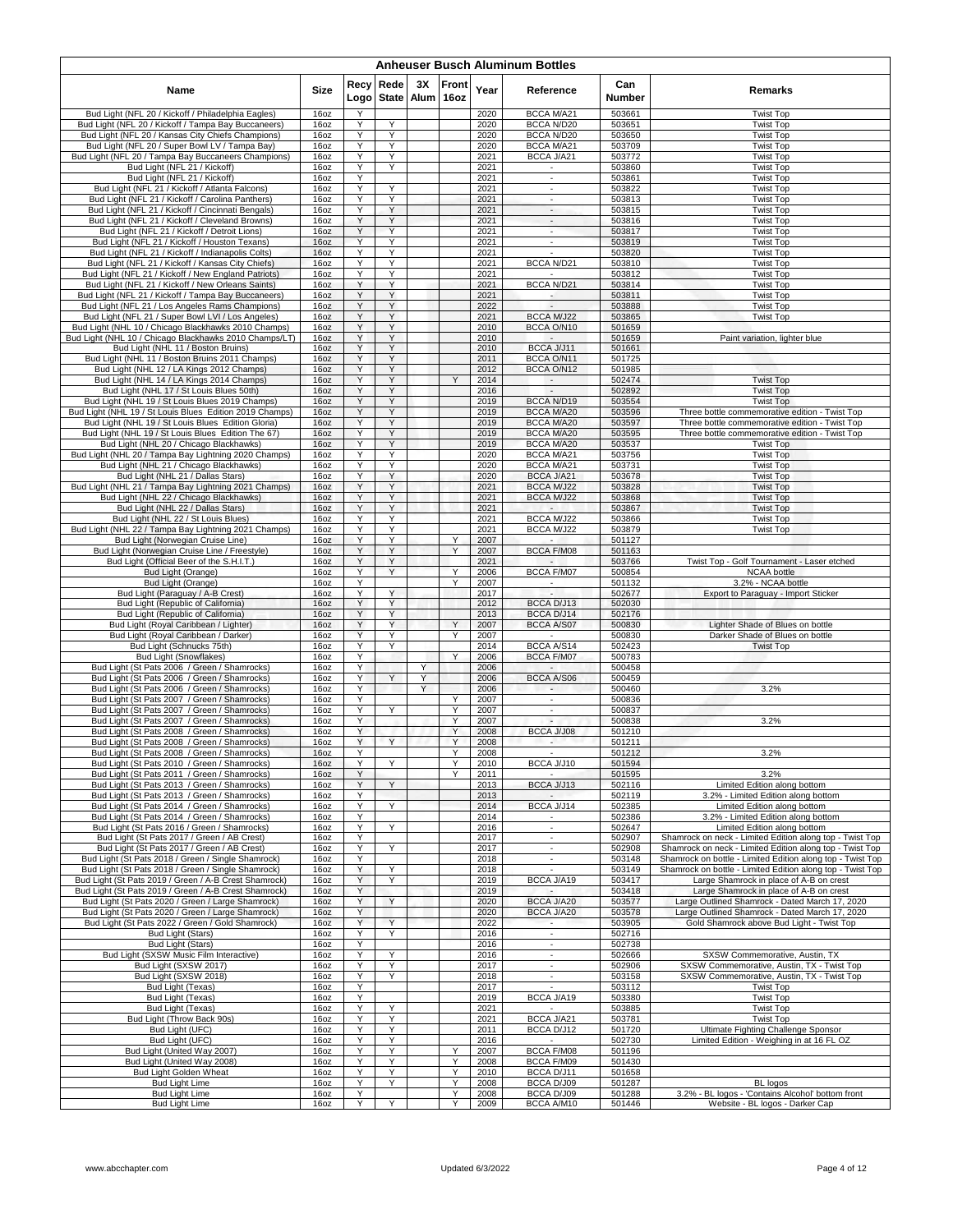|                                                                                | <b>Anheuser Busch Aluminum Bottles</b> |              |                      |            |               |              |                                                      |                      |                                                                  |  |  |  |  |  |
|--------------------------------------------------------------------------------|----------------------------------------|--------------|----------------------|------------|---------------|--------------|------------------------------------------------------|----------------------|------------------------------------------------------------------|--|--|--|--|--|
| Name                                                                           | Size                                   | Recy<br>Logo | Rede<br><b>State</b> | 3X<br>Alum | Front<br>16oz | Year         | Reference                                            | Can<br>Number        | Remarks                                                          |  |  |  |  |  |
| <b>Bud Light Lime</b>                                                          | 16oz                                   | Y            | Y                    |            | Υ             | 2009         | BCCA A/M10                                           | 501553               | Website - Darker Cap                                             |  |  |  |  |  |
| <b>Bud Light Lime</b><br><b>Bud Light Lime</b>                                 | 16oz<br>16oz                           | Y<br>Υ       | Y                    |            | ٧             | 2009<br>2012 | BCCA J/J10<br>BCCA O/N12                             | 501554<br>501848     | 3.2% - Website - 'Contains Alcohol' bottom front<br>Green Bottle |  |  |  |  |  |
| <b>Bud Light Lime</b>                                                          | 16oz                                   | Υ            |                      |            |               | 2012         | BCCA D/J13                                           | 501849               | 3.2% - Green Bottle                                              |  |  |  |  |  |
| <b>Bud Light Lime</b>                                                          | 16oz                                   | Υ            | Υ                    |            |               | 2013         | BCCA O/N13                                           | 502117               | With a Twist'                                                    |  |  |  |  |  |
| <b>Bud Light Lime</b>                                                          | 16oz                                   | Υ<br>Y       | Υ<br>Υ               |            |               | 2017         |                                                      | 502842               | <b>Twist Top</b>                                                 |  |  |  |  |  |
| <b>Bud Light Lime</b><br><b>Bud Light Lime</b>                                 | 16oz<br>160z                           | Y            | Υ                    |            |               | 2018<br>2019 | $\blacksquare$<br>$\sim$                             | 503186<br>503412     | Twist Top - Real Lime Peels<br>Twist Top - Real Lime Peels       |  |  |  |  |  |
| <b>Bud Light Lime</b>                                                          | 16oz                                   | Υ            | Y                    |            |               | 2021         | BCCA N/D21                                           | 503778               | Twist Top - Vert/Horz Panels                                     |  |  |  |  |  |
| <b>Bud Light Lime</b>                                                          | 16oz                                   | Υ            | Υ                    |            |               | 2022         | $\overline{\phantom{a}}$                             | 503883               | Twist Top - Vert/Horz Panels                                     |  |  |  |  |  |
| Bud Light Lime (Canada)                                                        | 473ml                                  | Υ<br>Y       | Y<br>Y               |            |               | 2011         | $\overline{\phantom{a}}$<br>$\overline{\phantom{a}}$ | 501739<br>501553     | Export to Canada<br>Export to Germany - Barcode Sticker          |  |  |  |  |  |
| Bud Light Lime (Germany)<br>Bud Light Lime (Germany)                           | 16oz<br>16oz                           | Υ            | Y                    |            |               | 2011<br>2018 | ×,                                                   | 503186               | Twist Top - Export to Germany - Barcode Sticker                  |  |  |  |  |  |
| Bud Light Lime (Germany / NFL 2012)                                            | 16oz                                   | Y            | Υ                    |            |               | 2012         |                                                      | 502021               | Export to Germany - Import Sticker                               |  |  |  |  |  |
| Bud Light Lime (NFL 2012)                                                      | 16 <sub>oz</sub>                       | Y            | Υ                    |            |               | 2012         | BCCA D/J13                                           | 502021               |                                                                  |  |  |  |  |  |
| Bud Light Mixx Tail (Firewalker / 6%)                                          | 11.5oz                                 | Υ            | Y                    |            |               | 2015         |                                                      | 502516               | <b>Twist Top</b>                                                 |  |  |  |  |  |
| Bud Light Mixx Tail (Firewalker / 8%)<br>Bud Light Mixx Tail (Hurricane / 6%)  | 11.5oz<br>11.5oz                       | Υ<br>Υ       | Υ<br>Y               |            |               | 2015<br>2015 | $\overline{\phantom{a}}$<br>٠                        | 502517<br>502512     | <b>Twist Top</b><br><b>Twist Top</b>                             |  |  |  |  |  |
| Bud Light Mixx Tail (Hurricane / 8%)                                           | 11.5oz                                 | Y            | Y                    |            |               | 2015         | $\sim$                                               | 502513               | <b>Twist Top</b>                                                 |  |  |  |  |  |
| Bud Light Mixx Tail (Long Island / 6%)                                         | 11.5oz                                 | Y            | Y                    |            |               | 2015         | ۰.                                                   | 502510               | <b>Twist Top</b>                                                 |  |  |  |  |  |
| Bud Light Mixx Tail (Long Island / 8%)                                         | 11.5oz                                 | Υ            | Y                    |            |               | 2015         | $\sim$                                               | 502511               | <b>Twist Top</b>                                                 |  |  |  |  |  |
| <b>Bud Light Orange</b><br><b>Bud Light Orange</b>                             | 16oz<br>16oz                           | Y<br>Υ       | Υ<br>Y               |            |               | 2019<br>2021 | BCCA J/A19                                           | 503439<br>503776     | <b>Twist Top</b><br><b>Twist Top</b>                             |  |  |  |  |  |
| <b>Bud Light Platinium</b>                                                     | 11.5oz                                 | Y            | Υ                    |            |               | 2013         | BCCA O/N13                                           | 502163               | <b>Twist Top</b>                                                 |  |  |  |  |  |
| <b>Bud Light Platinium</b>                                                     | 11.5oz                                 | Y            | Υ                    |            |               | 2013         | $\overline{\phantom{a}}$                             | 502310               | <b>Twist Top</b>                                                 |  |  |  |  |  |
| <b>Bud Light Platinium</b>                                                     | 11.5oz                                 | Υ            | Y                    |            |               | 2014         | $\sim$                                               | 502323               | <b>Twist Top</b>                                                 |  |  |  |  |  |
| <b>Bud Light Platinium</b>                                                     | 16oz                                   | Y<br>Υ       | Y                    |            |               | 2017         | $\overline{\phantom{a}}$                             | 502879               | <b>Twist Top</b>                                                 |  |  |  |  |  |
| <b>Bud Light Platinium</b><br><b>Bud Light Platinium</b>                       | 16oz<br>16oz                           | Υ            | Υ                    |            |               | 2017<br>2018 | $\overline{\phantom{a}}$<br>$\overline{\phantom{a}}$ | 502962<br>503141     | <b>Twist Top</b><br><b>Twist Top</b>                             |  |  |  |  |  |
| <b>Bud Light Platinium</b>                                                     | 16oz                                   | Υ            | Υ                    |            |               | 2019         | $\overline{\phantom{a}}$                             | 503383               | <b>Twist Top</b>                                                 |  |  |  |  |  |
| <b>Bud Light Platinium</b>                                                     | 16oz                                   | Y            | Υ                    |            |               | 2019         | <b>BCCA M/A20</b>                                    | 503527               | <b>Twist Top</b>                                                 |  |  |  |  |  |
| Bud Light Platinium (Sensation Innerspace)                                     | 16oz                                   | Y            | Y                    |            |               | 2012         |                                                      | 502098               | Sensation Concert commemorative, Nov 2012                        |  |  |  |  |  |
| Bud Light Platinium (Canada)                                                   | 340ml<br>355ml                         | Y<br>Υ       | Υ<br>Υ               |            |               | 2012<br>2013 | BCCA A/S14                                           | 50352955<br>50350691 | Brewed by LaBatt - Twist Top<br><b>Brewed by LaBatt</b>          |  |  |  |  |  |
| Bud Light Platinium (Canada)<br>Bud Light Platinium (Canada)                   | 355ml                                  | Υ            | Y                    |            |               | 2014         | BCCA A/S14                                           | 50351601             | Brewed by LaBatt                                                 |  |  |  |  |  |
| Bud Light Platinium (Canada)                                                   | 355ml                                  | Υ            | Y                    |            |               | 2017         |                                                      |                      | Brewed by LaBatt - Twist Top                                     |  |  |  |  |  |
| Bud Light Platinium (Canada / Sensation/Into the Wild)                         | 340ml                                  | Y            | Y                    |            |               | 2014         | BCCA A/M15                                           | 50356363             | White bottle - Brewed by LaBatt                                  |  |  |  |  |  |
| Bud (Russia / A-B Crest)                                                       | 330ml                                  | Y            |                      |            |               | 2018         |                                                      |                      | Brewed by AB InBev - Twist Top                                   |  |  |  |  |  |
| <b>Budweiser (Black Neck)</b><br><b>Budweiser (Black Neck)</b>                 | 16oz<br>16oz                           |              |                      |            |               | 2005<br>2005 | BCCA J/J05                                           | 500152<br>500153     |                                                                  |  |  |  |  |  |
| Budweiser (Black Neck)                                                         | 16oz                                   |              | Y                    |            |               | 2005         | BCCA J/J05                                           | 500155               |                                                                  |  |  |  |  |  |
| Budweiser (Black Neck)                                                         | 16oz                                   | Υ            | Υ                    | Υ          |               | 2005         | BCCA J/J05                                           | 500271               |                                                                  |  |  |  |  |  |
| <b>Budweiser (Black Neck)</b>                                                  | 16oz                                   | Υ            |                      | Y          |               | 2005         | ٠                                                    | 500314               | 3.2%                                                             |  |  |  |  |  |
| <b>Budweiser (Red Neck)</b><br><b>Budweiser (Red Neck)</b>                     | 16oz<br>16oz                           | Y<br>Y       |                      | Y<br>Y     |               | 2005<br>2005 | $\sim$                                               | 500314<br>500357     | 3.2%                                                             |  |  |  |  |  |
| <b>Budweiser (Red Neck)</b>                                                    | 16oz                                   | Υ            | Y                    | Y          |               | 2005         | <b>BCCA D/J06</b>                                    | 500358               |                                                                  |  |  |  |  |  |
| <b>Budweiser (Red Neck)</b>                                                    | 16oz                                   | Y            |                      | Y          |               | 2005         | ٠.                                                   | 500359               | 3.2%                                                             |  |  |  |  |  |
| Budweiser (Red Bottle / Gold Bowtie)                                           | 16oz                                   | Υ            |                      |            | Y             | 2006         | $\sim$                                               | 500610               |                                                                  |  |  |  |  |  |
| Budweiser (Red Bottle / Gold Bowtie)                                           | 16oz                                   | Y            | Y                    |            | Y             | 2006         | <b>BCCA A/S06</b>                                    | 500611               |                                                                  |  |  |  |  |  |
| Budweiser (Red Bottle / Gold Bowtie)<br>Budweiser (Red Bottle / Silver Bowtie) | 16oz<br>16oz                           | Υ<br>Y       |                      |            | Y<br>Υ        | 2006<br>2008 |                                                      | 500612<br>501306     | 3.2%                                                             |  |  |  |  |  |
| Budweiser (Red Bottle / Silver Bowtie)                                         | 16oz                                   | Y            | Y                    |            | Y             | 2008         | BCCA O/N08                                           | 501307               |                                                                  |  |  |  |  |  |
| Budweiser (Red Bottle / Silver Bowtie)                                         | 16oz                                   | Υ            |                      |            | Y             | 2008         | BCCA O/N08                                           | 501308               | 3.2%                                                             |  |  |  |  |  |
| Budweiser (Bowtie / Silver)                                                    | 16oz                                   | Υ            |                      |            |               | 2011         | $\sim$                                               | 501769               |                                                                  |  |  |  |  |  |
| Budweiser (Bowtie / Silver)<br>Budweiser (Bowtie / Silver)                     | 16oz<br>16oz                           | Υ<br>Υ       | Y                    |            |               | 2011<br>2011 | BCCA J/J12                                           | 501770<br>501771     | 3.2%                                                             |  |  |  |  |  |
| Budweiser (Bowtie / White)                                                     | 16oz                                   | Y            | Y                    |            |               | 2012         | $\overline{\phantom{a}}$                             | 501986               |                                                                  |  |  |  |  |  |
| Budweiser (Bowtie / White)                                                     | 16oz                                   | Y            |                      |            |               | 2012         | $\overline{\phantom{a}}$                             | 501989               |                                                                  |  |  |  |  |  |
| Budweiser (Bowtie / White)                                                     | 16oz                                   | Υ            |                      |            |               | 2012         | $\sim$                                               | 501991               | 3.2%                                                             |  |  |  |  |  |
| Budweiser (Red Retro Design)                                                   | 16oz                                   | Y            |                      |            |               | 2014         | $\blacksquare$                                       | 502463               | <b>Twist Top</b>                                                 |  |  |  |  |  |
| Budweiser (Red Retro Desian)<br>Budweiser (Red Retro Design)                   | 160z<br>16oz                           | Υ            |                      |            |               | 2014<br>2014 | BCCA D/J15<br>$\blacksquare$                         | 502464<br>502465     | Twist Top<br>3.2% - Twist Top                                    |  |  |  |  |  |
| Budweiser (Red Retro Design)                                                   | 16oz                                   | Υ            |                      |            |               | 2015         | ×,                                                   | 502504               | <b>Twist Top</b>                                                 |  |  |  |  |  |
| Budweiser (Red Retro Design)                                                   | 16oz                                   | Y            | Y                    |            |               | 2015         | $\overline{\phantom{a}}$                             | 502505               | <b>Twist Top</b>                                                 |  |  |  |  |  |
| Budweiser (Red Retro Design)                                                   | 16oz                                   | Y            |                      |            |               | 2015         | $\overline{\phantom{a}}$<br>$\sim$                   | 502506               | 3.2% - Twist Top                                                 |  |  |  |  |  |
| Budweiser (Red Retro Design)<br>Budweiser (Red Retro Design)                   | 16oz<br>16oz                           | Υ<br>Υ       | Υ                    |            |               | 2015<br>2015 | $\blacksquare$                                       | 502530<br>502531     |                                                                  |  |  |  |  |  |
| Budweiser (Red Retro Design)                                                   | 16oz                                   | Υ            |                      |            |               | 2015         | $\overline{\phantom{a}}$                             | 502532               | 3.2%                                                             |  |  |  |  |  |
| Budweiser (A-B Crest)                                                          | 16oz                                   | Y            |                      |            |               | 2015         | $\overline{\phantom{a}}$                             | 502594               |                                                                  |  |  |  |  |  |
| Budweiser (A-B Crest)                                                          | 16oz                                   | Υ            | Y                    |            |               | 2015         | ×,                                                   | 502598               | <b>Twist Top</b>                                                 |  |  |  |  |  |
| Budweiser (A-B Crest)<br>Budweiser (A-B Crest)                                 | 16oz<br>16oz                           | Υ<br>Y       |                      |            |               | 2015<br>2015 | $\sim$                                               | 502599<br>502600     | 3.2%<br><b>Twist Top</b>                                         |  |  |  |  |  |
| Budweiser (A-B Crest)                                                          | 16oz                                   | Y            |                      |            |               | 2015         | $\overline{\phantom{a}}$                             | 502601               | 3.2% - Twist Top                                                 |  |  |  |  |  |
| Budweiser (A-B Crest)                                                          | 16oz                                   | Υ            | Υ                    |            |               | 2015         | $\overline{\phantom{a}}$                             | 502602               |                                                                  |  |  |  |  |  |
| <b>Budweiser (A-B Crest)</b>                                                   | 16oz                                   | Υ            | Y                    |            |               | 2016         | $\overline{\phantom{a}}$                             | 502809               | <b>Twist Top</b>                                                 |  |  |  |  |  |
| Budweiser (A-B Crest)                                                          | 16oz                                   | Y            |                      |            |               | 2016         | $\blacksquare$                                       | 502810               | <b>Twist Top</b>                                                 |  |  |  |  |  |
| Budweiser (A-B Crest)<br>Budweiser (A-B Crest)                                 | 16oz<br>16oz                           | Y<br>Υ       | Y                    |            |               | 2016<br>2018 | $\overline{\phantom{a}}$                             | 502811<br>503143     | 3.2% - Twist Top                                                 |  |  |  |  |  |
| Budweiser (A-B Crest)                                                          | 16oz                                   | Y            |                      |            |               | 2018         | $\sim$                                               | 503161               |                                                                  |  |  |  |  |  |
| Budweiser (A-B Crest)                                                          | 16oz                                   | Υ            | Y                    |            |               | 2018         | $\overline{\phantom{a}}$                             | 503202               |                                                                  |  |  |  |  |  |
| Budweiser (A-B Crest)                                                          | 16oz                                   | Υ            |                      |            |               | 2018         |                                                      | 503204               | 3.2% - Twist Top                                                 |  |  |  |  |  |
| Budweiser (A-B Crest)<br>Budweiser (A-B Crest)                                 | 16oz<br>16oz                           | Y<br>Y       | Y                    |            |               | 2018<br>2018 | $\overline{\phantom{a}}$<br>$\sim$                   | 503205<br>503206     | <b>Twist Top</b><br><b>Twist Top</b>                             |  |  |  |  |  |
| Budweiser (A-B Crest)                                                          | 16oz                                   | Y            | Y                    |            |               | 2019         | ×.                                                   | 503387               |                                                                  |  |  |  |  |  |
| Budweiser (A-B Crest)                                                          | 16oz                                   | Y            | Y                    |            |               | 2018         | $\overline{\phantom{a}}$                             | 503391               | <b>Twist Top</b>                                                 |  |  |  |  |  |
| Budweiser (A-B Crest)                                                          | 16oz                                   | Υ            |                      |            |               | 2018         |                                                      | 503392               | <b>Twist Top</b>                                                 |  |  |  |  |  |
| Budweiser (Retro, Block Lettering)                                             | 16oz                                   | Υ            |                      |            |               | 2020         | BCCA J/A20                                           | 503569               | <b>Twist Top</b>                                                 |  |  |  |  |  |
| Budweiser (Retro, Block Lettering)<br>Budweiser (Retro, Block Lettering)       | 16oz<br>16oz                           | Υ<br>Y       | Y                    |            |               | 2020<br>2020 | BCCA J/A20                                           | 503570<br>503571     | <b>Twist Top</b>                                                 |  |  |  |  |  |
| Budweiser (Retro, Block Lettering)                                             | 16oz                                   | Y            | Y                    |            |               | 2020         | $\sim$                                               | 503572               |                                                                  |  |  |  |  |  |
| Budweiser (1876)                                                               | 16oz                                   | Y            |                      |            |               | 2018         | ×.                                                   | 503131               | <b>Twist Top</b>                                                 |  |  |  |  |  |
| Budweiser (1876)                                                               | 16oz                                   | Υ            | Υ                    |            |               | 2018         | $\blacksquare$                                       | 503132               | <b>Twist Top</b>                                                 |  |  |  |  |  |
| Budweiser (1876)                                                               | 16oz                                   | Υ            |                      |            |               | 2018         |                                                      | 503180               | 3.2% - Twist Top                                                 |  |  |  |  |  |
| Budweiser (A & Eagle)                                                          | 16oz                                   | Y            |                      |            |               | 2017         | $\overline{\phantom{a}}$                             | 503100               | <b>Twist Top</b>                                                 |  |  |  |  |  |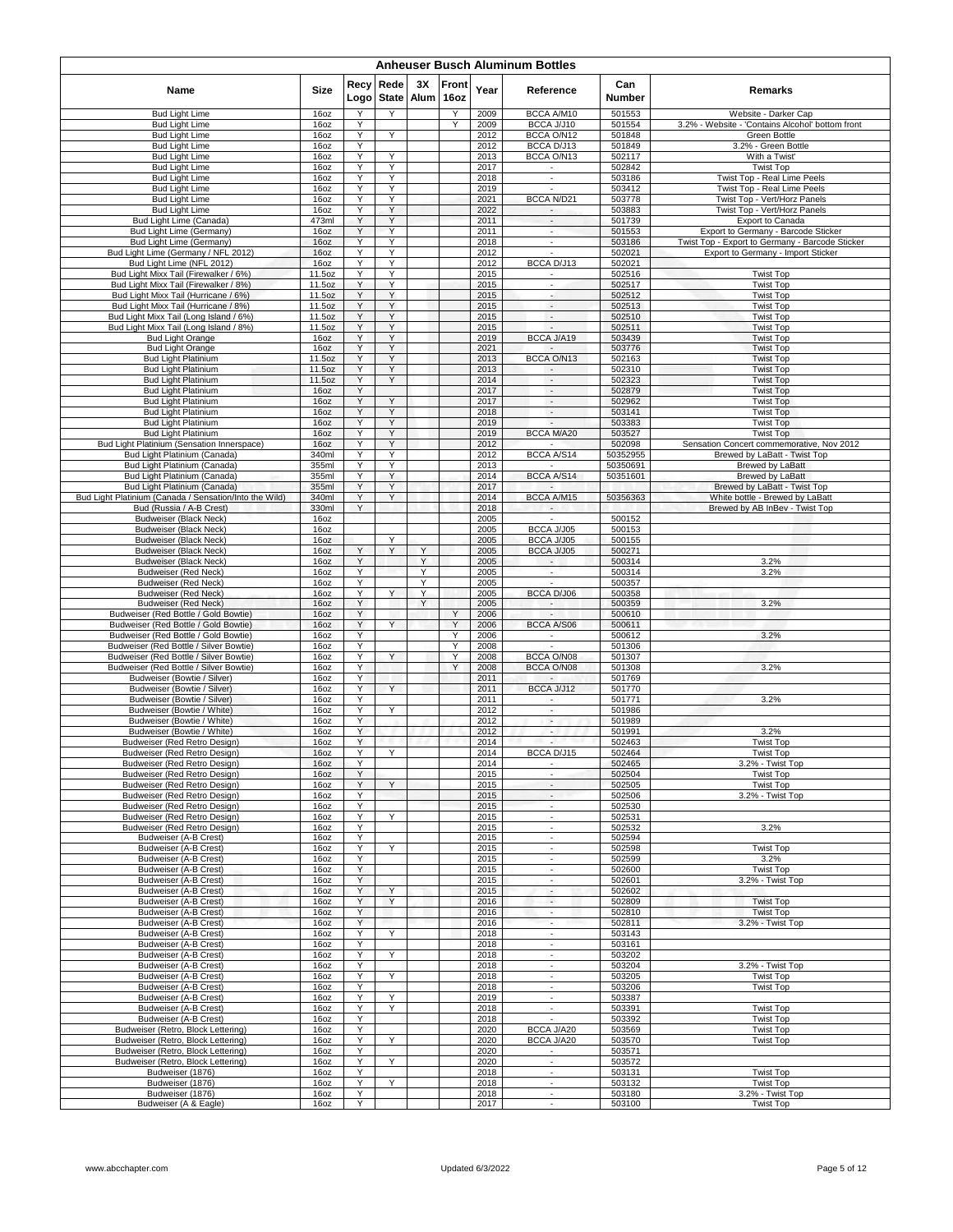| <b>Anheuser Busch Aluminum Bottles</b>                                                               |                       |              |                      |                 |        |              |                                        |                      |                                                                                                                      |  |  |  |  |
|------------------------------------------------------------------------------------------------------|-----------------------|--------------|----------------------|-----------------|--------|--------------|----------------------------------------|----------------------|----------------------------------------------------------------------------------------------------------------------|--|--|--|--|
| Name                                                                                                 | <b>Size</b>           | Recy<br>Logo | Rede<br><b>State</b> | 3X<br>Alum 16oz | Front  | Year         | Reference                              | Can<br><b>Number</b> | Remarks                                                                                                              |  |  |  |  |
| Budweiser (A & Eagle)                                                                                | 16oz                  | Y            | Υ                    |                 |        | 2017         | ×.                                     | 503101               | <b>Twist Top</b>                                                                                                     |  |  |  |  |
| <b>Budweiser (America)</b><br><b>Budweiser</b> (America)                                             | 16oz<br>16oz          | Y<br>Y       | Y                    |                 |        | 2016<br>2017 | $\overline{\phantom{a}}$<br>٠          | 502926<br>502937     | AB Veterans Commemorative<br>3.2% - Twist Top                                                                        |  |  |  |  |
| Budweiser (America)                                                                                  | 16oz                  | Υ            | Y                    |                 |        | 2017         | $\overline{\phantom{a}}$               | 502944               | <b>Twist Top</b>                                                                                                     |  |  |  |  |
| Budweiser (America)                                                                                  | 16oz                  | Υ            |                      |                 |        | 2017         | $\blacksquare$                         | 502946               | <b>Twist Top</b>                                                                                                     |  |  |  |  |
| Budweiser (America Camo)<br>Budweiser (America Camo)                                                 | 16oz<br>16oz          | Y<br>Y       | Y                    |                 |        | 2017<br>2017 | $\blacksquare$<br>$\sim$               | 503011<br>503012     | <b>Twist Top</b><br><b>Twist Top</b>                                                                                 |  |  |  |  |
| Budweiser (America Camo)                                                                             | 16oz                  | Y            |                      |                 |        | 2017         | $\overline{\phantom{a}}$               | 503065               | 3.2% - Twist Top                                                                                                     |  |  |  |  |
| Budweiser (Argentina / Red Neck)                                                                     | 16oz                  |              | Y                    | Y               |        | 2005         | $\overline{\phantom{a}}$               | 500358               | Export to Argentina - Import/Barcode Stickers                                                                        |  |  |  |  |
| Budweiser (Argentina / Red Bottle / Gold Bowtie)<br>Budweiser (Argentina / Red Bottle / Gold Bowtie) | 16oz                  | Y            | Y                    |                 | Υ<br>Y | 2006         | $\overline{\phantom{a}}$<br>$\sim$     | 500610               | Export to Argentina - Import/Barcode Stickers                                                                        |  |  |  |  |
| Budweiser (Argentina / Red Bottle / Silver Bowtie)                                                   | 16oz<br>16oz          | Y            |                      |                 | Y      | 2006<br>2008 | L.                                     | 500611<br>501306     | Export to Argentina - Import/Barcode Stickers<br>Export to Argentina - Import Sticker                                |  |  |  |  |
| Budweiser (Argentina / Red Bottle / Silver Bowtie)                                                   | $473$ cm <sup>3</sup> | Y            |                      |                 |        | 2008         | BCCA D/J09                             | 501323               | Export to Argentina                                                                                                  |  |  |  |  |
| Budweiser (Argentina / A-B Crest)                                                                    | 355ml                 | Υ            |                      |                 |        | 2018         | $\sim$                                 | 503008               | Export to Argentina (Mexico bottle) - Import Sticker -TT                                                             |  |  |  |  |
| Budweiser (Argentina / A-B Crest)<br>Budweiser (Argentina / Premier League)                          | 473ml<br>473ml        | Y<br>Y       |                      |                 |        | 2019<br>2020 | ÷.<br>×.                               | 502665<br>503525     | Export to Argentina - Import Sticker<br>Twist Top - Export to Argentina - Import Sticker                             |  |  |  |  |
| Budweiser (Argentina / Sergio Ramos/Crown Tattoo)                                                    | 473ml                 | Y            |                      |                 |        | 2020         | BCCA N/D20                             | 503586               | Export to Argentina - Import Sticker - Twist Top                                                                     |  |  |  |  |
| Budweiser (Argentina / Sergio Ramos/Lion Tattoo)                                                     | 473ml                 | Υ            |                      |                 |        | 2020         | <b>BCCA N/D20</b>                      | 503581               | Export to Argentina - Import Sticker - Twist Top                                                                     |  |  |  |  |
| Budweiser (Argentina / Sergio Ramos/Rose Tattoo)<br>Budweiser (Australia / A-B Crest)                | 473ml<br>355ml        | Y<br>Y       |                      |                 |        | 2020<br>2018 | BCCA N/D20                             | 503585<br>503008     | Export to Argentina - Import Sticker - Twist Top<br>Export to Australia (Mexico bottle) - Import Sticker -TT         |  |  |  |  |
| Budweiser (Biker / Flames)                                                                           | 16oz                  | Υ            | Y                    |                 | Υ      | 2007         | BCCA A/M07                             | 500849               |                                                                                                                      |  |  |  |  |
| Budweiser (Biker / Flames)                                                                           | 16oz                  | Y            |                      |                 | Y      | 2007         |                                        | 500850               |                                                                                                                      |  |  |  |  |
| Budweiser (Biker / Flames)<br>Budweiser (Bolivia / Retro, Block Lettering)                           | 160Z<br>473ml         | Y<br>Y       | Y                    |                 | Y      | 2007<br>2021 | $\sim$                                 | 500950               | 3.2%<br>Export to Bolivia - Import Sticker - Twist Top                                                               |  |  |  |  |
| Budweiser (Brazil / Red Bottle/Silve Bowtie)                                                         | 16oz                  | Υ            |                      |                 | Υ      | 2008         | $\overline{\phantom{a}}$<br>$\sim$     | 503572<br>501306     | Export to Brazil - Import Sticker                                                                                    |  |  |  |  |
| Budweiser (Brazil / Bowtie / White)                                                                  | 16oz                  | Υ            | Y                    |                 |        | 2012         | $\sim$                                 | 501986               | Export to Brazil - Import Sticker                                                                                    |  |  |  |  |
| Budweiser (Brazil / A-B Crest)                                                                       | 340ml                 | Υ            |                      |                 |        | 2017         | $\blacksquare$                         | 502915               | <b>Twist Top</b>                                                                                                     |  |  |  |  |
| Budweiser (Brazil / A-B Crest)<br>Budweiser (Brazil /COPA 13/FIFA WC 14)                             | 16oz<br>473ml         | Υ<br>Υ       | Y                    |                 |        | 2018<br>2013 | $\sim$<br>$\sim$                       | 503205               | Export to Brazil - Import Sticker - Twist Top<br>Brewed by AMBEV - Red w/Gold Soccer Ball                            |  |  |  |  |
| Budweiser (Brazil /Great Times Are Coming)                                                           | 473ml                 | Υ            |                      |                 |        | 2013         | $\sim$                                 |                      | Brewed by AMBEV - Large Guitar on side panel                                                                         |  |  |  |  |
| Budweiser (Brazil /Made for Music)                                                                   | 473ml                 | Y            |                      |                 |        | 2015         | ٠                                      | 14243                | AMBEV test bottle                                                                                                    |  |  |  |  |
| Budweiser (Brazil /Red Retro Test)                                                                   | 473ml                 | Y<br>Y       |                      |                 |        | 2015         | $\sim$<br>$\mathcal{L}_{\mathcal{A}}$  | 14242                | AMBEV test bottle                                                                                                    |  |  |  |  |
| Budweiser (Brazil / UFC)<br>Budweiser (Cambodia / A-B Crest)                                         | 473ml<br>355ml        | Y            |                      |                 |        | 2013<br>2017 |                                        |                      | Brewed by AMBEV - Official Sponsor<br>InBev - All English writing                                                    |  |  |  |  |
| Budweiser (Canada / Red Neck)                                                                        | 473ml                 | Υ            |                      | Υ               |        | 2006         | BCCA A/S06                             | 500569               | Export to Canada                                                                                                     |  |  |  |  |
| Budweiser (Canada / Red Neck)                                                                        | 473ml                 | Y            |                      | Y               |        | 2006         | $\sim$                                 | 500805               | Export to Canada - 'Production Date' added                                                                           |  |  |  |  |
| Budweiser (Canada / Red Bottle / Silver Bowtie)<br>Budweiser (Canada / Red Bottle / Silver Bowtie)   | 473ml<br>473ml        | Y<br>Y       | Y                    |                 |        | 2009<br>2010 | BCCA A/S12                             | 501334<br>501656     | Export to Canada<br>Export to Canada - Quebec Market                                                                 |  |  |  |  |
| Budweiser (Canada / Bowtie / White)                                                                  | 473ml                 | Y            | Y                    |                 |        | 2012         | $\sim$                                 | 50350211             | Brewed by LaBatt - 5-E-01                                                                                            |  |  |  |  |
| Budweiser (Canada / A-B Crest)                                                                       | 473ml                 | Y            | Y                    |                 |        | 2016         | BCCA J/A16                             | 50357495             | Brewed by LaBatt - 5-E-01                                                                                            |  |  |  |  |
| Budweiser (Canada / Calgary Flames)                                                                  | 473ml                 | Y            |                      |                 |        | 2012         | ٠.                                     | 50350584             | Brewed by LaBatt - Proud Partner Flames - 5-E-01PF                                                                   |  |  |  |  |
| Budweiser (Canada / Osheaga Music Fest)<br>Budweiser (Canada / Toronto FC/All For One)               | 473ml<br>473ml        | Y<br>Υ       | Y                    |                 |        | 2010<br>2013 | $\overline{\phantom{a}}$<br>BCCA J/J13 | 501640<br>50351061   | Export to Canada<br>Brewed by LaBatt - Toronto FC MLS Team - 5-E-01P                                                 |  |  |  |  |
| Budweiser (Canada / Toronto FC/All For One)                                                          | 473ml                 | Y            |                      |                 |        | 2015         | <b>BCCA A/S15</b>                      | 50356964             | Brewed by LaBatt - Toronto FC MLS Team - 5-E-01P                                                                     |  |  |  |  |
| Budweiser (Canada / Vancouver Canucks)                                                               | 473ml                 | Y            |                      |                 |        | 2012         |                                        | 50350583             | Brewed by LaBatt - Proud Partner Canucks - 5-E-01PC                                                                  |  |  |  |  |
| Budweiser (Canada / Vancouver Whitecaps FC)                                                          | 473ml                 | Υ            |                      |                 |        | 2013         | BCCA O/N13                             | 50351782             | Brewed by LaBatt - Our all. Our honour. - 5-E-01P                                                                    |  |  |  |  |
| Budweiser (Canada / Winnipeg Jets)<br>Budweiser (Chile / A-B Crest)                                  | 473ml<br>355ml        | Y<br>Y       |                      |                 |        | 2012<br>2018 | BCCA F/M13<br>н.                       | 50350586<br>503031   | Brewed by Labatt - Official Partner Jets - 5-E-01PJ<br>Export to Chile - Twist Top                                   |  |  |  |  |
| Budweiser (Chile / A-B Crest)                                                                        | 473ml                 | Y            |                      |                 |        | 2016         | ٠                                      | 502665               | Export to Chile                                                                                                      |  |  |  |  |
| Budweiser (Chile / A-B Crest)                                                                        | 473ml                 | Υ            |                      |                 |        | 2019         | $\sim$                                 | 503466               | Twist top - Wind Power logo - Export to Chile                                                                        |  |  |  |  |
| Budweiser (Chile / LaLiga Santander)<br>Budweiser (Chile / Premier League)                           | 473ml<br>473ml        | Y<br>Y       |                      |                 |        | 2019<br>2019 | $\sim$<br>$\overline{\phantom{a}}$     | 503524<br>503525     | Twist Top - Export to Chile - Import Sticker<br>Twist Top - Export to Chile - Import Sticker                         |  |  |  |  |
| Budweiser (Chile / Sergio Ramos/Crown Tattoo)                                                        | 473ml                 | Y            |                      |                 |        | 2020         | $\sim$                                 | 503586               | Export to Chile - Import Sticker - Twist Top                                                                         |  |  |  |  |
| Budweiser (Chile / Sergio Ramos/Lion Tattoo)                                                         | 473ml                 | Y            |                      |                 |        | 2020         | $\overline{\phantom{a}}$               | 503581               | Export to Chile - Import Sticker - Twist Top                                                                         |  |  |  |  |
| Budweiser (Chile / Sergio Ramos/Rose Tattoo)<br>Budweiser (Chile / Tomorrowland)                     | 473ml<br>473ml        | Υ<br>Y       |                      |                 |        | 2020<br>2016 | $\sim$                                 | 503585<br>502808     | Export to Chile - Import Sticker - Twist Top<br>Export to Chile                                                      |  |  |  |  |
| Budweiser (China / Red Bottle / Gold Bowtie)                                                         | 355ml                 | Y            |                      |                 |        | 2013         | $\overline{\phantom{a}}$<br>$\sim$     |                      | Brewed by Wuhan - Taller version                                                                                     |  |  |  |  |
| Budweiser (China / Red Bottle / Gold Bowtie)                                                         | 355ml                 | Y            |                      |                 |        | 2013         | $\sim$                                 |                      | Brewed by Wuhan                                                                                                      |  |  |  |  |
| Budweiser (China / Red Bottle / Gold Bowtie)                                                         | 355ml                 | Υ            |                      |                 |        | 2014         | $\overline{\phantom{a}}$               |                      | Brewed by Wuhan - with Chill Sticker                                                                                 |  |  |  |  |
| Budweiser (China / Red Bottle / Gold Bowtie)<br>Budweiser (China / Red Bottle / Gold Bowtie)         | 355ml<br>355ml        | Y            |                      |                 |        | 2014<br>2015 | ÷                                      |                      | Brewed by Wuhan - back panel changes - Protec<br>Brewed by Wuhan - back panel changes                                |  |  |  |  |
| Budweiser (China / Red Bottle / Gold Bowtie)                                                         | 355ml                 | Υ            |                      |                 |        | 2016         | ÷.                                     |                      | Brewed by Wuhan - back panel changes                                                                                 |  |  |  |  |
| Budweiser (China / Red Bottle / Gold Bowtie)                                                         | 473ml                 | Y            |                      |                 |        | 2006         | ٠                                      | 500502               | <b>Export to China</b>                                                                                               |  |  |  |  |
| Budweiser (China / Red Bottle / Gold Bowtie)<br>Budweiser (China / Red Bottle / Gold Bowtie)         | 473ml<br>473ml        | Y            |                      |                 |        | 2006<br>2011 | $\sim$<br>$\overline{\phantom{a}}$     | 500840<br>501660     | Export to China - change on back panel<br>Export to China - change on back panel                                     |  |  |  |  |
| Budweiser (China / Red Bottle / Gold Bowtie)                                                         | 473ml                 | Y            |                      |                 |        | 2012         | $\overline{\phantom{a}}$               | 501944               | Export to China - change on back panel                                                                               |  |  |  |  |
| Budweiser (China / Red Bottle / Gold Bowtie)                                                         | 473ml                 | Y            |                      |                 |        | 2013         | $\overline{\phantom{a}}$               | 502204               | Export to China - change on back panel                                                                               |  |  |  |  |
| Budweiser (China / A-B Crest)                                                                        | 330ml                 | Y            |                      |                 |        | 2018         | ×.                                     |                      | Twist Top - Brewed by Wuhan                                                                                          |  |  |  |  |
| Budweiser (China / A-B Crest)<br>Budweiser (China / A-B Crest)                                       | 330ml<br>330ml        | Υ<br>Y       |                      |                 |        | 2021<br>2021 | ÷.<br>$\overline{\phantom{a}}$         |                      | Twist Top - Brewed by Wuhan - back panel variant<br>Twist Top - Brewed by Wuhan - Barley/Hops Gold label             |  |  |  |  |
| Budweiser (China / A-B Crest)                                                                        | 330ml                 | Y            |                      |                 |        | 2022         | $\sim$                                 |                      | Twist Top - Brewed by Wuhan - back panel variant                                                                     |  |  |  |  |
| Budweiser (China / A-B Crest)                                                                        | 355ml                 | Y            |                      |                 |        | 2016         | ×.                                     |                      | Brewed by Wuhan - with 'Inc'                                                                                         |  |  |  |  |
| Budweiser (China / A-B Crest)<br>Budweiser (China / A-B Crest)                                       | 355ml                 | Y<br>Y       |                      |                 |        | 2016         | $\overline{\phantom{a}}$               |                      | Brewed by Wuhan - no 'Inc'<br>Brewed by Wuhan - no 'Inc' - Protec                                                    |  |  |  |  |
| Budweiser (China / A-B Crest)                                                                        | 355ml<br>355ml        | Y            |                      |                 |        | 2016<br>2017 | ٠<br>$\overline{\phantom{a}}$          |                      | Brewed by Wuhan - no 'Inc' - back panal variant                                                                      |  |  |  |  |
| Budweiser (China / A-B Crest)                                                                        | 355ml                 | Y            |                      |                 |        | 2017         | $\mathcal{L}_{\mathcal{A}}$            |                      | Brewed by Wuhan - no 'Inc' - back panal variant                                                                      |  |  |  |  |
| Budweiser (China / A-B Crest)                                                                        | 355ml                 | Y            |                      |                 |        | 2017         | ÷.                                     |                      | Brewed by Wuhan - no 'Inc' - Protec                                                                                  |  |  |  |  |
| Budweiser (China / A-B Crest)<br>Budweiser (China / A-B Crest)                                       | 355ml<br>355ml        | Y<br>Y       |                      |                 |        | 2019<br>2020 | $\sim$<br>×.                           |                      | Brewed by Wuhan - no 'Inc' - back panel variant - Protec<br>Brewed by Wuhan - no 'Inc' - back panel variant - Protec |  |  |  |  |
| Budweiser (China / A-B Crest)                                                                        | 473ml                 | Y            |                      |                 |        | 2016         | $\blacksquare$                         | 502670               | Export to China                                                                                                      |  |  |  |  |
| Budweiser (China / A-B Crest)                                                                        | 16oz                  | Y            | Υ                    |                 |        | 2016         | ٠                                      | 502602               | Export to China - Import sticker                                                                                     |  |  |  |  |
| Budweiser (Retro, Block Lettering)                                                                   | 16oz                  | Υ<br>Y       | Y                    |                 |        | 2020         | $\sim$<br>$\mathcal{L}_{\mathcal{A}}$  | 503572               | Export to China - Import sticker                                                                                     |  |  |  |  |
| Budweiser (China / Brewing Celebrations)<br>Budweiser (China / Brewmaster Reserve)                   | 355ml<br>355ml        | Υ            |                      |                 |        | 2014<br>2017 | $\overline{\phantom{a}}$               |                      | Brewed by Wuhan<br>Black bottle - Brewed by Wuhan                                                                    |  |  |  |  |
| Budweiser (China / Brewmaster Reserve)                                                               | 355ml                 | Y            |                      |                 |        | 2018         | $\sim$                                 |                      | Black bottle - Brewed by Wuhan                                                                                       |  |  |  |  |
| Budweiser (China / Eason Chan)                                                                       | 355ml                 | Y            |                      |                 |        | 2017         | $\overline{\phantom{a}}$               |                      | Brewed by Wuhan                                                                                                      |  |  |  |  |
| Budweiser (China / EDM / DJ Music)<br>Budweiser (China / Electric Sound)                             | 355ml<br>330ml        | Υ<br>Y       |                      |                 |        | 2018<br>2021 | ÷.<br>$\overline{\phantom{a}}$         |                      | Brewed by Wuhan - DJ w/headphones<br>Twist Top - Brewed by Wuhan - DJ Spinning Records                               |  |  |  |  |
| Budweiser (China / Global Shopping Festival)                                                         | 355ml                 | Y            |                      |                 |        | 2017         | $\sim$                                 |                      | Brewed by Wuhan                                                                                                      |  |  |  |  |
| Budweiser (China / Halloween)                                                                        | 355ml                 | Υ            |                      |                 |        | 2016         | $\mathcal{L}_{\mathcal{A}}$            |                      | Brewed by Wuhan                                                                                                      |  |  |  |  |
| Budweiser (China / Halloween 2017)                                                                   | 355ml                 | Y            |                      |                 |        | 2017         | $\overline{\phantom{a}}$               |                      | Brewed by Wuhan                                                                                                      |  |  |  |  |
| Budweiser (China / Halloween 2018)<br>Budweiser (China / Halloween 2019)                             | 355ml<br>355ml        | Y<br>Y       |                      |                 |        | 2018<br>2019 | BCCA M/A20                             |                      | Brewed by Wuhan<br>Brewed by Wuhan                                                                                   |  |  |  |  |
| Budweiser (China / Halloween 2020)                                                                   | 355ml                 | Y            |                      |                 |        | 2020         |                                        |                      | Brewed by Wuhan                                                                                                      |  |  |  |  |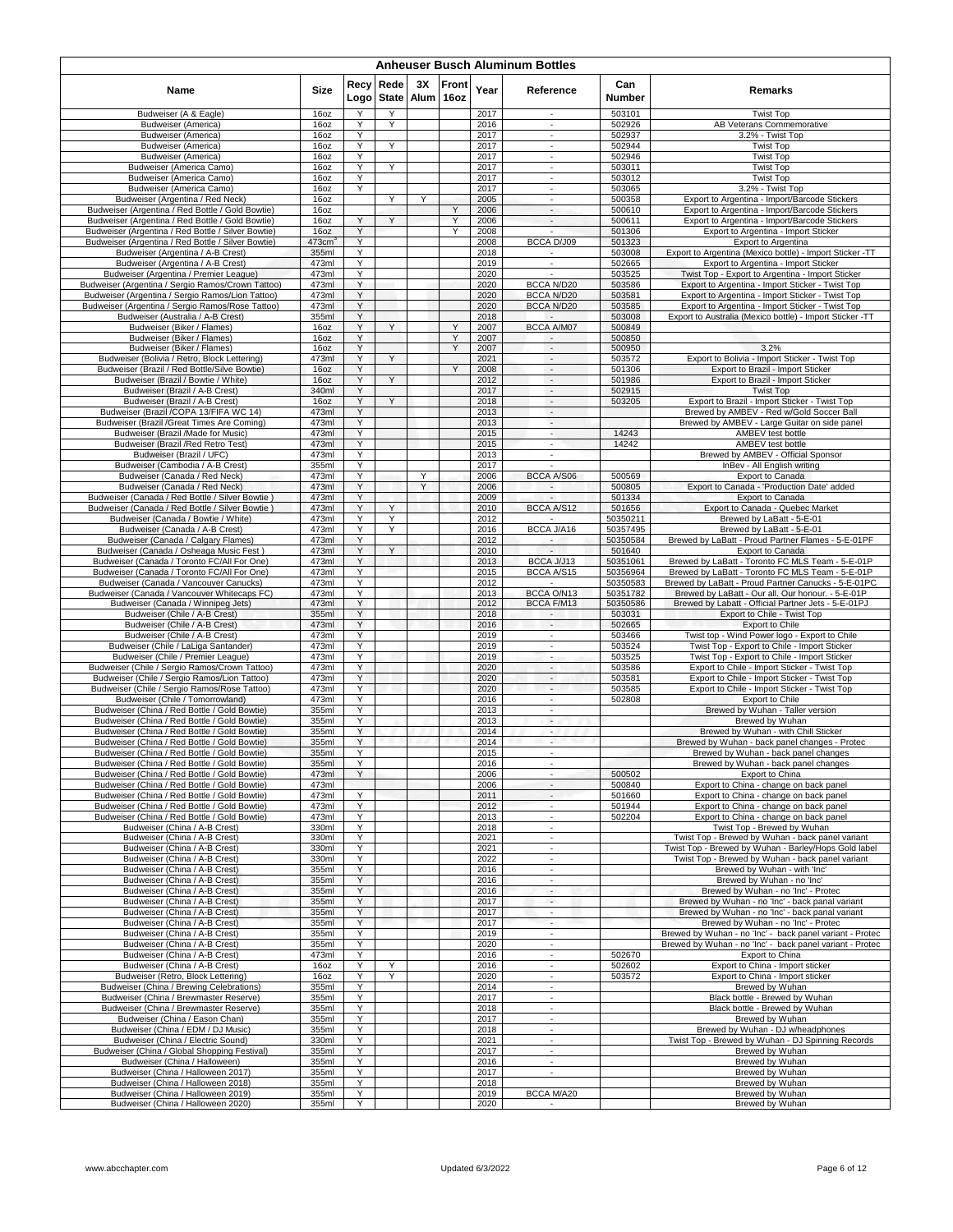|                                                                                                                        | <b>Anheuser Busch Aluminum Bottles</b> |              |        |                  |                      |              |                                                         |                  |                                                                                                            |  |  |  |  |  |
|------------------------------------------------------------------------------------------------------------------------|----------------------------------------|--------------|--------|------------------|----------------------|--------------|---------------------------------------------------------|------------------|------------------------------------------------------------------------------------------------------------|--|--|--|--|--|
| Name                                                                                                                   | Size                                   | Recy<br>Logo | Rede   | 3X<br>State Alum | <b>Front</b><br>16oz | Year         | Reference                                               | Can<br>Number    | Remarks                                                                                                    |  |  |  |  |  |
| Budweiser (China / Halloween 2021)                                                                                     | 330ml                                  | Υ            |        |                  |                      | 2021         | $\sim$                                                  |                  | Twist Top - Brewed by Wuhan                                                                                |  |  |  |  |  |
| Budweiser (China / Halloween 2021)<br>Budweiser (China / Kissing / Blondes)                                            | 355ml<br>355ml                         | Y<br>Y       |        |                  |                      | 2021<br>2019 | BCCA M/A20                                              |                  | Brewed by Wuhan<br>Brewed by Wuhan                                                                         |  |  |  |  |  |
| Budweiser (China / Kissing / Brunettes)                                                                                | 355ml                                  | Υ            |        |                  |                      | 2019         | BCCA M/A20                                              |                  | Brewed by Wuhan                                                                                            |  |  |  |  |  |
| Budweiser (China / Kissing / All Love Is Love)                                                                         | 355ml                                  | Υ            |        |                  |                      | 2020         | BCCA N/D20                                              |                  | Brewed by Wuhan                                                                                            |  |  |  |  |  |
| Budweiser (China / Kissing / All Love Is Love)                                                                         | 355ml                                  | Y<br>Y       |        |                  |                      | 2020<br>2020 | BCCA N/D20                                              |                  | Brewed by Wuhan<br>Brewed by Wuhan - Shrink wrap over Budweiser bottle                                     |  |  |  |  |  |
| Budweiser (China / Let's Right Now/TMall Set of 4)<br>Budweiser (China / Let's Right Now/TMall Set of 4)               | 355ml<br>355ml                         | Υ            |        |                  |                      | 2020         | ÷                                                       |                  | Brewed by Wuhan - Shrink wrap over Budweiser bottle                                                        |  |  |  |  |  |
| Budweiser (China / Let's Right Now/TMall Set of 4)                                                                     | 355ml                                  | Y            |        |                  |                      | 2020         | $\overline{\phantom{a}}$                                |                  | Brewed by Wuhan - Shrink wrap over Budweiser bottle                                                        |  |  |  |  |  |
| Budweiser (China / Let's Right Now/TMall Set of 4)                                                                     | 355ml                                  | Y<br>Y       |        |                  |                      | 2020         | $\overline{\phantom{a}}$<br>$\overline{\phantom{a}}$    |                  | Brewed by Wuhan - Shrink wrap over Budweiser bottle                                                        |  |  |  |  |  |
| Budweiser (China / Messi / King of Football)<br>Budweiser (China / Messi / King of Football)                           | 330ml<br>355ml                         | Y            |        |                  |                      | 2021<br>2020 | $\overline{\phantom{a}}$                                |                  | Twist Top - Brewed by Wuhan - Lionel Messi commem<br>Brewed by Wuhan - Lionel Messi commem                 |  |  |  |  |  |
| Budweiser (China / Messi / King of Football)                                                                           | 355ml                                  | Y            |        |                  |                      | 2021         |                                                         |                  | Brewed by Wuhan - Lionel Messi commem - Protec                                                             |  |  |  |  |  |
| Budweiser (China / Moschino)<br>Budweiser (China / Porsche Carrera Cup)                                                | 355ml                                  | Y<br>Υ       |        |                  |                      | 2019<br>2013 | BCCA M/A21                                              |                  | Brewed by Wuhan<br>Brewed by Wuhan - Official Partner, Carrera Cup                                         |  |  |  |  |  |
| Budweiser (China / Porsche Carrera Cup)                                                                                | 355ml<br>473ml                         | Υ            |        |                  |                      | 2012         |                                                         | 501976           | Export to China - Official Partner, Carrera Cup                                                            |  |  |  |  |  |
| Budweiser (China / Premier League)                                                                                     | 330ml                                  | Y            |        |                  |                      | 2019         | BCCA M/A20                                              |                  | Twist Top - Wuhan - Premier Soccer League Commem                                                           |  |  |  |  |  |
| Budweiser (China / Premier League)<br>Budweiser (China / Premier League)                                               | 355ml<br>355ml                         | Υ<br>Y       |        |                  |                      | 2019<br>2019 | BCCA M/A20                                              |                  | Brewed by Wuhan - Premier Soccer League Commem<br>Wuhan - Premier Soccer League Commem - Protec            |  |  |  |  |  |
| Budweiser (China / Sergio Ramos/Lion Tattoo)                                                                           | 355ml                                  | Y            |        |                  |                      | 2019         | BCCA M/A20                                              |                  | Brewed by Wuhan - Lion/#4                                                                                  |  |  |  |  |  |
| Budweiser (China / Sergio Ramos/Crown Tattoo)                                                                          | 473ml                                  | Υ            |        |                  |                      | 2020         | $\sim$                                                  |                  | Export to China - Import sticker - Twist Top                                                               |  |  |  |  |  |
| Budweiser (China / Sergio Ramos/Lion Tattoo)<br>Budweiser (China / Sergio Ramos/Rose Tattoo)                           | 473ml<br>473ml                         | Y<br>Y       |        |                  |                      | 2020<br>2020 | $\mathcal{L}_{\mathcal{A}}$<br>$\overline{\phantom{a}}$ |                  | Export to China - Import sticker - Twist Top                                                               |  |  |  |  |  |
| Budweiser (China / Sleep No More)                                                                                      | 355ml                                  | Y            |        |                  |                      | 2017         | $\overline{\phantom{a}}$                                |                  | Export to China - Import sticker - Twist Top<br>Brewed by Wuhan - Black bottle w/Face                      |  |  |  |  |  |
| Budweiser (China / Storm Music)                                                                                        | 355ml                                  | Υ            |        |                  |                      | 2015         | $\sim$                                                  |                  | Brewed by Wuhan - Red bottle w/Sine Wave                                                                   |  |  |  |  |  |
| Budweiser (China / Storm Music)<br>Budweiser (China / Storm Music)                                                     | 355ml                                  | Υ            |        |                  |                      | 2015         | $\sim$                                                  |                  | Brewed by Wuhan - Red bottle w/Sine Wave - Protec                                                          |  |  |  |  |  |
| Budweiser (China / Storm Music)                                                                                        | 355ml<br>355ml                         | Y<br>Y       |        |                  |                      | 2016<br>2017 | $\overline{\phantom{a}}$<br>$\sim$                      |                  | Brewed by Wuhan - Black bottle w/Starburst pattern<br>Brewed by Wuhan - Geometric design                   |  |  |  |  |  |
| Budweiser (China / Storm Music)                                                                                        | 355ml                                  | Υ            |        |                  |                      | 2017         | $\sim$                                                  |                  | Brewed by Wuhan - Geometric design - Barcode Sticker                                                       |  |  |  |  |  |
| Budweiser (China / Thank You / New Year 2017)                                                                          | 355ml                                  | Υ            |        |                  |                      | 2016         | $\overline{\phantom{a}}$                                |                  | Brewed by Wuhan - Red bottle w/Chinese TY on top                                                           |  |  |  |  |  |
| Budweiser (China / Thank You / New Year 2017 / Test)<br>Budweiser (China / Tomorrowland)                               | 355ml<br>355ml                         | Y<br>Y       |        |                  |                      | 2016<br>2016 | ٠<br>$\sim$                                             |                  | Brewed by Wuhan - Red/Gold bottle w/Chinese TY on top<br>Brewed by Wuhan - 1st Version                     |  |  |  |  |  |
| Budweiser (China / Tomorrowland)                                                                                       | 355ml                                  | Υ            |        |                  |                      | 2016         |                                                         |                  | Brewed by Wuhan - 2nd Version                                                                              |  |  |  |  |  |
| Budweiser (China / Wedding/Dragon)                                                                                     | 355ml                                  | Y<br>Y       |        |                  |                      | 2019         | <b>BCCA M/A20</b>                                       |                  | Brewed by Wuhan - Celebrate the Big Day                                                                    |  |  |  |  |  |
| Budweiser (China / Wedding/Phoenix)<br>Budweiser (China / Year of 2012 Dragon)                                         | 355ml<br>473ml                         | Y            |        |                  |                      | 2019<br>2011 | <b>BCCA M/A20</b>                                       | 501837           | Brewed by Wuhan - Celebrate the Big Day<br>Export to China                                                 |  |  |  |  |  |
| Budweiser (China / Year of Snake 2013)                                                                                 | 473ml                                  | Υ            |        |                  |                      | 2012         | $\overline{\phantom{a}}$                                | 502109           | Export to China                                                                                            |  |  |  |  |  |
| Budweiser (China / Year of Horse 2014)                                                                                 | 473ml                                  | Y            |        |                  |                      | 2013         | $\overline{\phantom{a}}$<br>÷                           | 502353           | <b>Export to China</b>                                                                                     |  |  |  |  |  |
| Budweiser (China / Year of Sheep 2015)<br>Budweiser (China / Year of Sheep 2015)                                       | 355ml<br>355ml                         | Υ<br>Υ       |        |                  |                      | 2014<br>2014 |                                                         |                  | Brewed by Wuhan<br>Brewed by Wuhan - Protec                                                                |  |  |  |  |  |
| Budweiser (China / Year of Sheep 2015)                                                                                 | 473ml                                  | Y            |        |                  |                      | 2014         |                                                         | 502500           | Export to China                                                                                            |  |  |  |  |  |
| Budweiser (China / Year of Monkey 2016)                                                                                | 355ml                                  | Υ<br>Υ       |        |                  |                      | 2015<br>2015 | BCCA J/A16                                              |                  | Brewed by Wuhan - 1st Version                                                                              |  |  |  |  |  |
| Budweiser (China / Year of Monkey 2016)<br>Budweiser (China / Year of Monkey 2016)                                     | 355ml<br>355ml                         | Y            |        |                  |                      | 2015         | $\overline{\phantom{a}}$                                |                  | Brewed by Wuhan - 2nd Version<br>Brewed by Wuhan - 3rd Version                                             |  |  |  |  |  |
| Budweiser (China / Year of Monkey 2016)                                                                                | 473ml                                  | Y            |        |                  |                      | 2015         | $\overline{\phantom{a}}$                                | 502637           | Export to China                                                                                            |  |  |  |  |  |
| Budweiser (China / Rooster/Happy New Year 2017)<br>Budweiser (China / Dog/Happy New Year 2018)                         | 355ml<br>355ml                         | Y<br>Υ       |        |                  |                      | 2016<br>2017 | $\overline{\phantom{a}}$                                |                  | Brewed by Wuhan - Large Rooster<br>Brewed by Wuhan - A-B Crest - Shadowed Dogs                             |  |  |  |  |  |
| Budweiser (China / Pig/Happy New Year 2019)                                                                            | 355ml                                  | Y            |        |                  |                      | 2018         | BCCA J/A19                                              |                  | Brewed by Wuhan - Geo Design                                                                               |  |  |  |  |  |
| Budweiser (China / New Year 2020 / RR / Achievement)                                                                   | 330ml                                  | Υ            |        |                  |                      | 2020         | $\sim$                                                  |                  | Twist Top - Brewed by Wuhan                                                                                |  |  |  |  |  |
| Budweiser (China / New Year 2020 / RR / Achievement)<br>Budweiser (China / New Year 2020 / RR / Fortune)               | 355ml<br>355ml                         | Υ<br>Υ       |        |                  |                      | 2020<br>2020 | <b>BCCA M/A21</b><br>BCCA M/A21                         |                  | Brewed by Wuhan<br><b>Brewed by Wuhan</b>                                                                  |  |  |  |  |  |
| Budweiser (China / New Year 2020 / RR / Rat)                                                                           | 355ml                                  | Y            |        |                  |                      | 2020         | BCCA M/A21                                              |                  | Brewed by Wuhan                                                                                            |  |  |  |  |  |
| Budweiser (China / New Year 2020 / RR / Riches)                                                                        | 355ml                                  | Y.           |        |                  |                      | 2020         | BCCA M/A21                                              |                  | <b>Brewed by Wuhan</b>                                                                                     |  |  |  |  |  |
| Budweiser (China / New Year 2020 / RR / Won't Let)<br>Budweiser (China / New Year 2020 / RR / Won't Let)               | 355ml<br>355ml                         | Υ<br>Y       |        |                  |                      | 2020<br>2020 | BCCA M/A21<br>$\overline{\phantom{a}}$                  |                  | Brewed by Wuhan<br>Brewed by Wuhan - Protec                                                                |  |  |  |  |  |
| Budweiser (China / New Year 2021 / Fortune)                                                                            | 330ml                                  | Y            |        |                  |                      | 2021         | $\overline{\phantom{a}}$                                |                  | Twist Top - Brewed by Wuhan                                                                                |  |  |  |  |  |
| Budweiser (China / New Year 2021 / Fortune)                                                                            | 355ml                                  | Y            |        |                  |                      | 2021         | $\mathbf{r}$                                            |                  | Brewed by Wuhan                                                                                            |  |  |  |  |  |
| Budweiser (China / New Year 2021 / Lucky)<br>Budweiser (China / New Year 2021 / Success)                               | 355ml<br>330ml                         | Υ<br>Y       |        |                  |                      | 2021<br>2021 | $\overline{\phantom{a}}$<br>٠                           |                  | Brewed by Wuhan<br>Twist Top - Brewed by Wuhan                                                             |  |  |  |  |  |
| Budweiser (China / New Year 2021 / Success)                                                                            | 355ml                                  | Y            |        |                  |                      | 2021         | $\sim$                                                  |                  | Brewed by Wuhan                                                                                            |  |  |  |  |  |
| veiser (China / New Year 2022 / Red n' Roar / Tiger 1)                                                                 | 330ml                                  | Y            |        |                  |                      | 2022         |                                                         |                  | Twist Ton - Rrewed by Wi                                                                                   |  |  |  |  |  |
| Budweiser (China / New Year 2022 / Red n' Roar / Tiger 1)<br>Budweiser (China / New Year 2022 / Red n' Roar / Tiger 2) | 355ml<br>330ml                         | Υ<br>Υ       |        |                  |                      | 2022<br>2022 | $\overline{\phantom{a}}$<br>$\overline{\phantom{a}}$    |                  | Brewed by Wuhan<br>Twist Top - Brewed by Wuhan                                                             |  |  |  |  |  |
| Budweiser (China / New Year 2022 / Red n' Roar / Tiger 2)                                                              | 355ml                                  | Υ            |        |                  |                      | 2022         | $\overline{\phantom{a}}$                                |                  | Brewed by Wuhan                                                                                            |  |  |  |  |  |
| Budweiser (Cinco de Mayo)                                                                                              | 16oz                                   | Υ            | Y      |                  | Y                    | 2006         | <b>BCCA A/S06</b>                                       | 500591           |                                                                                                            |  |  |  |  |  |
| Budweiser (Cinco de Mavo)<br>Budweiser (Cinco de Mayo)                                                                 | 16oz<br>16oz                           | Y<br>Y       |        |                  | Y<br>Y               | 2006<br>2006 | $\sim$                                                  | 500592<br>500593 | 3.2%                                                                                                       |  |  |  |  |  |
| Budweiser (Clydesdales / Freeport, IL)                                                                                 | 16oz                                   | Y            | Y      | Y                |                      | 2006         | $\epsilon$                                              | 500358           | Commem sticker bottle for Clydesdale visit to Freeport, IL                                                 |  |  |  |  |  |
| Budweiser (Columbia / Red Bottle / Silver Bowtie)                                                                      | $473$ cm <sup>3</sup>                  | Y            |        |                  |                      | 2009         | $\overline{\phantom{a}}$                                | 501432           | Export to Columbia - Import Sticker - Alc sticker bottom                                                   |  |  |  |  |  |
| Budweiser (Columbia / Red Bottle / Silver Bowtie)<br>Budweiser (Costa Rica / Red Bottle / Silver Bowtie)               | 473cm <sup>3</sup>                     | Υ<br>Y       | Υ      |                  |                      | 2009<br>2009 | $\mathcal{L}_{\mathcal{A}}$<br>÷,                       | 501432<br>501307 | Export to Columbia - Import Sticker<br>Exported to Costa Rica - Import Sticker                             |  |  |  |  |  |
| Budweiser (Costa Rica / Bowtie / White)                                                                                | 16oz<br>16oz                           | Y            | Y      |                  |                      | 2012         | $\overline{\phantom{a}}$                                | 501986           | Exported to Costa Rica - Import Sticker                                                                    |  |  |  |  |  |
| Budweiser (Dale Jr / #8)                                                                                               | 16oz                                   | Y            |        |                  | Y                    | 2006         | <b>BCCA A/S07</b>                                       | 500671           |                                                                                                            |  |  |  |  |  |
| Budweiser (Dale Jr / #8)<br>Budweiser (Dale Jr / #8)                                                                   | 160z<br>16oz                           | Y<br>Y       | Y<br>Y |                  | Y<br>Y               | 2006<br>2006 | BCCA D/J07                                              | 500672<br>500672 |                                                                                                            |  |  |  |  |  |
| Budweiser (Dale Jr / #8)                                                                                               | 16oz                                   | Y            |        |                  | Y                    | 2006         | $\sim$                                                  | 500714           | Reverse Flag<br>3.2%                                                                                       |  |  |  |  |  |
| Budweiser (Daytona 500 / 49th)                                                                                         | 16oz                                   | Y            | Y      |                  | Y                    | 2007         | BCCA A/M07                                              | 500856           |                                                                                                            |  |  |  |  |  |
| Budweiser (Daytona 500 / 50th)<br>Budweiser (Ecuador / Red Neck)                                                       | 16oz                                   | Y            | Y      | Y                | Y                    | 2008         | BCCA A/M08                                              | 501209           |                                                                                                            |  |  |  |  |  |
| Budweiser (Ecuador / Red Bottle / Gold Bowtie)                                                                         | 16oz<br>16oz                           | Y<br>Y       | Υ      |                  | Υ                    | 2005<br>2006 | $\overline{\phantom{a}}$                                | 500357<br>500611 | Export to Ecuador - Import Sticker<br>Export to Ecuador - Import Sticker                                   |  |  |  |  |  |
| Budweiser (Ecuador / Red Bottle / Silver Bowtie)                                                                       | $\overline{16}$ oz                     | Υ            | Υ      |                  | Y                    | 2008         | $\epsilon$                                              | 501307           | Export to Ecuador - Import Sticker                                                                         |  |  |  |  |  |
| Budweiser (Ecuador / Bowtie / White)                                                                                   | $473$ cm <sup>3</sup>                  | Y            |        |                  |                      | 2012         | $\overline{\phantom{a}}$                                | 502029           | Export to Ecuador                                                                                          |  |  |  |  |  |
| Budweiser (Ecuador / Bowtie / White)<br>Budweiser (Ecuador / A-B Crest)                                                | 473cm <sup>3</sup><br>473ml            | Υ<br>Υ       |        |                  |                      | 2012<br>2019 | ×.<br>$\overline{\phantom{a}}$                          | 502134<br>503466 | Export to Ecuador<br>Twist top - Wind Power logo - Import sticker                                          |  |  |  |  |  |
| Budweiser (Ecuador / Sergio Ramos/Crown Tattoo)                                                                        | 473ml                                  | Y            |        |                  |                      | 2020         | $\overline{\phantom{a}}$                                | 503586           | Export to Ecuador - Import Sticker black - Twist Top                                                       |  |  |  |  |  |
| Budweiser (Ecuador / Sergio Ramos/Crown Tattoo)                                                                        | 473ml                                  | Y            |        |                  |                      | 2020         | ×                                                       | 503586           | Export to Ecuador - Import Sticker red - Twist Top                                                         |  |  |  |  |  |
| Budweiser (Ecuador / Sergio Ramos/Lion Tattoo)<br>Budweiser (Ecuador / Sergio Ramos/Lion Tattoo)                       | 473ml<br>473ml                         | Y<br>Y       |        |                  |                      | 2020<br>2020 | $\overline{\phantom{a}}$                                | 503581<br>503581 | Export to Ecuador - Import Sticker black - Twist Top<br>Export to Ecuador - Import Sticker red - Twist Top |  |  |  |  |  |
| Budweiser (Ecuador / Sergio Ramos/Rose Tattoo)                                                                         | 473ml                                  | Y            |        |                  |                      | 2020         | $\overline{\phantom{a}}$<br>$\overline{\phantom{a}}$    | 503585           | Export to Ecuador - Import Sticker black - Twist Top                                                       |  |  |  |  |  |
| Budweiser (Ecuador / Sergio Ramos/Rose Tattoo)                                                                         | 473ml                                  | Υ            |        |                  |                      | 2020         | ÷.                                                      | 503585           | Export to Ecuador - Import Sticker red - Twist Top                                                         |  |  |  |  |  |
| Budweiser (Fiesta)<br><b>Budweiser (Fiesta)</b>                                                                        | 16oz<br>16oz                           | Υ            | Y      |                  | Y<br>Υ               | 2007<br>2007 | BCCA A/S07                                              | 500958<br>500959 |                                                                                                            |  |  |  |  |  |
| <b>Budweiser (Fiesta)</b>                                                                                              | 16oz                                   | Υ            |        |                  | Y                    | 2007         |                                                         | 500960           | 3.2%                                                                                                       |  |  |  |  |  |
| Budweiser (FIFA World Cup 2002 / Japan)                                                                                | 450ml                                  | Y            |        |                  |                      | 2002         | $\overline{\phantom{a}}$                                |                  | Brewed by Kirin - World Cup Commem                                                                         |  |  |  |  |  |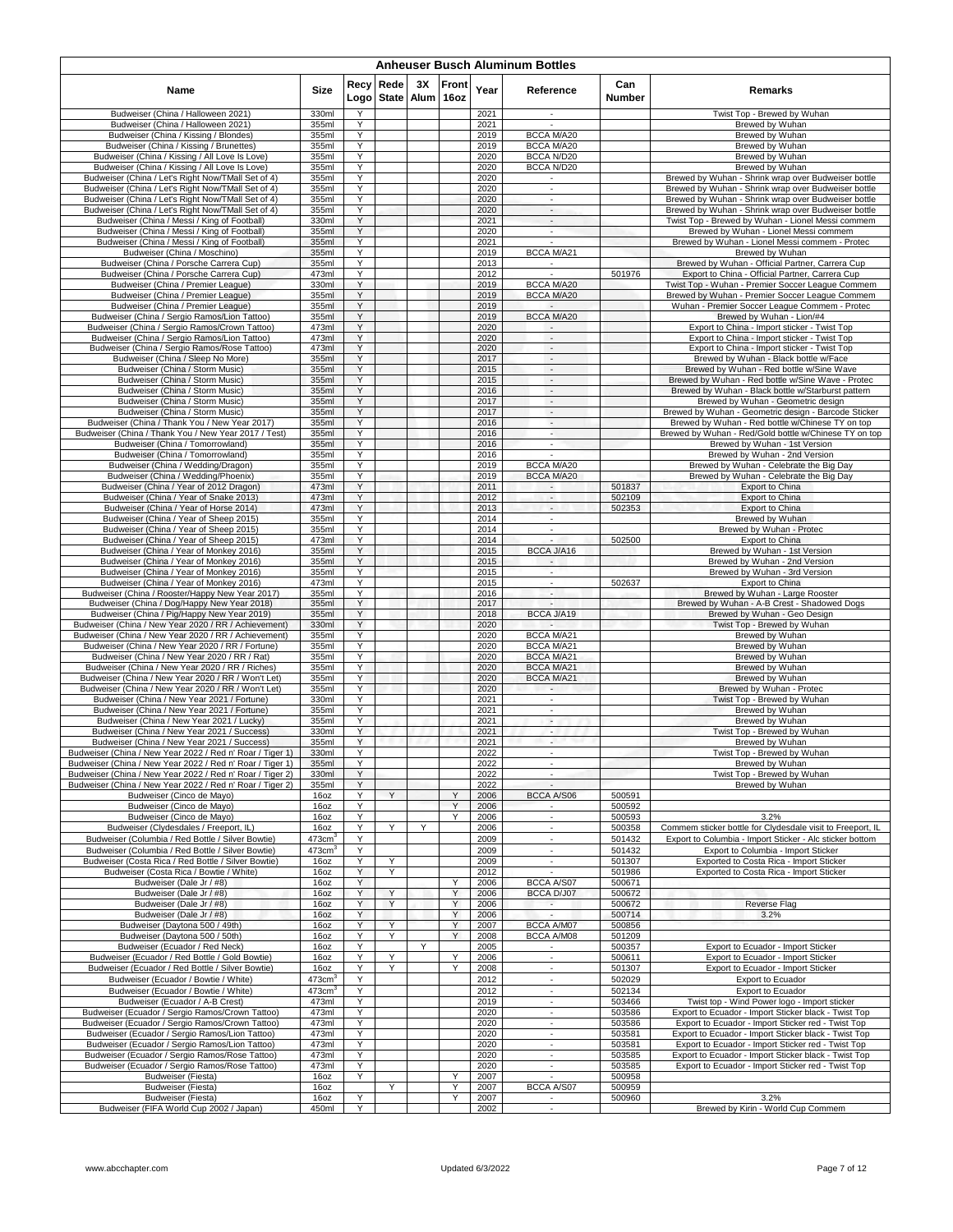|                                                                                                    |                |              |                    |    |               |              | <b>Anheuser Busch Aluminum Bottles</b>               |                      |                                                                                                         |
|----------------------------------------------------------------------------------------------------|----------------|--------------|--------------------|----|---------------|--------------|------------------------------------------------------|----------------------|---------------------------------------------------------------------------------------------------------|
| Name                                                                                               | <b>Size</b>    | Recy<br>Logo | Rede<br>State Alum | ЗΧ | Front<br>16oz | Year         | Reference                                            | Can<br><b>Number</b> | <b>Remarks</b>                                                                                          |
| Budweiser (FIFA World Cup 2002 / Japan)                                                            | 450ml          | Υ            |                    |    |               | 2002         |                                                      |                      | Brewed by Kirin - World Cup Commem - Info Sticker                                                       |
| Budweiser (FIFA World Cup 2010)<br>Budweiser (FIFA World Cup 2010 / Argentina)                     | 16oz<br>473ml  | Υ<br>Y       | Y                  |    |               | 2010<br>2010 | BCCA A/S10<br>$\sim$                                 | 501631<br>501591     | World Cup Commen<br>Export to Argentina - Import Sticker - WC Commem                                    |
| Budweiser (FIFA World Cup 2010 / Aust-New Zeal)                                                    | 473ml          | Y            | Y                  |    |               | 2010         | $\sim$                                               | 501624               | Export to Australia/New Zealand - World Cup Commem                                                      |
| Budweiser (FIFA World Cup 2010 / China)                                                            | 473ml          | Υ            |                    |    |               | 2010         | $\sim$                                               | 501604               | Export to China - World Cup Commem                                                                      |
| Budweiser (FIFA World Cup 2010 / Malaysia)<br>Budweiser (FIFA World Cup 2010 / Puerto Rico)        | 473ml<br>16oz  | Y<br>Y       |                    |    |               | 2010<br>2010 | $\overline{\phantom{a}}$<br>$\sim$                   | 501625<br>501623     | Export to Malaysia - Import Sticker - WC Commem<br>Export to PR - World Cup Commem                      |
| Budweiser (FIFA World Cup 2010 / UK)                                                               | 473ml          | Y            |                    |    |               | 2010         | ÷.                                                   | 501591               | Export to UK - World Cup Commem                                                                         |
| Budweiser (FIFA World Cup 2010 / Vietnam)                                                          | 473ml          | Y            |                    |    |               | 2010         | $\overline{\phantom{a}}$                             | 501625               | Export to Vietnam - World Cup Commem                                                                    |
| Bud (FIFA World Cup 2014 / France)<br>Bud (FIFA World Cup 2014 / Italy)                            | 473ml<br>473ml | Y            |                    |    |               | 2014<br>2014 | $\overline{\phantom{a}}$<br>$\sim$                   | T1559<br>T1562       | Brewed by AB Inbev - World Cup Commem<br>Brewed by AB Inbev - World Cup Commem                          |
| Bud (FIFA World Cup 2014 / Russia)                                                                 | 473ml          | Y            |                    |    |               | 2014         | ÷.                                                   | 50353261             | Brewed by LaBatt - World Cup Commem                                                                     |
| Bud (FIFA World Cup 2014 / Ukraine)                                                                | 473ml          | Y            |                    |    |               | 2014         |                                                      | 50353265             | Brewed by LaBatt - World Cup Commem                                                                     |
| Budweiser (FIFA World Cup 2014)<br>Budweiser (FIFA World Cup 2014)                                 | 16oz<br>16oz   | Y<br>Y       | Y                  |    |               | 2014<br>2014 | BCCA A/S14                                           | 502294<br>502395     | World Cup Commen<br>Generic export bottle - World Cup Commem                                            |
| Budweiser (FIFA World Cup 2014 / Argentina)                                                        | 16oz           | Y            |                    |    |               | 2014         | $\sim$                                               | 502395               | Export to Argentina - Import Sticker - WC Commem                                                        |
| Budweiser (FIFA World Cup 2014 / Australia)                                                        | 473ml          | Y            |                    |    |               | 2014         | $\overline{\phantom{a}}$                             | 502382               | Export to Australia - World Cup Commem                                                                  |
| Budweiser (FIFA World Cup 2014 / Brazil)<br>Budweiser (FIFA World Cup 2014 / Brazil)               | 473ml<br>473ml | Υ<br>Y       |                    |    |               | 2014<br>2014 | $\sim$<br>$\overline{a}$                             |                      | Brewed by AMBEV - World Cup Commem<br>Brewed by AMBEV - WC Commem - Back panel variant                  |
| Budweiser (FIFA World Cup 2014 / Canada)                                                           | 16oz           | Y            |                    |    |               | 2014         | BCCA J/F16                                           | 50353607             | Brewed by LaBatt - World Cup Commem                                                                     |
| Budweiser (FIFA World Cup 2014 / Canada)                                                           | 473ml          | Y            |                    |    |               | 2014         | BCCA A/S14                                           | 50353766             | Brewed by LaBatt - World Cup Commem                                                                     |
| Budweiser (FIFA World Cup 2014 / Chile)<br>Budweiser (FIFA World Cup 2014 / China)                 | 473ml<br>355ml | Y<br>Y       |                    |    |               | 2014<br>2014 | $\overline{\phantom{a}}$                             | 502395               | Export to Chile - Import Sticker - WC Commem<br>Brewed by Wuhan - World Cup Commem                      |
| Budweiser (FIFA World Cup 2014 / China)                                                            | 355ml          | Y            |                    |    |               | 2014         | $\overline{\phantom{a}}$                             |                      | Brewed by Wuhan - WC Commem - Tall/Narrow variant                                                       |
| Budweiser (FIFA World Cup 2014 / China)                                                            | 473ml          | Υ            |                    |    |               | 2014         | $\sim$                                               | 502396               | Export to China - World Cup Commem                                                                      |
| Budweiser (FIFA World Cup 2014 / Ecuador)                                                          | 16oz           | Υ<br>Y       |                    |    |               | 2014         | $\mathcal{L}_{\mathcal{A}}$                          | 502395               | Export to Ecuador - Import Sticker - WC Commem                                                          |
| Budweiser (FIFA World Cup 2014 / Germany)<br>Budweiser (FIFA World Cup 2014 / Japan)               | 473ml<br>160z  | Y            |                    |    |               | 2014<br>2014 | $\overline{\phantom{a}}$<br>$\overline{\phantom{a}}$ | T1564<br>502395      | Brewed by AB Inbev - World Cup Commem<br>Export to Japan - Import Sticker - WC Commem                   |
| Budweiser (FIFA World Cup 2014 / Korea)                                                            | 473ml          | Y            |                    |    |               | 2014         | $\sim$                                               | 502383               | Export to Korea - WC Commem                                                                             |
| Budweiser (FIFA World Cup 2014 / Korea)<br>Budweiser (FIFA World Cup 2014 / Malaysia)              | 473ml          | Υ<br>Y       |                    |    |               | 2014         | $\sim$                                               | 502383               | Export to Korea - WC Commem - Back Panal variant                                                        |
| Budweiser (FIFA World Cup 2014 / Paraguay)                                                         | 16oz<br>16oz   | Y            |                    |    |               | 2014<br>2014 | $\overline{\phantom{a}}$<br>$\sim$                   | 502395<br>502395     | Export to Malaysia - Import Sticker - WC Commem<br>Export to Paraguay - Import Sticker - WC Commem      |
| Budweiser (FIFA World Cup 2014 / Peru)                                                             | 16oz           | Y            |                    |    |               | 2014         | $\mathcal{L}_{\mathcal{A}}$                          | 502395               | Export to Peru - Import Sticker - WC Commem                                                             |
| Budweiser (FIFA World Cup 2014 / Singapore)                                                        | 16oz           | Υ            |                    |    |               | 2014         | $\overline{\phantom{a}}$                             | 502395               | Export to Singapore - Import Sticker - WC Commem                                                        |
| Budweiser (FIFA World Cup 2014 / Thailand)<br>Budweiser (FIFA World Cup 2014 / UK)                 | 160z<br>473ml  | Y<br>Y       |                    |    |               | 2014<br>2014 | $\sim$<br>$\overline{\phantom{a}}$                   | 502395<br>T1491      | Export to Thailand - Import Sticker - WC Commem<br>Brewed by AB Inbey - WC Commem                       |
| Bud (FIFA World Cup 2018 / Russia)                                                                 | 330ml          | Y            |                    |    |               | 2018         | $\sim$                                               |                      | Brewed by AB Inbev - WC Commem - Twist Top                                                              |
| Budweiser (FIFA World Cup 2018)                                                                    | 16oz           | Y            |                    |    |               | 2018         | $\sim$                                               | 503129               | Generic export bottle - World Cup Commem - Twist Top                                                    |
| Budweiser (FIFA World Cup 2018)<br>Budweiser (FIFA World Cup 2018)                                 | 16oz<br>16oz   | Y<br>Y       | Y                  |    |               | 2018<br>2018 | $\sim$<br>×                                          | 503195<br>503196     | World Cup Commem - Twist Top<br>World Cup Commem - Twist Top                                            |
| Budweiser (FIFA World Cup 2018 / Brazil)                                                           | 16oz           | Y            |                    |    |               | 2018         | $\sim$                                               | 503129               | Export to Brazil - Import Sticker - WC Commem - TT                                                      |
| Budweiser (FIFA World Cup 2018 / China)                                                            | 355ml          | Y            |                    |    |               | 2018         | $\sim$                                               |                      | Brewed by Wuhan - WC Commem                                                                             |
| Budweiser (FIFA World Cup 2018 / China)<br>Budweiser (FIFA World Cup 2018 / China/Argentina)       | 355ml<br>355ml | Y<br>Y       |                    |    |               | 2018<br>2018 | $\sim$<br>÷                                          |                      | Brewed by Wuhan - WC Commem - Tall/Narrow variant<br>Brewed by Wuhan - WC Commem - Country Flag Design  |
| Budweiser (FIFA World Cup 2018 / China/Brazil)                                                     | 355ml          | Y            |                    |    |               | 2018         | $\epsilon$                                           |                      | Brewed by Wuhan - WC Commem - Country Flag Design                                                       |
| Budweiser (FIFA World Cup 2018 / China/England)                                                    | 355ml          | Y            |                    |    |               | 2018         | $\sim$                                               |                      | Brewed by Wuhan - WC Commem - Country Flag Design                                                       |
| Budweiser (FIFA World Cup 2018 / China/France)<br>Budweiser (FIFA World Cup 2018 / China/Germany)  | 355ml<br>355ml | Υ<br>Υ       |                    |    |               | 2018<br>2018 | н.<br>ч.                                             |                      | Brewed by Wuhan - WC Commem - Country Flag Design<br>Brewed by Wuhan - WC Commem - Country Flag Design  |
| Budweiser (FIFA World Cup 2018 / China/Portugal)                                                   | 355ml          | Y            |                    |    |               | 2018         | ٠                                                    |                      | Brewed by Wuhan - WC Commem - Country Flag Design                                                       |
| Budweiser (FIFA World Cup 2018 / China/Russia)                                                     | 355ml          | Y            |                    |    |               | 2018         | $\sim$                                               |                      | Brewed by Wuhan - WC Commem - Country Flag Design                                                       |
| Budweiser (FIFA World Cup 2018 / China/Spain)<br>Budweiser (FIFA World Cup 2018 / Mexico)          | 355ml<br>16oz  | Υ<br>Y       |                    |    |               | 2018<br>2018 | $\sim$                                               | 503129               | Brewed by Wuhan - WC Commem - Country Flag Design<br>Export to Mexico - Import Sticker - WC Commem - TT |
| Budweiser (FIFA World Cup 2018 / Paraguay)                                                         | 16oz           | Y            |                    |    |               | 2018         | BCCA S/O18                                           | 503129               | Export to Paraquay - Import Sticker - WC Commem - TT                                                    |
| Budweiser (FIFA World Cup 2018 / Taiwan)                                                           | 16oz           | Y            |                    |    |               | 2018         | $\sim$                                               | 503129               | Export to Taiwan - Import Sticker - WC Commem - TT                                                      |
| Budweiser (FIFA World Cup 2018 / UK)<br>Budweiser (FIFA World Cup 2018 / Vietnam)                  | 473ml<br>355ml | Υ<br>Y       |                    |    |               | 2018<br>2018 | $\sim$                                               | 503239               | Brewed by AB Inbev UK - WC Commem - TT<br>Brewed by AB Inbev - WC Commem                                |
| Budweiser (Gasparilla / Tampa)                                                                     | 16oz           | Y            |                    |    | Y             | 2007         | BCCA A/M07                                           | 500915               |                                                                                                         |
| Budweiser (Germany / Red Bottle / Silver Bowtie)                                                   | 16oz           | Y            | Y                  |    |               | 2010         |                                                      | 501307               | Export to Germany - Import Sticker                                                                      |
| Budweiser (Guatamala / Bowtie / White)                                                             | 16oz           | Y<br>Y       | Υ<br>Y             |    |               | 2012         | $\overline{\phantom{a}}$                             | 501986               | Export to Guatamala/El Salvador/Honduras - Import Sticker                                               |
| Budweiser (Halloween 2017)<br>Budweiser (Hard Rock / 35th Anniversary)                             | 16oz<br>16oz   |              |                    |    |               | 2017<br>2006 | $\overline{\phantom{a}}$                             | 503111<br>500621     | <b>Twist Top</b>                                                                                        |
| Budweiser (Hard Rock / 35th Anniversary)                                                           | 16oz           | Υ            | Υ                  |    | Υ             | 2006         | BCCA O/N06                                           | 500622               |                                                                                                         |
| Budweiser (Hard Rock / Ambassadors of Rock 07)                                                     | 16oz           | Υ            | Υ                  |    | Y             | 2007         |                                                      | 501142               |                                                                                                         |
| Budweiser (Hard Rock / Ambassadors of Rock 08)<br>Budweiser (Ireland / Red Bottle / Silver Bowtie) | 16oz<br>473ml  | Y<br>Y       | Y                  |    | Y             | 2008<br>2008 | BCCA D/J09                                           | 501310<br>501386     | Export to Ireland                                                                                       |
| Budweiser (Israel / A-B Crest)                                                                     | 16oz           | Υ            | Y                  |    |               | 2020         | BCCA N/D20                                           | 503387               | Export to Israel - Import Sticker                                                                       |
| Budweiser (Israel / A-B Crest)                                                                     | 16oz           | Y            | Y                  |    |               | 2020         | $\sim$                                               | 503391               | Export to Israel - Import Sticker - Twist Top                                                           |
| Budweiser (Israel / Retro, Block Lettering)<br>Budweiser (Japan)                                   | 16oz<br>450ml  | Y<br>Υ       |                    |    |               | 2020<br>2002 | $\sim$<br>$\mathcal{L}_{\mathcal{A}}$                | 503571               | Export to Israel - Import Sticker<br>Brewed by Kirin                                                    |
| Budweiser (Korea / A-B Crest)                                                                      | 355ml          | Υ            |                    |    |               | 2018         | $\blacksquare$                                       | 503072               | Twist Top - Export to Korea                                                                             |
| Budweiser (Korea / A-B Crest)                                                                      | 355ml          | Υ            |                    |    |               | 2018         | $\sim$                                               | 503072               | Twist Top - Export to Korea - Barcode Sticker                                                           |
| Budweiser (Korea / A-B Crest)<br>Budweiser (Made In America 2012)                                  | 473ml<br>16oz  | Y<br>Y       | Y                  |    |               | 2020<br>2012 | BCCA D/J13                                           | 503584<br>502065     | Twist Top - Export to Korea                                                                             |
| Budweiser (Made In America 2013)                                                                   | 16oz           | Y            |                    |    |               | 2013         |                                                      | 502182               |                                                                                                         |
| Budweiser (Made In America 2013)                                                                   | 16oz           | Υ            | Y                  |    |               | 2013         | BCCA D/J14                                           | 502183               |                                                                                                         |
| Budweiser (Mexico / A-B Crest)<br>Budweiser (Mexico / Mexico 2007)                                 | 355ml<br>473ml | Υ<br>Y       |                    |    |               | 2018<br>2007 | BCCA J/J07                                           | 503008<br>501009     | <b>Twist Top</b><br>Export to Mexico                                                                    |
| Budweiser (MLB 06 / St Louis Cardinals 06 World Series)                                            | 16oz           | Y            | Y                  |    | Υ             | 2006         | BCCA A/M07                                           | 500887               | Busch Stadium Inaugural Season                                                                          |
| Budweiser (MLB 07 / Anaheim Angels)                                                                | 16oz           |              | Y                  |    | Y             | 2007         |                                                      | 500986               |                                                                                                         |
| Budweiser (MLB 07 / Baltimore Orioles)<br>Budweiser (MLB 07 / Boston Red Sox)                      | 16oz<br>16oz   | Y<br>Y       | Y                  |    | Y<br>Υ        | 2007<br>2007 | BCCA J/J07<br>BCCA J/J07                             | 500925<br>500921     |                                                                                                         |
| Budweiser (MLB 07 / Chicago Cubs)                                                                  | 16oz           | Y            |                    |    | Υ             | 2007         | $\sim$                                               | 500926               |                                                                                                         |
| Budweiser (MLB 07 / Cleveland Indians)                                                             | 16oz           | Υ            |                    |    | Υ             | 2007         | BCCA J/J07                                           | 500969               |                                                                                                         |
| Budweiser (MLB 07 / Detroit Tigers)<br>Budweiser (MLB 07 / Houston Astros)                         | 16oz<br>16oz   | Υ<br>Y       | Υ                  |    | Υ<br>Υ        | 2007<br>2007 | $\sim$                                               | 500985<br>500968     |                                                                                                         |
| Budweiser (MLB 07 / New York Mets)                                                                 | 16oz           | Y            | Y                  |    | Υ             | 2007         | BCCA J/J07                                           | 500974               |                                                                                                         |
| Budweiser (MLB 07 / New York Mets)                                                                 | 16oz           | Υ            |                    |    | Υ             | 2007         |                                                      | 500922               |                                                                                                         |
| Budweiser (MLB 07 / New York Yankees)<br>Budweiser (MLB 07 / New York Yankees)                     | 16oz           | Υ<br>Y       | Y                  |    | Υ<br>Υ        | 2007<br>2007 | BCCA J/J07<br>$\sim$                                 | 500976<br>500920     |                                                                                                         |
| Budweiser (MLB 07 / Philadelphia Phillies)                                                         | 16oz<br>16oz   | Y            |                    |    | Υ             | 2007         | BCCA J/J07                                           | 500923               |                                                                                                         |
| Budweiser (MLB 07 / San Diego Padres)                                                              | 16oz           | Υ            | Υ                  |    | Y             | 2007         | BCCA A/S07                                           | 501007               |                                                                                                         |
| Budweiser (MLB 07 / San Francisco Giants / All Star)                                               | 16oz<br>16oz   | Y<br>Υ       | Y                  |    | Υ<br>Υ        | 2007         | $\sim$<br>$\sim$                                     | 500928<br>500972     |                                                                                                         |
| Budweiser (MLB 07 / St Louis Cardinals)<br>Budweiser (MLB 07 / St Louis Cardinals 06 World Series) | 16oz           | Y            | Υ<br>Υ             |    | Y             | 2007<br>2007 | ÷.                                                   | 500927               |                                                                                                         |
|                                                                                                    |                |              |                    |    |               |              |                                                      |                      |                                                                                                         |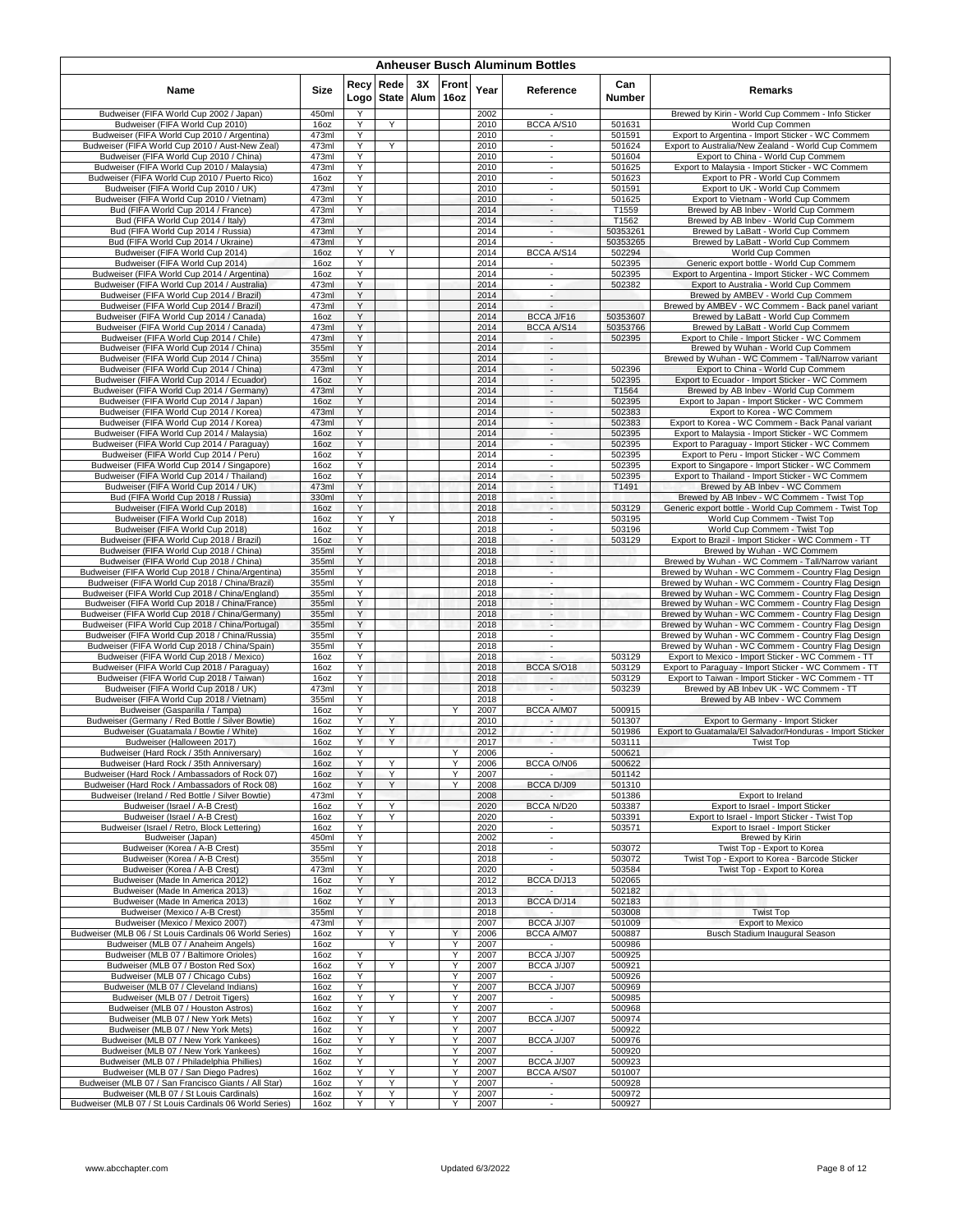| <b>Anheuser Busch Aluminum Bottles</b>                                                                          |                       |              |                      |            |               |              |                                                      |                  |                                                                                                    |  |  |  |  |
|-----------------------------------------------------------------------------------------------------------------|-----------------------|--------------|----------------------|------------|---------------|--------------|------------------------------------------------------|------------------|----------------------------------------------------------------------------------------------------|--|--|--|--|
| Name                                                                                                            | Size                  | Recy<br>Logo | Rede<br><b>State</b> | ЗΧ<br>Alum | Front<br>16oz | Year         | Reference                                            | Can<br>Number    | Remarks                                                                                            |  |  |  |  |
| Budweiser (MLB 07 / Washington Nationals)                                                                       | 16oz                  | Y            |                      |            | Υ             | 2007         | $\overline{\phantom{a}}$<br>BCCA A/S08               | 500924           |                                                                                                    |  |  |  |  |
| Budweiser (MLB 08 / Anaheim Angels)<br>Budweiser (MLB 08 / Boston Red Sox 07 World Series)                      | 16oz<br>16oz          | Y<br>Υ       | Y<br>Υ               |            | Y<br>Y        | 2008<br>2008 | BCCA J/J08                                           | 501280<br>501290 |                                                                                                    |  |  |  |  |
| Budweiser (MLB 08 / Cincinnati Reds)                                                                            | 16oz                  | Y            |                      |            | Y             | 2008         | BCCA O/N08                                           | 501243           |                                                                                                    |  |  |  |  |
| Budweiser (MLB 08 / Detroit Tigers)                                                                             | 16oz                  | Y            | Y                    |            | Υ<br>Y        | 2008         | BCCA A/S08                                           | 501274           |                                                                                                    |  |  |  |  |
| Budweiser (MLB 08 / Minnesota Twins)<br>Budweiser (MLB 08 / NY Mets / Shea Stadium 40th)                        | 16oz<br>16oz          | Υ<br>Y       |                      |            | Y             | 2008<br>2008 | BCCA A/S08                                           | 501245<br>501235 |                                                                                                    |  |  |  |  |
| Budweiser (MLB 08 / NY Mets / Shea Stadium 40th)                                                                | 16oz                  | Y            | Y                    |            | Y             | 2008         | BCCA J/J08                                           | 501236           |                                                                                                    |  |  |  |  |
| Budweiser (MLB 08 / NY Mets / Shea Stadium 40th / Error)                                                        | 16oz                  | Υ            | Y                    |            | Υ             | 2008         | $\overline{\phantom{a}}$                             | 501238           | Number same a paired Bud Light, error bottle                                                       |  |  |  |  |
| Budweiser (MLB 08 / NY Yankees / All Star Game)<br>Budweiser (MLB 08 / NY Yankees / All Star Game)              | 16oz<br>16oz          | Υ<br>Y       | Y                    |            | Υ<br>Y        | 2008<br>2008 | BCCA A/S08                                           | 501239<br>501240 |                                                                                                    |  |  |  |  |
| Budweiser (MLB 08 / Philadelphia Phillies)                                                                      | 16oz                  | Υ            |                      |            | Υ             | 2008         | BCCA J/J08                                           | 501278           |                                                                                                    |  |  |  |  |
| Budweiser (MLB 08 / St Louis Cardinals)                                                                         | 16oz                  | Υ            | Y                    |            | Y             | 2008         | BCCA O/N08                                           | 501276           |                                                                                                    |  |  |  |  |
| Budweiser (MLB 09 / Anaheim Angels)<br>Budweiser (MLB 09 / Baltimore Orioles)                                   | 16oz<br>16oz          | Υ<br>Y       | Υ                    |            | Υ<br>Υ        | 2009<br>2009 | BCCA A/S09<br>BCCA A/S09                             | 501492<br>501479 |                                                                                                    |  |  |  |  |
| Budweiser (MLB 09 / Boston Red Sox)                                                                             | 16oz                  | Y            | Y                    |            | Y             | 2009         | BCCA A/S09                                           | 501473           |                                                                                                    |  |  |  |  |
| Budweiser (MLB 09 / New York Mets / Citi Field)                                                                 | 16oz                  | Υ            | Y                    |            | Υ             | 2009         | BCCA A/S09                                           | 501470           |                                                                                                    |  |  |  |  |
| Budweiser (MLB 09 / New York Yankees / Stadium)<br>Budweiser (MLB 09 / Philadelphia Phillies 08 Series)         | 16oz                  | Υ<br>Y       | Υ                    |            | Υ<br>Υ        | 2009         | BCCA A/S09<br>BCCA J/J09                             | 501466<br>501475 |                                                                                                    |  |  |  |  |
| Budweiser (MLB 09 / St Louis Cardinals / All Star Game)                                                         | 16oz<br>16oz          | Υ            | Y                    |            | Y             | 2009<br>2009 | BCCA A/S09                                           | 501488           |                                                                                                    |  |  |  |  |
| Budweiser (MLB 09 / Washington Nationals)                                                                       | 16oz                  | Υ            |                      |            | Υ             | 2009         | BCCA A/S09                                           | 501477           |                                                                                                    |  |  |  |  |
| Budweiser (MLB 10 / Anaheim Angels / All Star Game)                                                             | 16oz                  | Υ<br>Y       | Y                    |            | Y<br>Y        | 2010         | BCCA O/N10                                           | 501630           |                                                                                                    |  |  |  |  |
| Budweiser (MLB 10 / San Francisco Giants 10 Series)<br>Budweiser (MLB 11 / Anaheim Angels / 50th Anniversary    | 16oz<br>16oz          | Y            | Y<br>Y               |            | Y             | 2010<br>2011 | BCCA A/M11<br>BCCA O/N11                             | 500450<br>501710 |                                                                                                    |  |  |  |  |
| Budweiser (MLB 11 / Arizona DBacks / All Star Game)                                                             | 16oz                  | Υ            | Υ                    |            | Y             | 2011         | BCCA O/N11                                           | 501723           |                                                                                                    |  |  |  |  |
| Budweiser (MLB 11 / San Francisco Giants 2010 Champs)                                                           | 16oz                  | Y            | Υ                    |            | Υ             | 2011         | BCCA O/N11                                           | 501721           |                                                                                                    |  |  |  |  |
| Budweiser (MLB 11 / St Louis Cardinals 11 World Series)<br>Budweiser (MLB 12 / Boston Red Sox/Fenway 100 Years) | 16oz<br>16oz          | Υ<br>Υ       | Y<br>Υ               |            | Y             | 2011<br>2012 | BCCA F/M12<br>BCCA D/J13                             | 501860<br>501934 |                                                                                                    |  |  |  |  |
| Budweiser (MLB 12 / Kansas City Royals / All Star Game)                                                         | 16oz                  | Υ            | Y                    |            |               | 2012         | BCCA O/N12                                           | 501906           |                                                                                                    |  |  |  |  |
| Budweiser (MLB 12 / New York Mets/50th)                                                                         | 16oz                  | Y            | Y                    |            |               | 2012         | BCCA D/J13                                           | 501933           |                                                                                                    |  |  |  |  |
| Budweiser (MLB 12 / San Francisco Giants 2012 Champs)<br>Budweiser (MLB 12 / St Louis Cardinals 11 Time Champs) | 16oz<br>16oz          | Υ<br>Υ       | Y<br>Y               |            |               | 2012<br>2012 | BCCA J/J13<br>BCCA O/N12                             | 502135<br>501926 |                                                                                                    |  |  |  |  |
| Budweiser (MLB 13 / Boston Red Sox 2013 Champs)                                                                 | 16oz                  | Υ            | Υ                    |            |               | 2013         | BCCA F/M13                                           | 502276           |                                                                                                    |  |  |  |  |
| Budweiser (MLB13 / New York Mets / All Star Game)                                                               | 16oz                  | Y            | Y                    |            |               | 2013         | BCCA D/J14                                           | 502174           |                                                                                                    |  |  |  |  |
| Budweiser (MLB14 / Minnesota Twins / All Star Game)                                                             | 16oz                  | Υ            | Y                    |            |               | 2014         | BCCA D/J15                                           | 502365           |                                                                                                    |  |  |  |  |
| Budweiser (MLB15 / Kansas City Royals / Champs)<br>Budweiser (MLB16 / Chicago Cubs / Champs)                    | 16oz<br>16oz          | Y<br>Y       | Υ                    |            |               | 2015<br>2016 | $\sim$                                               | 502651<br>502958 | Organization bottle, not for sale to general public                                                |  |  |  |  |
| Budweiser (MLB16 / Official Beer)                                                                               | 16oz                  | Υ            | Y                    |            |               | 2016         | $\sim$                                               | 502724           |                                                                                                    |  |  |  |  |
| Budweiser (MLB17 / Boston Red Sox)                                                                              | 16oz                  | Υ            | Υ                    |            |               | 2017         | $\overline{\phantom{a}}$                             | 502972           | <b>Twist Top</b>                                                                                   |  |  |  |  |
| Budweiser (MLB17 / Chicago Cubs / Champs)<br>Budweiser (MLB17 / St Louis Cardinals)                             | 16oz<br>16oz          | Y<br>Υ       | Υ<br>Υ               |            |               | 2017<br>2017 | $\overline{\phantom{a}}$<br>$\overline{\phantom{a}}$ | 502990<br>502979 | <b>Twist Top</b><br><b>Twist Top</b>                                                               |  |  |  |  |
| Budweiser (MLB19 / Jackie Robinson/42)                                                                          | 16oz                  | Υ            | Y                    |            |               | 2019         | BCCA J/A19                                           | 503475           | <b>Twist Top</b>                                                                                   |  |  |  |  |
| Budweiser (National Parks / America)                                                                            | 16oz                  | Υ            | Υ                    |            |               | 2019         | BCCA J/A19                                           | 503421           | <b>Twist Top</b>                                                                                   |  |  |  |  |
| Budweiser (National Parks / California/Joshua)<br>Budweiser (National Parks / California/Yosemite)              | 16oz<br>16oz          | Y<br>Y       | Y<br>Y               |            |               | 2019<br>2019 | <b>BCCA N/D19</b><br>BCCA N/D19                      | 503422<br>503435 | <b>Twist Top</b><br><b>Twist Top</b>                                                               |  |  |  |  |
| Budweiser (National Parks / Colorado)                                                                           | 16oz                  | Υ            | Y                    |            |               | 2019         | <b>BCCA N/D19</b>                                    | 503424           | <b>Twist Top</b>                                                                                   |  |  |  |  |
| Budweiser (National Parks / Florida)                                                                            | 16oz                  | Y            | Y                    |            |               | 2019         | <b>BCCA N/D19</b>                                    | 503426           | <b>Twist Top</b>                                                                                   |  |  |  |  |
| Budweiser (National Parks / Georgia)<br>Budweiser (National Parks / Missouri)                                   | 16oz<br>16oz          | Y<br>Υ       | Y<br>Y               |            |               | 2019<br>2019 | <b>BCCA N/D19</b><br>BCCA N/D19                      | 503427<br>503428 | <b>Twist Top</b><br><b>Twist Top</b>                                                               |  |  |  |  |
| Budweiser (National Parks / New Hampshire)                                                                      | 16oz                  | Υ            | Υ                    |            |               | 2019         | BCCA N/D19                                           | 503429           | <b>Twist Top</b>                                                                                   |  |  |  |  |
| Budweiser (National Parks / New Jersey)                                                                         | 16oz                  | Y            | Υ                    |            |               | 2019         | BCCA N/D19                                           | 503430           | <b>Twist Top</b>                                                                                   |  |  |  |  |
| Budweiser (National Parks / New York)                                                                           | 16oz                  | Υ            | Y                    |            |               | 2019         | <b>BCCA N/D19</b>                                    | 503431           | <b>Twist Top</b>                                                                                   |  |  |  |  |
| Budweiser (National Parks / Ohio)<br>Budweiser (National Parks / Texas)                                         | 16oz<br>16oz          | Υ<br>Y       | Y<br>Y               |            |               | 2019<br>2019 | BCCA N/D19<br><b>BCCA N/D19</b>                      | 503432<br>503433 | <b>Twist Top</b><br><b>Twist Top</b>                                                               |  |  |  |  |
| Budweiser (National Parks / Virgina)                                                                            | 16oz                  | Y            | Y                    |            |               | 2019         | BCCA N/D19                                           | 503434           | <b>Twist Top</b>                                                                                   |  |  |  |  |
| Budweiser (NBA 07 / All-Star Game 2007)                                                                         | 16oz                  | Υ            |                      |            | Υ             | 2007         | BCCA A/M07                                           | 500841           |                                                                                                    |  |  |  |  |
| Budweiser (NBA 10 / LA Lakers 2010 Champions)<br>Budweiser (NBA 11 / Dallas Mavericks 2011 Champions)           | 16oz<br>16oz          | Υ<br>Y       | Y<br>Y               |            | Y<br>Y        | 2010<br>2011 | BCCA A/M11<br>BCCA D/J12                             | 501639<br>501724 |                                                                                                    |  |  |  |  |
| Budweiser (NBA 12 / Miami Heat 2012 Champions)                                                                  | 16oz                  | Y            | Y                    |            |               | 2012         | BCCA D/J13                                           | 501963           |                                                                                                    |  |  |  |  |
| Budweiser (NBA 13 / All-Star Game/Houston)                                                                      | 16oz                  | Y            | Y                    |            |               | 2013         | BCCA J/J13                                           | 502111           |                                                                                                    |  |  |  |  |
| Budweiser (NBA 13 / Miami Heat 2013 Champions)<br>Budweiser (NBA 21 / Atlanta Hawks)                            | 160Z<br>16oz          | Y            | Υ                    |            |               | 2013<br>2021 | BUCA D/J14<br>BCCA J/A21                             | 502262<br>503685 | <b>Twist Top</b>                                                                                   |  |  |  |  |
| Budweiser (NBA 21 / Houston Rockets)                                                                            | 16oz                  | Υ            | Υ                    |            |               | 2021         | BCCA N/D21                                           | 503687           | <b>Twist Top</b>                                                                                   |  |  |  |  |
| Budweiser (NBA 21 / New Orleans Pelicans)                                                                       | 16oz                  | Y            | Y                    |            |               | 2021         | BCCA J/A21                                           | 503751           | <b>Twist Top</b>                                                                                   |  |  |  |  |
| Budweiser (NBA 21 / San Antonio Spurs)<br>Budweiser (NFL 07 / Philadelphia Eagles 75th)                         | 16oz<br>16oz          | Y<br>Υ       | Y                    |            | Υ             | 2021<br>2007 | BCCA N/D21<br>BCCA F/M08                             | 503688<br>501133 | <b>Twist Top</b>                                                                                   |  |  |  |  |
| Budweiser (NFL 07 / Washinton Redskins 75th)                                                                    | 16oz                  | Y            | Y                    |            | Y             | 2007         | BCCA F/M08                                           | 501134           |                                                                                                    |  |  |  |  |
| Budweiser (Olympics 2012)                                                                                       | 16oz                  | Y            |                      |            |               | 2012         |                                                      | 501902           | Five Different Crowns Used                                                                         |  |  |  |  |
| Budweiser (Olympics 2012)<br>Budweiser (Olympics 2012)                                                          | 16oz<br>16oz          | Y<br>Υ       | Y                    |            |               | 2012<br>2012 | BCCA O/N12                                           | 501903<br>501904 | Five Different Crowns Used<br>3.2% - Five Different Crowns Used                                    |  |  |  |  |
| Budweiser (Paraquay / Red Bottle / Silver Bowtie)                                                               | $473$ cm <sup>3</sup> | Υ            |                      |            |               | 2008         | BCCA F/M09                                           | 501432           | <b>Export to Paraguay</b>                                                                          |  |  |  |  |
| Budweiser (Paraguay / Red Bottle / Silver Bowtie)                                                               | 16oz                  | Y            | Y                    |            | Y             | 2011         |                                                      | 501307           | Export to Paraguay - Import Sticker                                                                |  |  |  |  |
| Budweiser (Paraguay / Red Bottle / Silver Bowtie)                                                               | 16oz                  | Y            | Y                    |            | Y             | 2012         | $\sim$                                               | 501307           | Export to Paraguay - Import Sticker                                                                |  |  |  |  |
| Budweiser (Paraquay / Bowtie / Silver)<br>Budweiser (Paraguay / Bowtie / Silver)                                | 16oz<br>16oz          | Υ<br>Υ       | Y<br>Y               |            |               | 2012<br>2012 | $\blacksquare$<br>$\overline{\phantom{a}}$           | 501770<br>501770 | Export to Paraguay - Import Sticker<br>Export to Paraguay - Import/Barcode Sticker                 |  |  |  |  |
| Budweiser (Paraguay / Bowtie / White)                                                                           | 160Z                  | Y            | Y                    |            |               | 2013         | $\sim$                                               | 501986           | Export to Paraguay - Import Sticker                                                                |  |  |  |  |
| Budweiser (Paraguay / Red Retro Design)                                                                         | 16oz                  | Y<br>Υ       | Y                    |            |               | 2015         | ×.<br>÷                                              | 502531           | Export to Paraguay - Import Sticker                                                                |  |  |  |  |
| Budweiser (Paraguay / Sergio Ramos/Crown Tattoo)<br>Budweiser (Paraguay / Sergio Ramos/Lion Tattoo)             | 473ml<br>473ml        | Y            |                      |            |               | 2020<br>2020 |                                                      | 503586<br>503581 | Export to Paraguay - Import Sticker - Twist Top<br>Export to Paraguay - Import Sticker - Twist Top |  |  |  |  |
| Budweiser (Paraguay / Sergio Ramos/Rose Tattoo)                                                                 | 473ml                 | Y            |                      |            |               | 2020         | $\sim$                                               | 503585           | Export to Paraguay - Import Sticker - Twist Top                                                    |  |  |  |  |
| Budweiser (Peru / Bowtie / White)                                                                               | 16oz                  | Υ            | Y                    |            |               | 2015         |                                                      | 501986           | Export to Peru - Import Sticker                                                                    |  |  |  |  |
| Budweiser (Peru / Bowtie / White)<br>Budweiser (Peru / A-B Crest)                                               | 16oz<br>355ml         | Υ<br>Y       |                      |            |               | 2012<br>2018 | $\overline{\phantom{a}}$<br>$\overline{\phantom{a}}$ | 501989<br>503032 | Export to Peru - Import Sticker<br>Twist Top - Export to Peru                                      |  |  |  |  |
| Budweiser (Peru / A-B Crest)                                                                                    | 355ml                 | Y            |                      |            |               | 2018         | $\sim$                                               | 503032           | Twist Top - Export to Peru - Import Sticker                                                        |  |  |  |  |
| Budweiser (Selfie / Commem for Super Bowl event)                                                                | 16oz                  | Υ            |                      |            |               | 2020         |                                                      | 503206           | Twist top - Wrap printed backwards                                                                 |  |  |  |  |
| Budweiser (South Africa / A-B Crest)<br>Budweiser (South Africa / LaLiga Santander)                             | 340ml<br>473ml        | Y<br>Y       |                      |            |               | 2017<br>2019 | $\sim$                                               | 502901<br>503524 | Twist Top - Export to South Africa<br>Twist Top - Export to South Africa and Mozambique            |  |  |  |  |
| Budweiser (South Africa / Premier League)                                                                       | 473ml                 | Y            |                      |            |               | 2019         | ×.                                                   | 503525           | Twist Top - Export to South Africa and Mozambique                                                  |  |  |  |  |
| Budweiser (South Africa / Sergio Ramos/Crown Tattoo)                                                            | 473ml                 | Υ            |                      |            |               | 2019         | $\overline{\phantom{a}}$                             | 503586           | Twist Top - Export to South Africa and Mozambique                                                  |  |  |  |  |
| Budweiser (South Africa / Sergio Ramos/Lion Tattoo)                                                             | 473ml                 | Υ            |                      |            |               | 2019         |                                                      | 503581           | Twist Top - Export to South Africa and Mozambique                                                  |  |  |  |  |
| Budweiser (South Africa / Sergio Ramos/Rose Tattoo)<br>Budweiser (Spain / A-B Crest)                            | 473ml<br>330ml        | Υ<br>Υ       |                      |            |               | 2019<br>2017 | $\overline{\phantom{a}}$                             | 503585           | Twist Top - Export to South Africa and Mozambique<br>Twist Top - Export to Spain                   |  |  |  |  |
| Budweiser (St Pats 2010 / White / Shamrocks)                                                                    | 16oz                  | Y            | Y                    |            | Υ             | 2010         | BCCA J/J10                                           | 501592           |                                                                                                    |  |  |  |  |
| Budweiser (St Pats 2011 / Green / Shamrocks)                                                                    | 16oz                  | Y            | Y                    |            | Y             | 2011         | BCCA J/J11                                           | 500166           |                                                                                                    |  |  |  |  |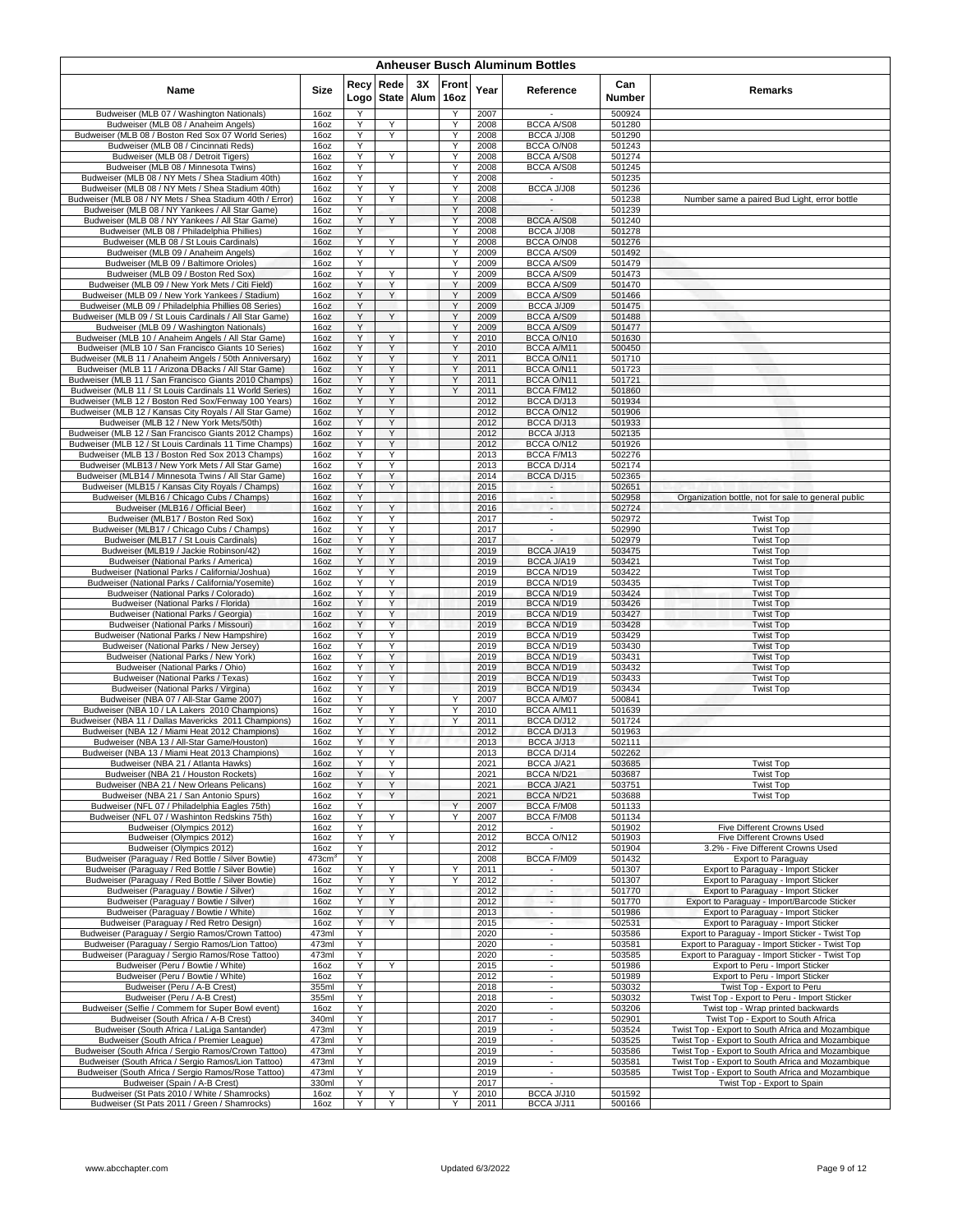| <b>Anheuser Busch Aluminum Bottles</b>                                                                         |                |              |                      |            |               |              |                                                         |                        |                                                                                                                |  |  |  |  |
|----------------------------------------------------------------------------------------------------------------|----------------|--------------|----------------------|------------|---------------|--------------|---------------------------------------------------------|------------------------|----------------------------------------------------------------------------------------------------------------|--|--|--|--|
| Name                                                                                                           | <b>Size</b>    | Recy<br>Logo | Rede<br><b>State</b> | 3X<br>Alum | Front<br>16oz | Year         | Reference                                               | Can<br>Number          | Remarks                                                                                                        |  |  |  |  |
| Budweiser (St Pats 2011 / Green / Shamrocks / xtra sham)                                                       | 16oz           | Y            | Y                    |            | Y             | 2011         | BCCA O/N11                                              | 500166                 | Variation w/extra shamrock on neck                                                                             |  |  |  |  |
| Budweiser (St Pats 2012 / White / Shamrocks / Red BT)                                                          | 16oz           | Υ<br>Y       | Y<br>Y               |            |               | 2012         | BCCA J/J12                                              | 501876                 |                                                                                                                |  |  |  |  |
| Budweiser (St Pats 2013 / White / Shamrocks / Red BT)<br>Budweiser (St Pats 2013 / White / Shamrocks / Red BT) | 16oz<br>16oz   | Y            |                      |            |               | 2013<br>2013 | BCCA J/J13<br>$\blacksquare$                            | 502151<br>502152       | Limited Edition along bottom<br>3.2% - Limited Edition along bottom                                            |  |  |  |  |
| Budweiser (St Pats 2014 / White / Shamrocks / Red BT)                                                          | 16oz           | Υ            | Y                    |            |               | 2014         | $\blacksquare$                                          | 502387                 | Limited Edition along bottom                                                                                   |  |  |  |  |
| Budweiser (St Pats 2014 / White / Shamrocks / Red BT)                                                          | 16oz           | Y            |                      |            |               | 2014         | ٠                                                       | 502392                 | 3.2% - Limited Edition along bottom                                                                            |  |  |  |  |
| Budweiser (St Pats 2016 / White / Shamrocks / Red BT)<br>Budweiser (St Pats 2016 / White / Shamrocks / Red BT) | 16oz<br>16oz   | Y<br>Y       | Y                    |            |               | 2016<br>2016 | $\sim$<br>$\mathcal{L}_{\mathcal{A}}$                   | 502649<br>502650       | Limited Edition along bottom<br>3.2% - Limited Edition along bottom                                            |  |  |  |  |
| Budweiser (St Pats 2017 / Green / AB Crest / Red BT)                                                           | 16oz           | Y            |                      |            |               | 2017         | $\overline{\phantom{a}}$                                | 502910                 | Limited Edition along top - Twist Top                                                                          |  |  |  |  |
| Budweiser (St Pats 2017 / Green / AB Crest / Red BT)                                                           | 16oz           | Y            | Y                    |            |               | 2017         | $\overline{\phantom{a}}$                                | 502911                 | Limited Edition along top - Twist Top                                                                          |  |  |  |  |
| Budweiser (St Pats 2018 / AB Crest w/Green Shamrock)<br>Budweiser (St Pats 2018 / AB Crest w/Green Shamrock)   | 16oz<br>16oz   | Y<br>Y       | Y                    |            |               | 2018<br>2018 | $\overline{\phantom{a}}$<br>÷.                          | 503150<br>503151       | Green writing in AB Crest - Twist Top<br>Green writing in AB Crest - Twist Top                                 |  |  |  |  |
| Budweiser (St Pats 2019 / AB Crest w/Green Shamrock)                                                           | 16oz           | Y            | Y                    |            |               | 2019         | BCCA J/A19                                              | 503485                 | Green writing in AB Crest - Brewmaster Tim Seitz                                                               |  |  |  |  |
| Budweiser (St Pats 2019 / AB Crest w/Green Shamrock)                                                           | 16oz           | Y            |                      |            |               | 2019         | $\sim$                                                  | 503486                 | Green writing in AB Crest - Brewmaster Tim Seitz                                                               |  |  |  |  |
| Budweiser (State / California)<br>Budweiser (State / Colorado)                                                 | 16oz<br>16oz   | Y<br>Y       | Y<br>Y               |            |               | 2017<br>2017 | ×<br>$\blacksquare$                                     | 503015<br>503058       | <b>Twist Top</b><br><b>Twist Top</b>                                                                           |  |  |  |  |
| Budweiser (State / Florida)                                                                                    | 16oz           | Y            | Y                    |            |               | 2017         | $\blacksquare$                                          | 503059                 | <b>Twist Top</b>                                                                                               |  |  |  |  |
| Budweiser (State / Missouri)                                                                                   | 16oz           | Y            |                      |            |               | 2017         | $\sim$                                                  | 503021                 | <b>Twist Top</b>                                                                                               |  |  |  |  |
| Budweiser (State / Ohio)<br>Budweiser (State / Texas)                                                          | 16oz<br>16oz   | Y<br>Υ       | Y                    |            |               | 2017<br>2017 | $\mathcal{L}_{\mathcal{A}}$<br>$\overline{\phantom{a}}$ | 503022<br>503062       | <b>Twist Top</b><br><b>Twist Top</b>                                                                           |  |  |  |  |
| Budweiser (State / Virginia)                                                                                   | 16oz           | Y            | Y                    |            |               | 2017         | $\sim$                                                  | 503063                 | <b>Twist Top</b>                                                                                               |  |  |  |  |
| Budweiser (Statue of Liberty)                                                                                  | 16oz           | Y            |                      |            |               | 2015         | $\sim$                                                  | 502543                 |                                                                                                                |  |  |  |  |
| Budweiser (Statue of Liberty)                                                                                  | 16oz           | Y            | Y                    |            |               | 2015         | $\sim$                                                  | 502544                 |                                                                                                                |  |  |  |  |
| Budweiser (Statue of Liberty)<br>Budweiser (Statue of Liberty / 2nd Series)                                    | 16oz<br>16oz   | Y<br>Y       |                      |            |               | 2015<br>2015 | $\overline{\phantom{a}}$<br>$\sim$                      | 502545<br>502580       | 3.2%                                                                                                           |  |  |  |  |
| Budweiser (Statue of Liberty / 2nd Series)                                                                     | 16oz           | Y            | Y                    |            |               | 2015         | $\mathcal{L}$                                           | 502581                 |                                                                                                                |  |  |  |  |
| Budweiser (Statue of Liberty / 2nd Series)                                                                     | 16oz           | Υ            |                      |            |               | 2015         | $\blacksquare$                                          | 502582                 | 3.2%                                                                                                           |  |  |  |  |
| Budweiser (Statue of Liberty / Torch)<br>Budweiser (Statue of Liberty / Torch)                                 | 16oz<br>16oz   | Y<br>Υ       | Y                    |            |               | 2016<br>2016 | $\sim$<br>$\sim$                                        | 502721<br>502733       |                                                                                                                |  |  |  |  |
| Budweiser (Statue of Liberty / Torch)                                                                          | 16oz           | Υ            | Y                    |            |               | 2016         | $\sim$                                                  | 502759                 | <b>Twist Top</b>                                                                                               |  |  |  |  |
| Budweiser (Statue of Liberty / Torch)                                                                          | 16oz           | Y            |                      |            |               | 2016         | $\overline{\phantom{a}}$                                | 502760                 | <b>Twist Top</b>                                                                                               |  |  |  |  |
| Budweiser (Statue of Liberty / Torch)                                                                          | 16oz           | Y            |                      |            |               | 2016         | $\sim$                                                  | 502761                 | 3.2% - Twist Top                                                                                               |  |  |  |  |
| Budweiser (Sturgis 2006)<br>Budweiser (Sturgis 2006)                                                           | 16oz<br>16oz   | Y<br>Υ       | Υ                    |            | Y<br>Y        | 2006<br>2006 | BCCA D/J07                                              | 500662<br>500762       |                                                                                                                |  |  |  |  |
| Budweiser (Sturgis 2007)                                                                                       | 16oz           | Y            | Y                    |            | Y             | 2007         | <b>BCCA F/M08</b>                                       | 500998                 |                                                                                                                |  |  |  |  |
| Budweiser (Taiwan / AB Crest)                                                                                  | 355ml          | Y            |                      |            |               | 2021         | $\overline{\phantom{a}}$                                |                        | China Brewed                                                                                                   |  |  |  |  |
| Budweiser (Taiwan / AB Crest/Christmas 2016)<br>Budweiser (Taiwan / AB Crest/Christmas 2017)                   | 16oz<br>16oz   | Y<br>Y       | Y<br>Y               |            |               | 2016<br>2017 | $\overline{\phantom{a}}$<br>$\overline{\phantom{a}}$    | 502602<br>502602       | Export to Taiwan - Hat/Sticker - Import Sticker<br>Export to Taiwan - Hat/Hanger - Import Sticker              |  |  |  |  |
| Budweiser (Taiwan / AB Crest/Christmas 2018)                                                                   | 16oz           | Y            | Y                    |            |               | 2018         | $\overline{\phantom{a}}$                                | 502602                 | Export to Taiwan -Bow/Hanger/Bag - Import Sticker                                                              |  |  |  |  |
| Budweiser (UK / Black Neck)                                                                                    | 473ml          | Y            |                      |            |               | 2005         | $\mathcal{L}_{\mathcal{A}}$                             | 500153                 | Export to England - English Mandatory Sticker                                                                  |  |  |  |  |
| Budweiser (UK / Red Neck)                                                                                      | 473ml          | Y            |                      | Y          |               | 2006         | $\sim$                                                  | 500357                 | Export to England - English Mandatory Sticker                                                                  |  |  |  |  |
| Budweiser (UK / AB Crest)<br>Budweiser (UK / Sergio Ramos/Crown Tattoo)                                        | 473ml<br>473ml | Y<br>Y       | Y                    |            |               | 2019<br>2020 | $\overline{\phantom{a}}$<br>$\sim$                      | 503391<br>503586       | Export to UK - Import Sticker - Twist Top<br>Export to UK - Import Sticker - Twist Top                         |  |  |  |  |
| Budweiser (UK / Sergio Ramos/Lion Tattoo)                                                                      | 473ml          | Y            |                      |            |               | 2020         | ×.                                                      | 503581                 | Export to UK - Import Sticker - Twist Top                                                                      |  |  |  |  |
| Budweiser (UK / Sergio Ramos/Rose Tattoo)                                                                      | 473ml          | Y            |                      |            |               | 2020         | $\blacksquare$                                          | 503585                 | Export to UK - Import Sticker - Twist Top                                                                      |  |  |  |  |
| Budweiser (UK / Silver Prototype)<br>Bud (Ukraine / Tomorrowland)                                              | 330ml<br>330ml | Y            |                      |            |               | 2003<br>2016 | ٠<br>$\sim$                                             | 505704                 | Silver without back panel - Test bottle<br>AB Inbev Belgium import - Twist Top                                 |  |  |  |  |
| Budweiser (Uruguay / AB Crest)                                                                                 | 473ml          | Y            |                      |            |               | 2019         | ÷                                                       | 502665                 | Export to Uruguay - Import Sticker                                                                             |  |  |  |  |
| Budweiser (Viet Nam / Red Bottle / Silver Bowtie)                                                              | 16oz           | Y            | Y                    |            |               | 2009         | $\overline{\phantom{a}}$                                | 501307                 | Export to Viet Nam - Import Sticker                                                                            |  |  |  |  |
| Budweiser (Viet Nam / A-B Crest)                                                                               | 355ml          | Y<br>Y       |                      |            |               | 2016         | $\sim$<br>$\sim$                                        | 11BUP6004              | InBev                                                                                                          |  |  |  |  |
| Budweiser (Vietnam / Premier League)<br>Budweiser (Viet Nam / Year of the Dog 2018/Mau Tuat)                   | 355ml<br>355ml | Y            |                      |            |               | 2019<br>2017 |                                                         |                        | AB InBev - Premier Soccer League Commem<br>Red/Gold - King of Celebration                                      |  |  |  |  |
| Budweiser (Viet Nam / New Year 2019/Chuc Mung)                                                                 | 355ml          | Y            |                      |            |               | 2018         | BCCA N/D19                                              | 11BUP6003              | Red/Gold - Large 2019 on Front Panel                                                                           |  |  |  |  |
| Budweiser (Viet Nam / New Year 2020/Tet Talks)                                                                 | 355ml          | Y            |                      |            |               | 2019         | BCCA J/A20                                              | 11BUP6004              | Red w/gold bowties - InBev                                                                                     |  |  |  |  |
| Budweiser (Viet Nam / New Year 2020/Tet Talks/An)<br>Budweiser (Viet Nam / New Year 2020/Tet Talks/Cat)        | 355ml<br>355ml | Y<br>Y       |                      |            |               | 2019<br>2019 | BCCA J/A20<br>BCCA J/A20                                | 11BUP6004<br>11BUP6004 | Red w/gold bowties - InBev - Distributor added saying<br>Red w/gold bowties - InBev - Distributor added saying |  |  |  |  |
| Budweiser (Viet Nam / New Year 2020/Tet Talks/Duyen)                                                           | 355ml          | Y            |                      |            |               | 2019         | BCCA J/A20                                              | 11BUP6004              | Red w/gold bowties - InBev - Distributor added saying                                                          |  |  |  |  |
| Budweiser (Viet Nam / New Year 2020/Tet Talks/Loc)                                                             | 355ml          | Y            |                      |            |               | 2019         | BCCA J/A20                                              | 11BUP6004              | Red w/gold bowties - InBev - Distributor added saying                                                          |  |  |  |  |
| Budweiser (Viet Nam / New Year 2020/Tet Talks/Phuc)<br>Budweiser (Viet Nam / New Year 2020/Tet Talks/Tho)      | 355ml<br>355ml | Υ<br>Y       |                      |            |               | 2019<br>2019 | <b>BCCA J/A20</b><br>BCCA J/A20                         | 11BUP6004<br>11BUP6004 | Red w/qold bowties - InBev - Distributor added saying<br>Red w/gold bowties - InBev - Distributor added saying |  |  |  |  |
| Budweiser (Viet Nam / New Year 2021/Year of Ox)                                                                | 355ml          | Y            |                      |            |               | 2020         |                                                         | 11BUA6021              | Red AB Crest w/Large Ox - InBev                                                                                |  |  |  |  |
| Budweiser (XMAS 2006 / Bow)                                                                                    | 160Z           | Υ            |                      |            | Υ             | 2006         | $\blacksquare$                                          | 500744                 |                                                                                                                |  |  |  |  |
| Budweiser (XMAS 2006 / Bow)                                                                                    | 16oz           |              | Y                    |            | Y             | 2006         | <b>BCCA D/J07</b>                                       | 500745                 |                                                                                                                |  |  |  |  |
| Budweiser (XMAS 2006 / Bow)<br>Budweiser (XMAS 2006 / Large Tree)                                              | 16oz<br>16oz   | Y<br>Y       |                      |            | Y<br>Y        | 2006<br>2006 | $\sim$                                                  | 500746<br>500753       | 3.2%                                                                                                           |  |  |  |  |
| Budweiser (XMAS 2006 / Large Tree)                                                                             | 16oz           | Y            | Υ                    |            | Y             | 2006         | BCCA D/J07                                              | 500754                 |                                                                                                                |  |  |  |  |
| Budweiser (XMAS 2006 / Large Tree)                                                                             | 16oz           | Y            |                      |            | Υ             | 2006         | $\sim$                                                  | 500755                 | 3.2%                                                                                                           |  |  |  |  |
| Budweiser (XMAS 2006 / Ornaments)<br>Budweiser (XMAS 2006 / Ornaments)                                         | 16oz<br>16oz   | Y<br>Y       | Y                    |            | Y<br>Y        | 2006<br>2006 | BCCA D/J07                                              | 500747<br>500748       |                                                                                                                |  |  |  |  |
| Budweiser (XMAS 2006 / Ornaments)                                                                              | 16oz           | Y            |                      |            | Y             | 2006         | ۰.                                                      | 500749                 | 3.2%                                                                                                           |  |  |  |  |
| Budweiser (XMAS 2006 / Small Tree)                                                                             | 16oz           | Y            |                      |            | Y             | 2006         | $\sim$                                                  | 500750                 |                                                                                                                |  |  |  |  |
| Budweiser (XMAS 2006 / Small Tree)                                                                             | 16oz           | Y<br>Y       | Y                    |            | Υ<br>Y        | 2006         | BCCA D/J07                                              | 500751                 |                                                                                                                |  |  |  |  |
| Budweiser (XMAS 2006 / Small Tree)<br>Budweiser (XMAS 2007 / Bow)                                              | 16oz<br>160Z   | Y            | Υ                    |            | Υ             | 2006<br>2007 | $\sim$<br>$\overline{\phantom{a}}$                      | 500752<br>501150       | 3.2%                                                                                                           |  |  |  |  |
| Budweiser (XMAS 2007 / Bow)                                                                                    | 16oz           | Y            |                      |            | Υ             | 2007         | $\sim$                                                  | 501151                 | 3.2%                                                                                                           |  |  |  |  |
| Budweiser (XMAS 2007 / Large Tree)                                                                             | 16oz           | Y            | Y                    |            | Υ             | 2007         | $\overline{\phantom{a}}$                                | 501177                 |                                                                                                                |  |  |  |  |
| Budweiser (XMAS 2007 / Large Tree)<br>Budweiser (XMAS 2007 / Orrnaments)                                       | 16oz<br>16oz   | Y<br>Y       | Y                    |            | Y<br>Υ        | 2007<br>2007 | $\overline{\phantom{a}}$<br>$\sim$                      | 501178<br>501171       | 3.2%                                                                                                           |  |  |  |  |
| Budweiser (XMAS 2007 / Orrnaments)                                                                             | 16oz           | Y            |                      |            | Y             | 2007         | $\overline{\phantom{a}}$                                | 501172                 | 3.2%                                                                                                           |  |  |  |  |
| Budweiser (XMAS 2007 / Small Tree)                                                                             | 16oz           | Y            | Y                    |            | Y             | 2007         | $\blacksquare$                                          | 501174                 |                                                                                                                |  |  |  |  |
| Budweiser (XMAS 2007 / Small Tree)<br>Budweiser (XMAS 2016 / Red)                                              | 16oz           | Y<br>Y       |                      |            | Y             | 2007         | ٠<br>$\sim$                                             | 501175                 | 3.2%                                                                                                           |  |  |  |  |
| Budweiser (XMAS 2016 / Red)                                                                                    | 16oz<br>16oz   | Y            | Y                    |            |               | 2016<br>2016 | $\mathcal{L}_{\mathcal{A}}$                             | 502853<br>502854       | 3.2% - Twist Top<br><b>Twist Top</b>                                                                           |  |  |  |  |
| Budweiser (XMAS 2016 / Red)                                                                                    | 16oz           | Υ            |                      |            |               | 2016         | $\blacksquare$                                          | 502855                 | <b>Twist Top</b>                                                                                               |  |  |  |  |
| <b>Budweiser Black Lager</b>                                                                                   | 16oz           | Y            | Y                    |            |               | 2020         | BCCA J/A20                                              | 503528                 | Jim Beam Reserve - CCL Bottle                                                                                  |  |  |  |  |
| Budweiser Red Lager (Moon Landing 50th)<br><b>Budweiser Select</b>                                             | 16oz<br>16oz   | Y<br>Υ       | Y                    | Υ          |               | 2019<br>2005 | BCCA N/D19                                              | 503459<br>500280       | Commem w/box for 50th Moon Landing                                                                             |  |  |  |  |
| <b>Budweiser Select</b>                                                                                        | 16oz           | Y            | Y                    | Y          |               | 2005         | BCCA D/J06                                              | 500281                 |                                                                                                                |  |  |  |  |
| <b>Budweiser Select</b>                                                                                        | 16oz           | Y            |                      |            |               | 2006         | $\sim$                                                  | 500282                 | 3.2%                                                                                                           |  |  |  |  |
| <b>Budweiser Select</b>                                                                                        | 16oz           | Y            | Y                    |            | Y             | 2006         | $\blacksquare$                                          | 500632                 |                                                                                                                |  |  |  |  |
| <b>Budweiser Select</b><br>Budweiser Select (Black / Gold)                                                     | 16oz<br>16oz   | Υ<br>Y       |                      |            | Υ<br>Υ        | 2006<br>2006 | $\blacksquare$<br>$\sim$                                | 500633<br>500675       |                                                                                                                |  |  |  |  |
| Budweiser Select (Black / Gold)                                                                                | 16oz           | Y            |                      |            | Υ             | 2006         | ×.                                                      | 500677                 | 3.2%                                                                                                           |  |  |  |  |
| Budweiser Select (Black / Gold)                                                                                | 16oz           | Υ            | Υ                    |            | Y             | 2006         | BCCA D/J07                                              | 500708                 |                                                                                                                |  |  |  |  |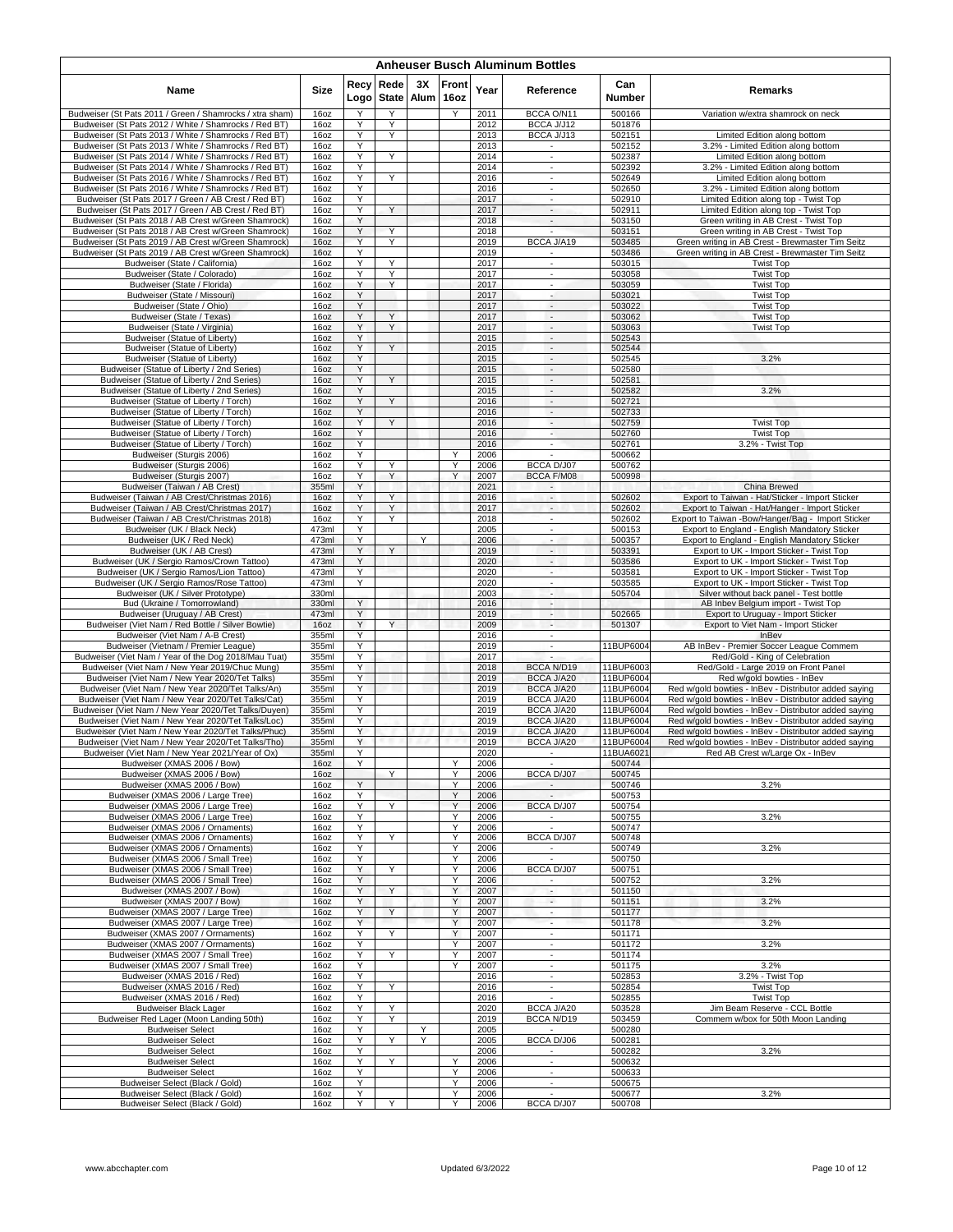|                                                                                                  |               |              |        |                  |               |              | <b>Anheuser Busch Aluminum Bottles</b>               |                      |                                                                            |
|--------------------------------------------------------------------------------------------------|---------------|--------------|--------|------------------|---------------|--------------|------------------------------------------------------|----------------------|----------------------------------------------------------------------------|
| Name                                                                                             | Size          | Recv<br>Logo | Rede   | 3X<br>State Alum | Front<br>16oz | Year         | Reference                                            | Can<br><b>Number</b> | Remarks                                                                    |
| Bud Select (Black / Silver)<br>Bud Select (Black / Silver)                                       | 16oz          | Υ<br>Y       | Y      |                  | Υ<br>Y        | 2008         | BCCA J/J08                                           | 501201<br>501202     |                                                                            |
| Bud Select (Black / Silver)                                                                      | 16oz<br>16oz  | Υ            |        |                  | Υ             | 2008<br>2008 | $\sim$                                               | 501203               | 3.2%                                                                       |
| Budweiser Select (Black / Silver w/Larger Select)                                                | 16oz          | Υ            |        |                  | Y             | 2009         |                                                      | 501393               |                                                                            |
| Budweiser Select (Black / Silver w/Larger Select)<br>Budweiser Select (Black Vert/Horz Panels)   | 16oz<br>16oz  | Υ<br>Y       | Υ<br>Y |                  | Υ             | 2009<br>2014 | BCCA D/J10                                           | 501394<br>502218     |                                                                            |
| Budweiser Select (Black Vert/Horz Panels)                                                        | 16oz          | Y            | Y      |                  |               | 2016         | $\sim$                                               | 502762               |                                                                            |
| Budweiser Select (Brewed for the Lou)                                                            | 16oz          | Y            | Y      |                  |               | 2016         | $\overline{\phantom{a}}$                             | 502668               |                                                                            |
| Budweiser Select (Brewed for the Lou)<br>Budweiser Select (Brewed for the Lou)                   | 16oz<br>16oz  | Υ<br>Y       | Y<br>Υ |                  |               | 2017<br>2018 | $\overline{\phantom{a}}$<br>$\overline{\phantom{a}}$ | 502863<br>503085     | <b>Twist Top</b><br><b>Twist Top</b>                                       |
| Budweiser Select (Brewed for the Lou)                                                            | 16oz          | Y            | Y      |                  |               | 2019         | $\overline{\phantom{a}}$                             | 503384               | <b>Twist Top</b>                                                           |
| Budweiser Select (A-B Crest)                                                                     | 16oz          | Υ            | Y      |                  |               | 2020         | <b>BCCA M/A21</b>                                    | 503590               | Twist Top - 'Brewed for the Lou' on back panel                             |
| Budweiser Select (Off Shore Racing)<br>Budweiser Select (PR / Black / Gold)                      | 16oz<br>16oz  | Y<br>Y       |        |                  | Y<br>Υ        | 2006<br>2007 | BCCA F/M07<br>BCCA A/M08                             | 500641<br>501069     | Export to Puerto Rico                                                      |
| Budweiser Select (PR / Black / Silver)                                                           | 16oz          | Y            |        |                  | Y             | 2008         |                                                      | 501204               | Export to Puerto Rico                                                      |
| Budweiser Select (PR / Black / Silver w/Larger Select)                                           | 16oz          | Y            |        |                  | Y             | 2009         | $\overline{\phantom{a}}$                             | 501396               | Export to Puerto Rico                                                      |
| <b>Busch Latte</b><br>Busch Light (For the Farmers)                                              | 16oz<br>16oz  | Υ<br>Υ       | Y      |                  |               | 2022<br>2020 | <b>BCCA N/D20</b>                                    | 503897<br>503698     | <b>Twist Top</b><br><b>Twist Top</b>                                       |
| Busch Light (For the Farmers)                                                                    | 16oz          | Υ            | Υ      |                  |               | 2020         |                                                      | 503698               | Twist Top - Lighter variation                                              |
| Busch Light (Hunters / Limited Edition)                                                          | 16oz          | Y            | Y      |                  |               | 2020         | <b>BCCA M/A21</b>                                    | 503779               | <b>Twist Top</b>                                                           |
| Coopers Furnace<br>Estrella Damm                                                                 | 16oz<br>330ml | Υ<br>Y       |        |                  |               | 2006<br>2008 | BCCA F/M07                                           | 500898<br>K101304    | Cartersville Safety Awards Can<br>S.A. Damm/Spain - Imported into UK by AB |
| Four Peaks / Rattle On Red Ale                                                                   | 16oz          | Y            | Y      |                  |               | 2020         | BCCA N/D20                                           | 503618               | Four Peaks Brewing, Tempe AZ (A-B)                                         |
| Four Peaks / Red Bird Lager                                                                      | 16oz          | Y            | Y      |                  |               | 2019         | BCCA M/A20                                           |                      | Four Peaks Brewing, Tempe AZ (A-B)                                         |
| Hoegaarden Cherry Blossom<br>Michelob Golden Light                                               | 16oz<br>16oz  | Υ<br>Y       | Y<br>Y |                  |               | 2020<br>2017 | BCCA J/A20<br>$\mathcal{L}$                          | 503607<br>502914     | Hoegaarden USA (A-B Cartersville)<br><b>Twist Top</b>                      |
| Michelob Golden Light                                                                            | 16oz          | Υ            | Y      |                  |               | 2017         | $\overline{\phantom{a}}$                             | 502997               | <b>Twist Top</b>                                                           |
| Michelob Golden Light                                                                            | 16oz          | Υ            | Υ      |                  |               | 2018         | $\sim$                                               | 503144               | <b>Twist Top</b>                                                           |
| Michelob Golden Light                                                                            | 16oz          | Υ            | Υ      |                  |               | 2019         | $\overline{\phantom{a}}$                             | 503393               | <b>Twist Top</b>                                                           |
| Michelob Golden Light<br>Michelob Golden Light                                                   | 16oz<br>16oz  | Y<br>Y       | Υ<br>Y |                  |               | 2020<br>2021 | BCCA J/A20<br>$\overline{\phantom{a}}$               | 503437<br>503735     | <b>Twist Top</b><br><b>Twist Top</b>                                       |
| Michelob Golden Light (NHL 17 / Minnesota Wild)                                                  | 16oz          | Y            | Y      |                  |               | 2017         | ٠                                                    | 503084               | <b>Twist Top</b>                                                           |
| Michelob Golden Light (NHL 18 / Minnesota Wild)                                                  | 16oz          | Y            | Y      |                  |               | 2018         | BCCA J/A19                                           | 503340               | <b>Twist Top</b>                                                           |
| Michelob Golden Light (NHL 19 / Minnesota Wild)<br>Michelob Lager                                | 16oz<br>16oz  | Υ<br>Y       | Y      |                  |               | 2019<br>2004 | $\sim$                                               | 503520<br>660093     | <b>Twist Top</b>                                                           |
| Michelob Lager                                                                                   | 16oz          |              |        |                  |               | 2004         | $\overline{\phantom{a}}$                             | 660128               |                                                                            |
| Michelob Lager                                                                                   | 16oz          |              |        |                  |               | 2004         | $\omega$                                             | 500031               |                                                                            |
| Michelob Lager<br>Michelob Lager                                                                 | 16oz<br>16oz  |              | Y<br>Y |                  |               | 2004<br>2005 | $\overline{\phantom{a}}$<br>$\overline{\phantom{a}}$ | 500032<br>500240     |                                                                            |
| Michelob Lager                                                                                   | 16oz          |              |        | Y                |               | 2006         | ÷.                                                   | 500275               |                                                                            |
| Michelob Lager                                                                                   | 16oz          |              | Y      | Υ                |               | 2006         | $\blacksquare$                                       | 500276               |                                                                            |
| Michelob Lager<br>Michelob Lager                                                                 | 16oz<br>16oz  | Υ<br>Υ       | Y      |                  | Y<br>Y        | 2006<br>2006 | $\overline{\phantom{a}}$<br>$\overline{\phantom{a}}$ | 500628<br>500629     |                                                                            |
| Michelob Lager (XMAS 2005)                                                                       | 16oz          | Υ            |        | Y                |               | 2005         | BCCA F/M06                                           | 500367               |                                                                            |
| Michelob Lager (XMAS 2005)                                                                       | 16oz          | Y            | Y      | Y                |               | 2005         |                                                      | 500368               |                                                                            |
| Michelob Light                                                                                   | 16oz          | Υ<br>Y       |        |                  |               | 2004         | $\overline{\phantom{a}}$<br>$\sim$                   | 660096               |                                                                            |
| Michelob Light<br>Michelob Light                                                                 | 16oz<br>16oz  |              | Y      |                  |               | 2004<br>2004 | BCCA A/M05                                           | 500024<br>500026     |                                                                            |
| Michelob Light                                                                                   | 16oz          |              | Y      |                  |               | 2005         | $\langle \bullet \rangle$                            | 500241               |                                                                            |
| Michelob Light                                                                                   | 16oz          |              |        | Y                |               | 2006         | $\sim$<br>$\sim$                                     | 500277               |                                                                            |
| Michelob Light<br>Michelob Light                                                                 | 16oz<br>16oz  | Y            | Y<br>Y | Y                | Y             | 2005<br>2006 | $\overline{\phantom{a}}$                             | 500278<br>500630     |                                                                            |
| Michelob Light                                                                                   | 16oz          | Y            |        |                  | Υ             | 2006         | $\overline{\phantom{a}}$                             | 500631               |                                                                            |
| Michelob Light                                                                                   | 16oz          | Y            | Y      |                  | Y             | 2007         | $\overline{\phantom{a}}$                             | 500947               | Average Analysis Change                                                    |
| Michelob Light<br>Michelob Light (XMAS 2005)                                                     | 16oz<br>16oz  | Υ<br>Y       |        |                  | Y             | 2007<br>2005 | $\sim$<br>BCCA F/M06                                 | 500948<br>500370     | Average Analysis Change                                                    |
| Michelob Light (XMAS 2005)                                                                       | 16oz          | Y            | Y      | Y                |               | 2005         | $\sim$                                               | 500371               |                                                                            |
| Michelob Ultra                                                                                   | 16oz          | Y            |        |                  | Υ             | 2006         |                                                      | 500613               |                                                                            |
| Michelob Ultra<br>Michelob Ultra                                                                 | 16oz<br>16oz  | Υ<br>Y       | Y      |                  | Y<br>Y        | 2006<br>2006 | BCCA O/N06<br>$\blacksquare$                         | 500614<br>500615     | 3.2%                                                                       |
| Michelob Ultra (Blue/White)                                                                      | 16oz          |              | Υ      |                  |               | 2008         | BCCA F/M09                                           | 501257               |                                                                            |
| Michelob Ultra (Blue/White w/ White Cap)                                                         | 16oz          | Υ            |        |                  |               | 2009         |                                                      | 501256               |                                                                            |
| Michelob Ultra (Blue/White w/ White Cap)<br>Michelob Ultra (Blue/White w/ White Cap)             | 16oz<br>16oz  | Y<br>Y       | Y      |                  |               | 2008<br>2014 | $\blacksquare$<br>$=$                                | 501257<br>501634     |                                                                            |
| Michelob Ultra (Blue/White w/ White Cap)                                                         | 16oz          | Y            | Y      |                  |               | 2010         | BCCA D/J11                                           | 501637               |                                                                            |
| Michelob Ultra (White/Blue)                                                                      | 16oz          | Υ            | Y      |                  |               | 2016         |                                                      | 502508               | <b>Twist Top</b>                                                           |
| Michelob Ultra (White/Blue)<br>Michelob Ultra (White/Blue)                                       | 16oz<br>16oz  | Y<br>Y       | Υ      |                  |               | 2016<br>2016 | $\sim$<br>$\overline{\phantom{a}}$                   | 502656<br>502799     | <b>Twist Top</b>                                                           |
| Michelob Ultra (White/Blue)                                                                      | 16oz          | Υ            | Y      |                  |               | 2016         | ÷.                                                   | 502800               | <b>Twist Top</b>                                                           |
| Michelob Ultra (White/Blue)                                                                      | 16oz          | Y            | Y      |                  |               | 2016         | $\overline{\phantom{a}}$                             | 502800               | Flipped logo colors variant - Twist Top                                    |
| Michelob Ultra (White/Blue)<br>Michelob Ultra (White/Blue)                                       | 16oz<br>16oz  | Y<br>Y       |        |                  |               | 2016<br>2016 | $\sim$<br>×                                          | 502801<br>502801     | 3.2% - Twist Top<br>Flipped logo colors variant - 3.2% - Twist Top         |
| Michelob Ultra (White/Blue)                                                                      | 16oz          | Y            |        |                  |               | 2018         | $\mathcal{L}_{\mathcal{A}}$                          | 503086               | 3.2% - Twist Top                                                           |
| Michelob Ultra (White/Blue)                                                                      | 16oz          | Υ            | Y      |                  |               | 2017         | ٠                                                    | 503087               | <b>Twist Top</b>                                                           |
| Michelob Ultra (White/Blue)<br>Michelob Ultra (Neck Banner)                                      | 16oz          | Υ<br>Υ       |        |                  |               | 2018<br>2018 | $\sim$<br>$\mathcal{L}_{\mathcal{A}}$                | 503088<br>503329     | <b>Twist Top</b><br>3.2% - Twist Top                                       |
| Michelob Ultra (Neck Banner)                                                                     | 16oz<br>16oz  | Y            |        |                  |               | 2018         | $\overline{\phantom{a}}$                             | 503332               | <b>Twist Top</b>                                                           |
| Michelob Ultra (Neck Banner)                                                                     | 16oz          | Υ            | Y      |                  |               | 2018         | $\blacksquare$                                       | 503333               | <b>Twist Top</b>                                                           |
| Michelob Ultra (Neck Banner)<br>Michelob Ultra (Neck Banner)                                     | 16oz          | Υ<br>Y       | Y      |                  |               | 2018<br>2018 | ×.                                                   | 503344<br>503345     |                                                                            |
| Michelob Ultra (Neck Banner)                                                                     | 16oz<br>16oz  | Y            | Υ      |                  |               | 2019         | $\sim$<br>٠                                          | 503398               |                                                                            |
| Michelob Ultra (Neck Banner)                                                                     | 16oz          | Υ            | Y      |                  |               | 2018         | $\blacksquare$                                       | 503399               | <b>Twist Top</b>                                                           |
| Michelob Ultra (Neck Banner)                                                                     | 16oz          | Υ            |        |                  |               | 2018         |                                                      | 503400               | <b>Twist Top</b>                                                           |
| Michelob Ultra (Red Neck Banner)<br>Michelob Ultra (Red Neck Banner)                             | 12oz<br>16oz  | Υ<br>Υ       | Υ      |                  |               | 2020<br>2020 | BCCA N/D20<br>$\sim$                                 | 503694<br>503638     | <b>Twist Top</b><br><b>Twist Top</b>                                       |
| Michelob Ultra (Red Neck Banner)                                                                 | 16oz          | Υ            | Y      |                  |               | 2020         | $\sim$                                               | 503639               | <b>Twist Top</b>                                                           |
| Michelob Ultra (Mexico / Blue/White w/ White Cap)                                                | 16oz          | Υ            |        |                  |               | 2014         | $\overline{\phantom{a}}$                             | 501634               | Export to Mexico - Import Sticker                                          |
| Michelob Ultra (MLS 22 / Atlanta United FC)<br>Michelob Ultra (MLS 22 / Charlotte Football Club) | 16oz          | Υ<br>Y       | Υ<br>Y |                  |               | 2022<br>2022 | ٠<br>$\sim$                                          | 503891<br>503889     | <b>Twist Top</b><br><b>Twist Top</b>                                       |
| Michelob Ultra (PGA Official Sponsor)                                                            | 16oz<br>16oz  | Υ            | Υ      |                  |               | 2007         | BCCA J/J07                                           | 500882               |                                                                            |
| Michelob Ultra (PGA Official Sponsor)                                                            | 16oz          | Y            | Y      |                  |               | 2017         |                                                      | 502923               | <b>Twist Top</b>                                                           |
| Michelob Ultra (PGA Official Sponsor)<br>Michelob Ultra (Germany / Blue/White w/ White Cap)      | 16oz<br>16oz  | Υ<br>Υ       | Y      |                  |               | 2017<br>2010 | $\blacksquare$<br>$\overline{\phantom{a}}$           | 502924<br>501637     | <b>Twist Top</b><br>Export to Germany - Import Sticker                     |
| Michelob Ultra (Spain / Blue/White w/ White Cap)                                                 | 16oz          | Υ            | Υ      |                  |               | 2015         | $\blacksquare$                                       | 501637               | Export to Spain - Import Sticker variation 1                               |
|                                                                                                  |               |              |        |                  |               |              |                                                      |                      |                                                                            |